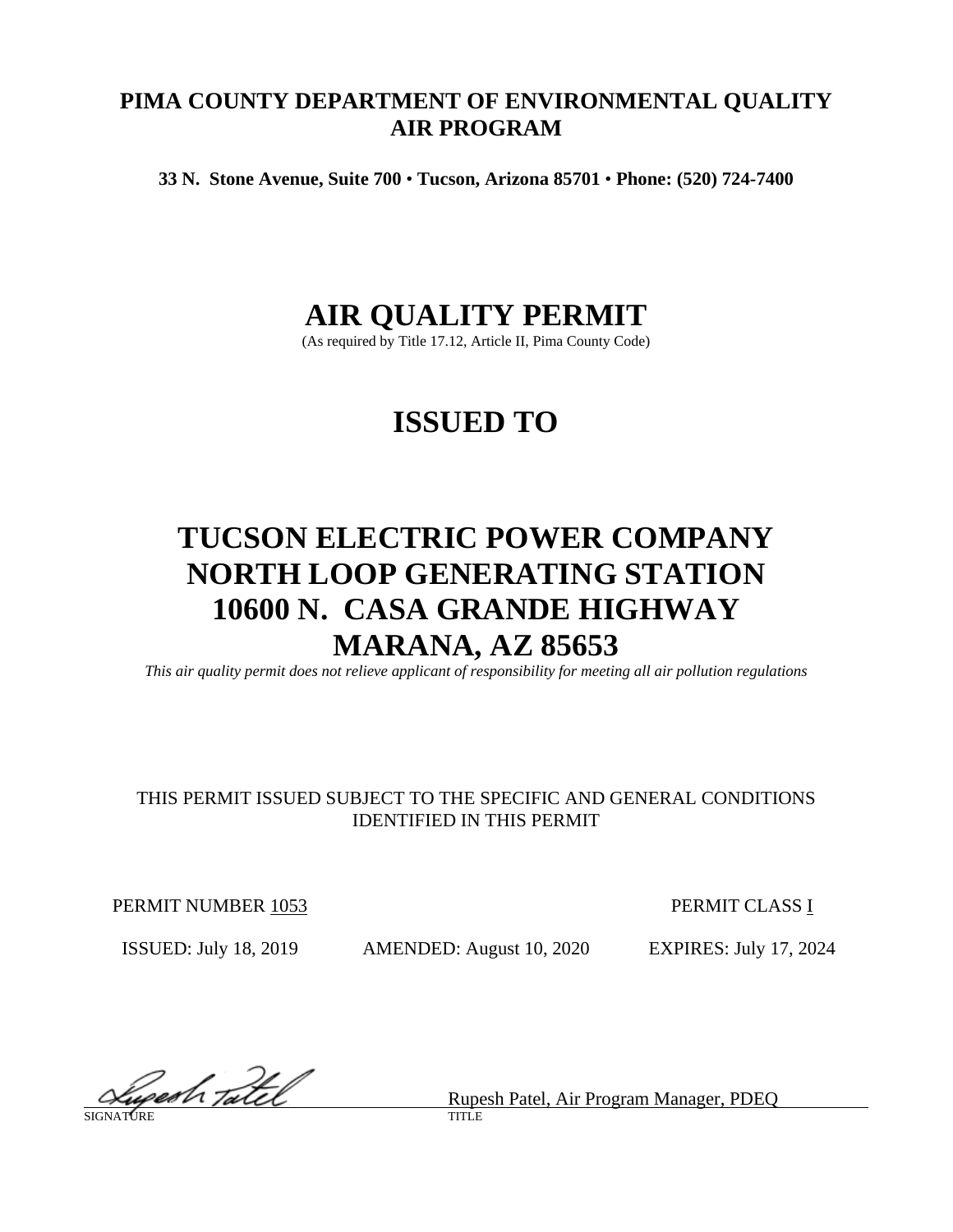# **TABLE OF CONTENTS**

| <b>Summary</b> 23 |                                                                                                                                                                                                                                |  |
|-------------------|--------------------------------------------------------------------------------------------------------------------------------------------------------------------------------------------------------------------------------|--|
|                   |                                                                                                                                                                                                                                |  |
| 1.                | Permit Expiration and Renewal material contracts and the Renewal Manuscriterium and A                                                                                                                                          |  |
| 2.                |                                                                                                                                                                                                                                |  |
| 3.                | Permit Revision, Reopening, Revocation and Reissuance, or Termination for Cause 4                                                                                                                                              |  |
| 4.                | Posting of Permit 55 and 200 minutes are the contract of Permit 5 and 200 minutes are the contract of the contract of the contract of the contract of the contract of the contract of the contract of the contract of the cont |  |
| 5.                |                                                                                                                                                                                                                                |  |
| 6.                |                                                                                                                                                                                                                                |  |
| 7.                |                                                                                                                                                                                                                                |  |
| 8.                |                                                                                                                                                                                                                                |  |
| 9.                |                                                                                                                                                                                                                                |  |
| 10.               | Permit Revision Pursuant to Federal Hazardous Air Pollutant Standard [111] [11] Revision Pursuant to Federal Hazardous Air Pollutant Standard                                                                                  |  |
| 11.               | Excess Emissions, Permit Deviations, and Emergency Reporting [11, 2011] [12, 2014] [7]                                                                                                                                         |  |
| 12.               |                                                                                                                                                                                                                                |  |
| 13.               |                                                                                                                                                                                                                                |  |
| 14.               |                                                                                                                                                                                                                                |  |
| 15.               |                                                                                                                                                                                                                                |  |
| 16.               | Facility Changes Without Permit Revision [10] The Resonance Changes Without Permit Revision [12] The Revision                                                                                                                  |  |
| 17.               |                                                                                                                                                                                                                                |  |
| 18.               |                                                                                                                                                                                                                                |  |
| 19.               |                                                                                                                                                                                                                                |  |
| 20.               |                                                                                                                                                                                                                                |  |
| 21.               |                                                                                                                                                                                                                                |  |
| 22.               |                                                                                                                                                                                                                                |  |
| 23.               | Stratospheric Ozone Depleting Substances [11] All and the University of the US and the US and the US and the U                                                                                                                 |  |
|                   |                                                                                                                                                                                                                                |  |
|                   |                                                                                                                                                                                                                                |  |
|                   | § 2: Non-NSPS Stationary Gas Turbines (NLGT1, NLGT2, NLGT3, and ancillary equipment)17                                                                                                                                         |  |
|                   | § 3: NESHAP Diesel Starter Engines (NLGT1A, NLGT2A, and NLGT3A) 20                                                                                                                                                             |  |
|                   | 8.4: NSPS Stationary Gas Turbine, (NLGT4) 23                                                                                                                                                                                   |  |
|                   |                                                                                                                                                                                                                                |  |
|                   |                                                                                                                                                                                                                                |  |
|                   |                                                                                                                                                                                                                                |  |
|                   |                                                                                                                                                                                                                                |  |
|                   |                                                                                                                                                                                                                                |  |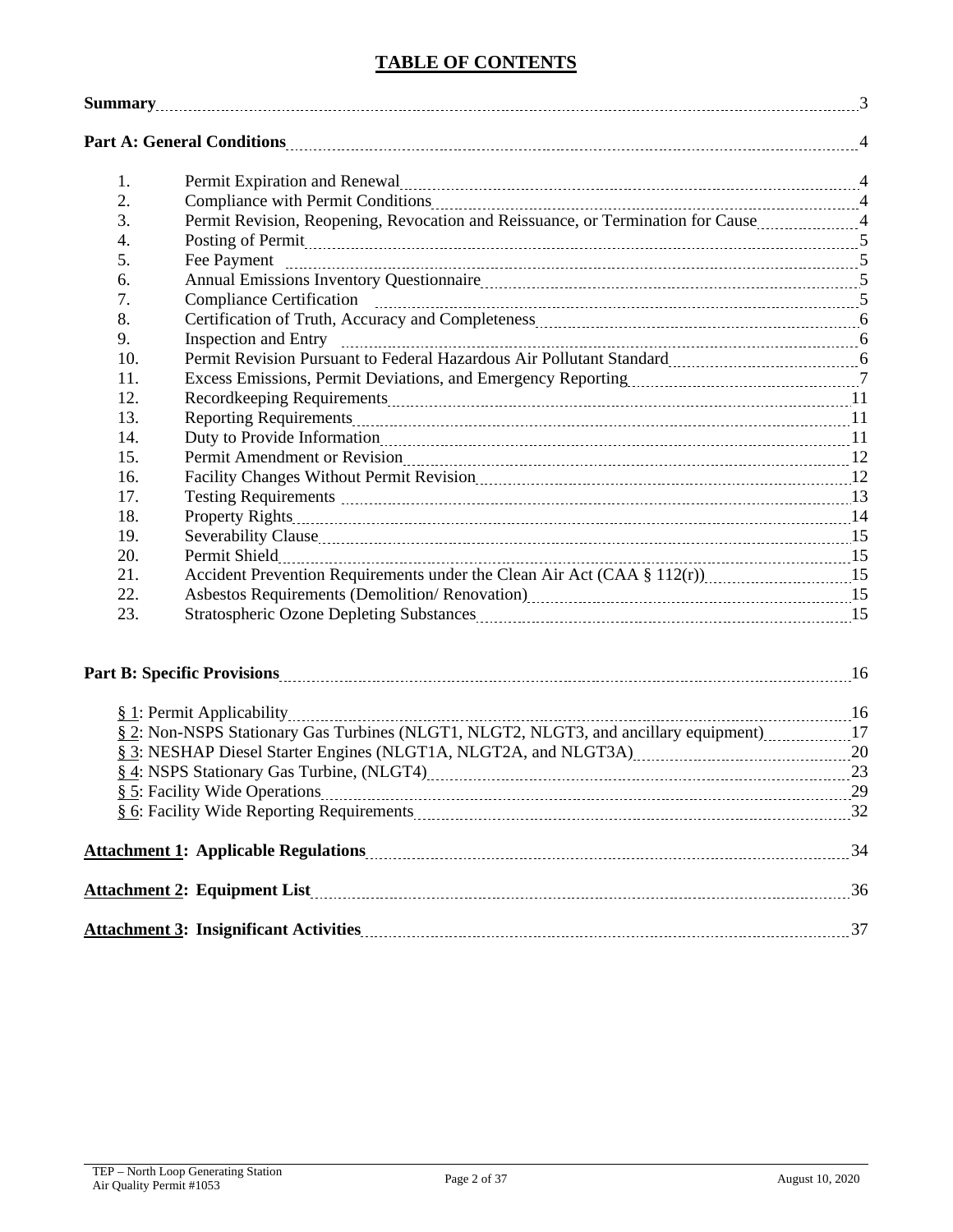Summary

# **SUMMARY**

This air quality operating permit is issued to Tucson Electric Power Company – North Loop Generating Station, (TEP-NLGS) the Permittee. This facility is a *major source of NOX, CO and SO2, and a minor source of Hazardous Air Pollutants (HAPs),* and a *true minor source of all other criteria pollutants. Additionally, the facility is a major GHG emitting source based on its potential to emit (PTE) more than 100,000 tpy of*  $CO_{2e}$ *. The facility is a stationary* source as defined by Title 17 of the Pima County Code, Title 49 of the Arizona Revised Statutes, and the Clean Air Act.

The facility consists of three Westinghouse 27 MWe simple cycle gas turbine generators (NLGT1, NLGT 2, & NLGT 3) and one 21.5 MWe simple cycle gas turbine generator (NLGT4). The units are primarily used as "peaking" generators and are only fired when electrical demand requires their use. Units NLGT1 - 3 were installed prior to 1976 and are not subject to any New Source Performance Standards (NSPS). The diesel starter motors for these units are subject to 40 CFR 63, Subpart ZZZZ. Unit 4 was installed in 2001 and is subject to the NSPS, 40 CFR 60, Subpart GG. NLGT4 is limited to emit no more than 40 tons of nitrogen oxide (NOx) concentrations and 100 tons of Carbon Monoxide (CO) concentrations per year calculated as a 12 month rolling total. NLGT4 uses water injection technology to reduce NOx concentrations to below the required NSPS limit.

The majority of the emitted pollutants are due to the operation of the combustion turbines. NLGT1 - 3 primarily fire natural gas during normal operations but can fire fuel oil as an alternate fuel. These units have diesel fuel fired starter engines rated at 635 horsepower which operate for a brief period (about 12 min.) to start the turbine. NLGT1 – 3 are also designed with speed reducers that connect the turbine to the generator and are equipped with lube oil vapor extraction systems. NLGT4 is exclusively fired on pipeline quality natural gas and uses an electric start motor. The facility also maintains a 3,034,858 gallon fuel oil storage tank and other ancillary support equipment.

The facility-wide potential to emit (PTE) is based on the continuous operation of units NLGT1 - 3 on natural gas or fuel oil and the limited operation of NLGT4, while the facility's actual hours of operation for each turbine average less than 100 hours per year.

The following emission rates are for reference purposes only and are used to establish whether or not the source is a major source under the Title V permit program. They are not intended to be enforced by direct measurement unless otherwise noted in Part B of this permit. These figures were obtained from information contained in the renewal application submitted November 30, 2018, performance testing information, and the determinations contained in the TSD.

| <b>Pollutant</b>                          | <b>Facility-Wide Emissions</b><br><b>Natural Gas</b><br><b>Firing Scenario</b><br>(Tons per Year) | <b>Facility-Wide Emissions</b><br><b>Fuel Oil</b><br><b>Firing Scenario)</b><br>(Tons per Year) |
|-------------------------------------------|---------------------------------------------------------------------------------------------------|-------------------------------------------------------------------------------------------------|
| Particulate Matter (as PM <sub>10</sub> ) | 38.48                                                                                             | 69.14                                                                                           |
| Nitrogen Oxides $(NOX)$                   | 1,859.81                                                                                          | 5,038.64                                                                                        |
| Sulfur Oxides $(SO_X)$                    | 13.26                                                                                             | 5,161.26                                                                                        |
| Green House Gas $(CO_{2e})$               | 646,986                                                                                           | 907,477                                                                                         |
| Carbon Monoxide (CO)                      | 470.58                                                                                            | 23.84                                                                                           |
| Volatile Organic Compounds (VOC)          | 16.45                                                                                             | 6.86                                                                                            |
| Lead                                      | 0.00                                                                                              | 0.08                                                                                            |
| Hazardous Air Pollutants (HAPs)           | 5.98                                                                                              | 7.46                                                                                            |

### **All terms and Conditions of this permit are federally enforceable by the Administrator of the United States Environmental Protection Agency (U.S.EPA) under the Clean Air Act, except as otherwise noted**.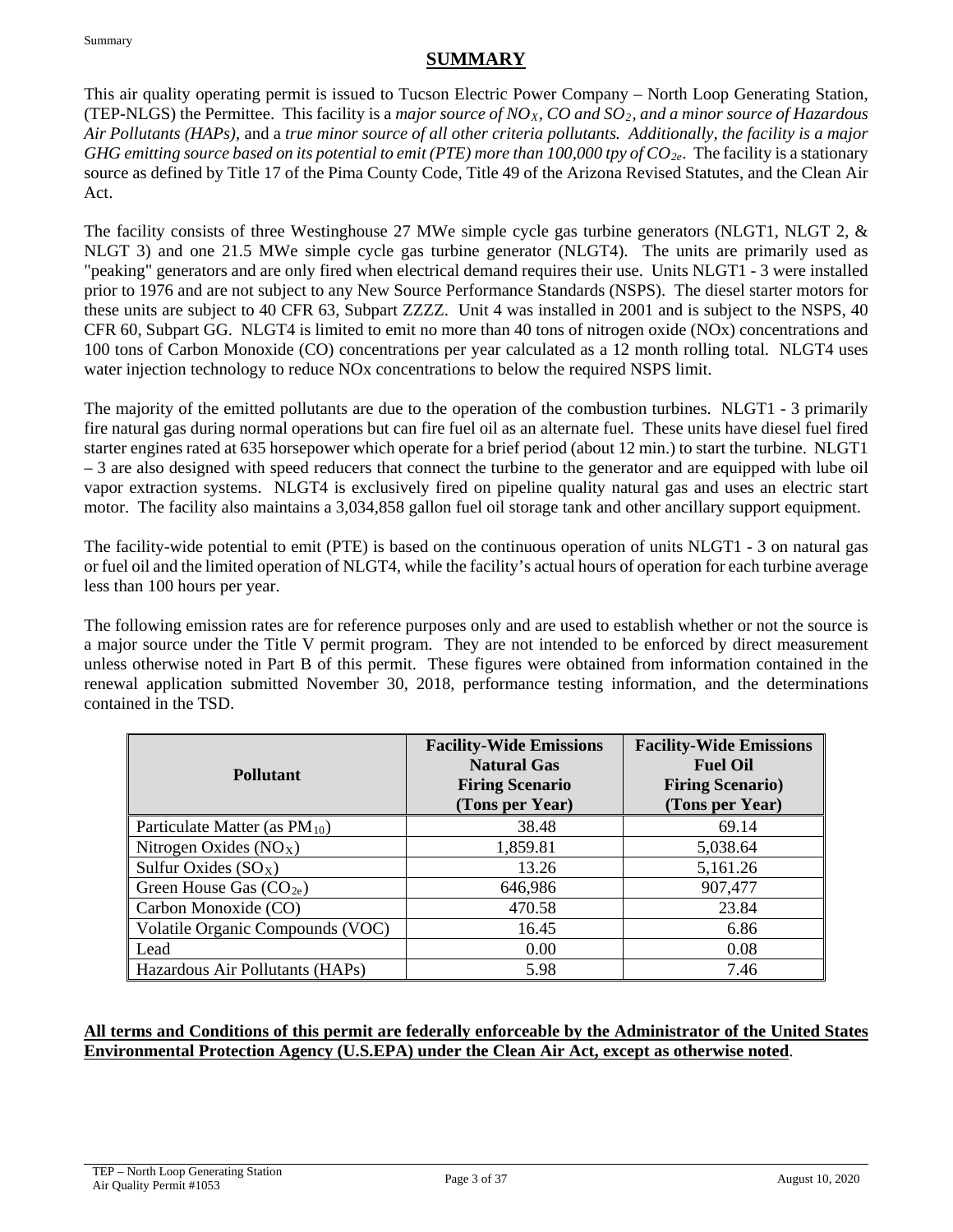### **PART A: GENERAL CONDITIONS**

*(Unless otherwise noted, References to A.R.S. are references to the Arizona Revised Statutes, references to A.A.C. are references to the Arizona Administrative Code, references to PCC are references to Title 17 of the Pima County Code, and references to SIP are references to the Pima County State Implementation Plan. Underlined text are hyperlinks within the permit or to external websites referencing the provision.)*

#### **1. Permit Expiration and Renewal** [PCC 17.11.090.A and PCC 17.12.010.D.1]

- a. This permit is valid for a period of five years from the date of issuance of the permit.
- b. The Permittee shall submit an application for renewal of this permit at least 6 months, but not greater than 18 months prior to the date of permit expiration.

#### **2. Compliance with Permit Conditions Example 2. Compliance with Permit Conditions [PCC 17.12.040.A.8.a & b]**

- a. The Permittee shall comply with all Conditions of this permit including all applicable requirements of Arizona air quality statutes [A.R.S. Title 49, Chapter 3,](https://www.azleg.gov/arsDetail/?title=49) and Pima County air quality rules. Any permit noncompliance is grounds for enforcement action; for permit termination, revocation and reissuance, or revision; or for denial of a permit renewal application. In addition, noncompliance with any federally enforceable requirement constitutes a violation of the Clean Air Act.
- b. It shall not be a defense for a Permittee in an enforcement action that it would have been necessary to halt or reduce the permitted activity in order to maintain compliance with the Conditions of this permit.

#### 3. **Permit Revision, Reopening, Revocation and Reissuance, or Termination for Cause**

[PCC 17.12.040.A.8.c & PCC 17.12.130]

- a. The permit may be revised, reopened, revoked and reissued, or terminated for cause. The filing of a request by the Permittee for a permit revision, revocation and reissuance, or termination; or of a notification of planned changes or anticipated noncompliance does not stay any permit Condition.
- <span id="page-3-0"></span>b. The permit shall be reopened and revised under any of the following circumstances:
	- i. Additional applicable requirements under the Clean Air Act become applicable to a major source with a remaining permit term of three or more years. Such a reopening shall be completed no later than 18 months after promulgation of the applicable requirement. No such reopening is required if the effective date of the requirement is later than the date on which the permit is due to expire, unless the original permit or any of its terms and Conditions has been extended pursuant to [PCC](http://library.amlegal.com/nxt/gateway.dll/Arizona/pimacounty_az/title17airqualitycontrol/chapter1712individualpermitsandpermitrev?f=templates$fn=default.htm$3.0$vid=amlegal:pimacounty_az$anc=JD_17.12.140)  [17.12.140.B.](http://library.amlegal.com/nxt/gateway.dll/Arizona/pimacounty_az/title17airqualitycontrol/chapter1712individualpermitsandpermitrev?f=templates$fn=default.htm$3.0$vid=amlegal:pimacounty_az$anc=JD_17.12.140) Any permit reopening required in accordance with this paragraph shall comply with provisions in [PCC 17.12.140](http://library.amlegal.com/nxt/gateway.dll/Arizona/pimacounty_az/title17airqualitycontrol/chapter1712individualpermitsandpermitrev?f=templates$fn=default.htm$3.0$vid=amlegal:pimacounty_az$anc=JD_17.12.140) for permit renewal and shall reset the five-year permit term.
	- ii. Additional requirements, including excess emissions requirements, become applicable to an affected source under the acid rain program. Upon approval by the Control Officer, excess emissions offset plans shall be deemed to be incorporated into the Class I permit.
	- iii. The Control Officer or the Administrator determines that the permit contains a material mistake or that inaccurate statements were made in establishing the emissions standards or other terms or Conditions of the permit.
	- iv. The Control Officer or the Administrator determines that the permit needs to be revised or revoked to assure compliance with the applicable requirements.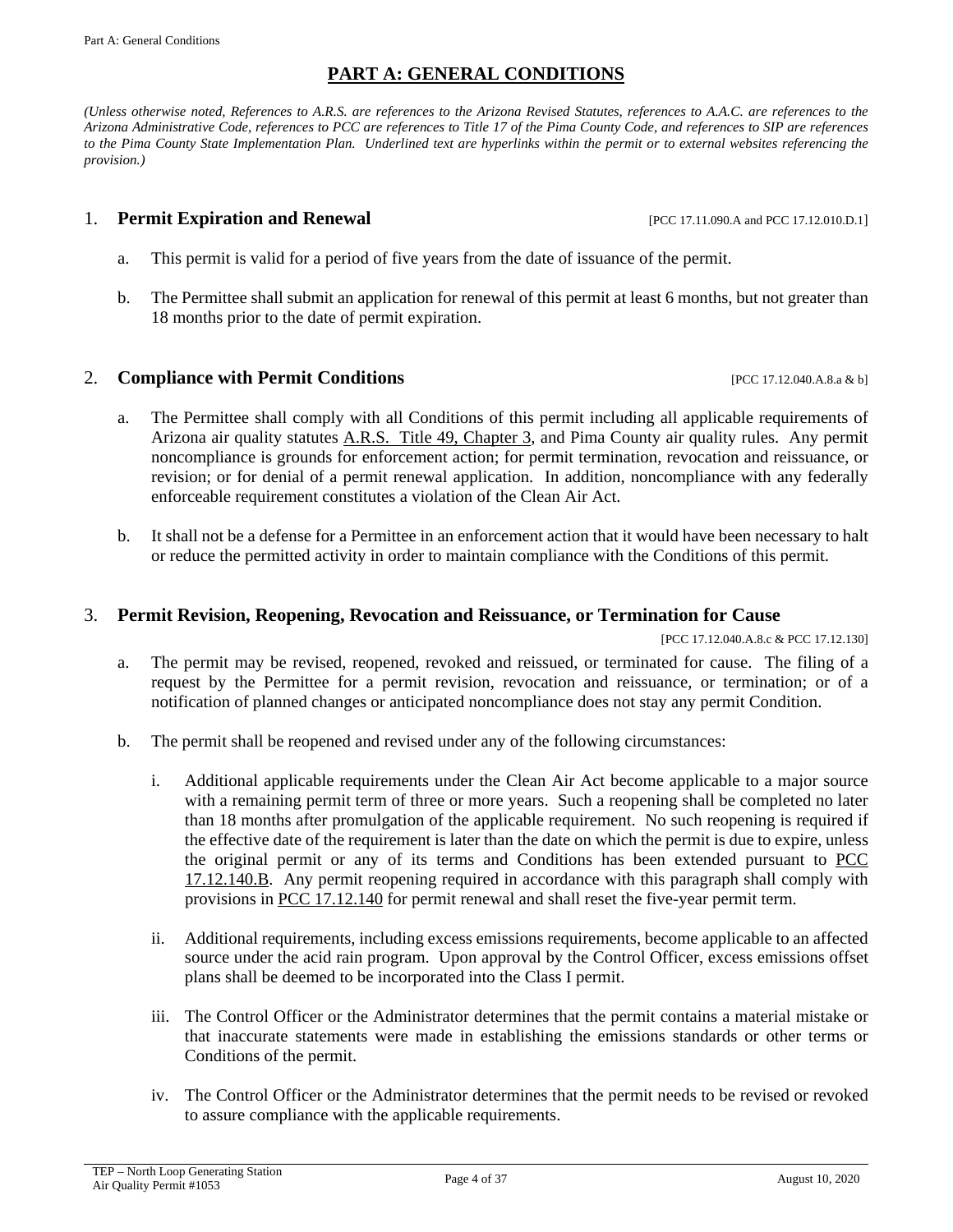c. Proceedings to reopen and issue a permit, including appeal of any final action relating to a permit reopening, shall follow the same procedures as apply to initial permit issuance and shall affect only those parts of the permit for which cause to reopen exists. Such reopenings shall, except for reopenings under Condition [3.b.i](#page-3-0) above, affect only those parts of the permit for which cause to reopen exist. Such reopenings shall be made as expeditiously as practicable. Permit reopenings for reasons other than those stated in Condition 3.b.i above shall not result in the resetting of the five-year permit term.

# 4. **Posting of Permit** [PCC 17.11.060, SIP Rule 222, ARS 49-485]

The Permittee who has been granted am individual permit by PDEQ shall maintain a complete copy of the permit onsite. If it is not feasible to maintain a copy of the permit onsite, the Permittee may request, in writing, to maintain a copy of the permit at an alternate location. Upon written approval by the Control Officer, the Permittee must maintain a complete copy of the permit at the approved alternative location. In addition the machine(s), equipment, device(s), or other article(s) for which the permit has been issued shall be affixed with a unique and clearly visible and accessible identification (ID).

The Permittee shall pay fees to the Control Officer pursuant to [PCC 17.12.220.](http://library.amlegal.com/nxt/gateway.dll/Arizona/pimacounty_az/title17airqualitycontrol/chapter1712individualpermitsandpermitrev?f=templates$fn=default.htm$3.0$vid=amlegal:pimacounty_az$anc=JD_17.12.220)

### <span id="page-4-2"></span>6. **Annual Emissions Inventory Questionnaire** [PCC 17.12.160, SIP Rule 623]

- a. When requested by the Control Officer, the Permittee shall complete and submit an annual emissions inventory questionnaire. The questionnaire is due by March 31 or ninety days after the Control Officer makes the inventory form available, whichever occurs later, and shall include emission information for the previous calendar year. These requirements apply whether or not a permit has been issued and whether or not a permit application has been filed.
- b. The questionnaire shall be on a form provided by or approved by the Control Officer and shall include the information required by [PCC 17.12.160.](http://library.amlegal.com/nxt/gateway.dll/Arizona/pimacounty_az/title17airqualitycontrol/chapter1712individualpermitsandpermitrev?f=templates$fn=default.htm$3.0$vid=amlegal:pimacounty_az$anc=JD_17.12.160)

# <span id="page-4-1"></span>**7. Compliance Certification** [PCC 17.12.040.A.5 & PCC 17.12.080.A.2]

The Permittee shall submit to the Control Officer a compliance certification that describes the compliance status of the source with respect to each permit Condition. Certifications shall be submitted on the dates and frequency specified in Condition [76.a.](#page-31-1)

- <span id="page-4-0"></span>a. The compliance certification shall include the following:
	- i. Identification of each term or Condition contained in the permit including emission limitations, standards, work practice, or management practices that are the basis of the certification;
	- ii. Identification of the method(s) or other means used by the Permittee for determining the compliance status of the source with each term and Condition during the certification period. Such methods and other means shall include, at a minimum, the methods and means required under [PCC 17.12.040](http://library.amlegal.com/nxt/gateway.dll/Arizona/pimacounty_az/title17airqualitycontrol/chapter1712individualpermitsandpermitrev?f=templates$fn=default.htm$3.0$vid=amlegal:pimacounty_az$anc=JD_17.12.040)  [\(A\)\(3\),](http://library.amlegal.com/nxt/gateway.dll/Arizona/pimacounty_az/title17airqualitycontrol/chapter1712individualpermitsandpermitrev?f=templates$fn=default.htm$3.0$vid=amlegal:pimacounty_az$anc=JD_17.12.040) (monitoring including the related recordkeeping and reporting requirements that verify compliance with the monitoring). If necessary, the owner or operator also shall identify any other material information that must be included in the certification to comply with  $\S113(c)(2)$  of the Clean Air Act, which prohibits knowingly making a false certification or omitting material information;

5. **Fee Payment** [PCC 17.12.040.A.9 & PCC 17.12.220, SIP Reg 24]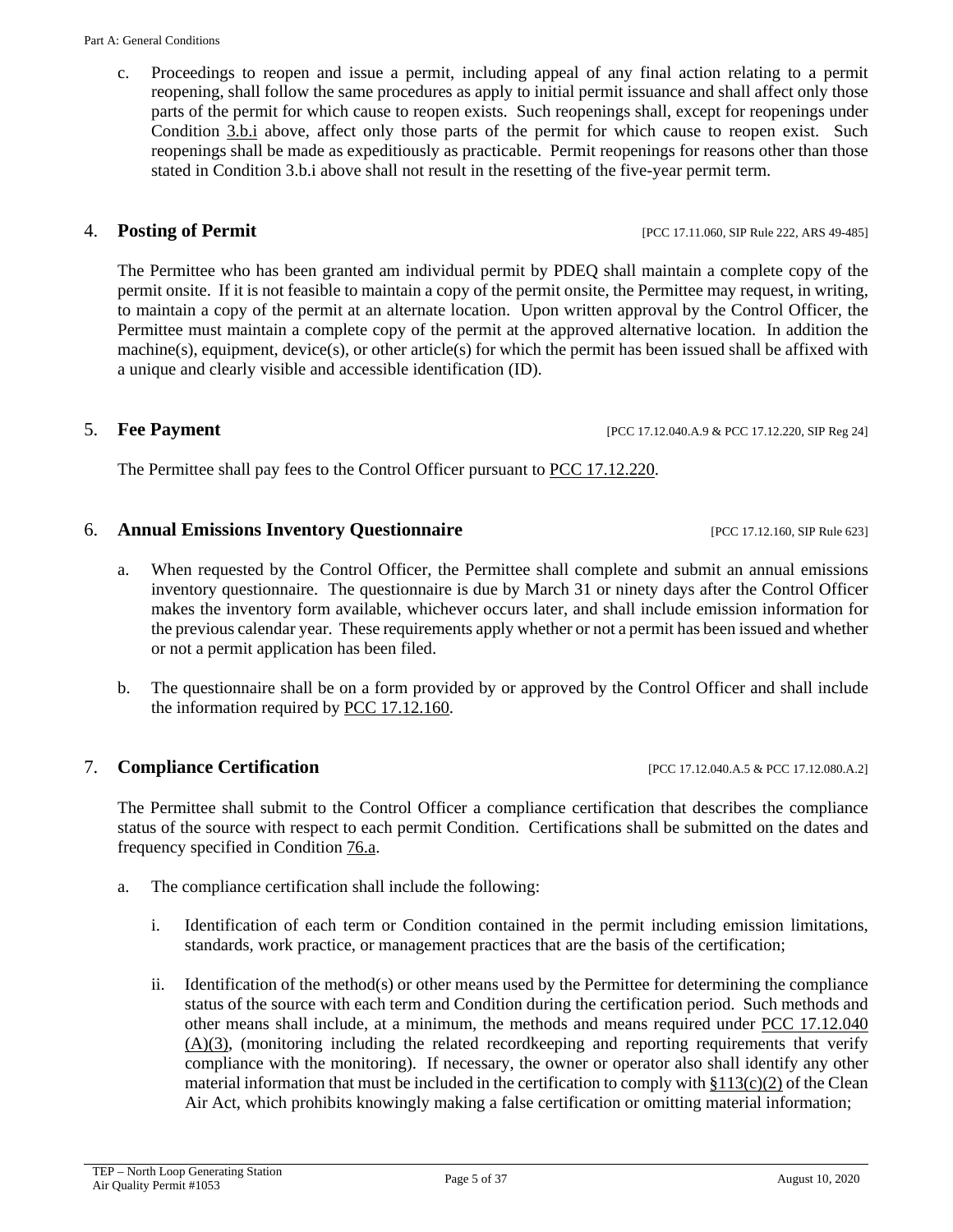comply with the standard.

- iii. The status of compliance with the terms and Conditions of the permit for the period covered by the certification, including whether compliance during the period was continuous or intermittent. The certification shall be based on the methods or means in Condition [7.a.ii](#page-4-0) above. The certification shall identify each deviation and take it into account in the compliance certification.
- iv. For emission units subject to [40 CFR 64,](https://www.ecfr.gov/cgi-bin/text-idx?SID=051b642f7956e2ead1f421c10ff6a103&mc=true&node=pt40.17.64&rgn=div5) the certification shall also identify as possible exceptions to compliance any period during which compliance is required and in which an excursion or exceedance defined under [40 CFR 64](https://www.ecfr.gov/cgi-bin/text-idx?SID=051b642f7956e2ead1f421c10ff6a103&mc=true&node=pt40.17.64&rgn=div5) occurred.
- v. All instances of deviations from permit requirements reported in accordance with Condition [11.b](#page-5-0) as well as progress reports on all outstanding compliance schedules submitted pursuant to [PCC](http://library.amlegal.com/nxt/gateway.dll/Arizona/pimacounty_az/title17airqualitycontrol/chapter1712individualpermitsandpermitrev?f=templates$fn=default.htm$3.0$vid=amlegal:pimacounty_az$anc=JD_17.12.080)  [17.12.080;](http://library.amlegal.com/nxt/gateway.dll/Arizona/pimacounty_az/title17airqualitycontrol/chapter1712individualpermitsandpermitrev?f=templates$fn=default.htm$3.0$vid=amlegal:pimacounty_az$anc=JD_17.12.080) and
- vi. Other facts the Control Officer may require to determine the compliance status of the facility.
- <span id="page-5-0"></span>b. A copy of all compliance certifications for Class I permits shall also be submitted to the EPA Administrator. The address for the EPA Administrator is:

# **EPA Region 9 Enforcement Office, 75 Hawthorne St (Air-5), San Francisco, CA 94105**

# 8. **Certification of Truth, Accuracy and Completeness** [PCC 17.12.080.A.3]

Any document required to be submitted by this permit, including reports, shall contain a certification by a responsible official of truth, accuracy, and completeness. This certification and any other certification required by this permit shall state that, based on information and belief formed after reasonable inquiry, the statements and information in the document are true, accurate, and complete.

# 9. **Inspection and Entry** [PCC 17.12.080.A.4]

The Permittee shall allow the Control Officer or the authorized representative of the Control Officer upon presentation of proper credentials to:

- a. Enter upon the Permittee's premises where a source is located or emissions-related activity is conducted, or where records are required to be kept under the Conditions of the permit;
- b. Have access to and copy, at reasonable times, any records that are required to be kept under the Conditions of the permit;
- c. Inspect, at reasonable times, any facilities, equipment (including monitoring and air pollution control equipment), practices, or operations regulated or required under the permit;
- d. Sample or monitor, at reasonable times, substances or parameters for the purpose of assuring compliance with the permit or other applicable requirements; and
- e. Record any inspection by use of written, electronic, magnetic and photographic media.

# 10. **Permit Revision Pursuant to Federal Hazardous Air Pollutant Standard** [PCC 17.12.010.D.3]

If this source becomes subject to a standard promulgated by the Administrator pursuant to  $\S 112(d)$  of the Clean Air Act (Hazardous Air Pollutants), then the Permittee shall, within twelve months of the date on which the standard is promulgated, submit an application for a permit revision demonstrating how the source will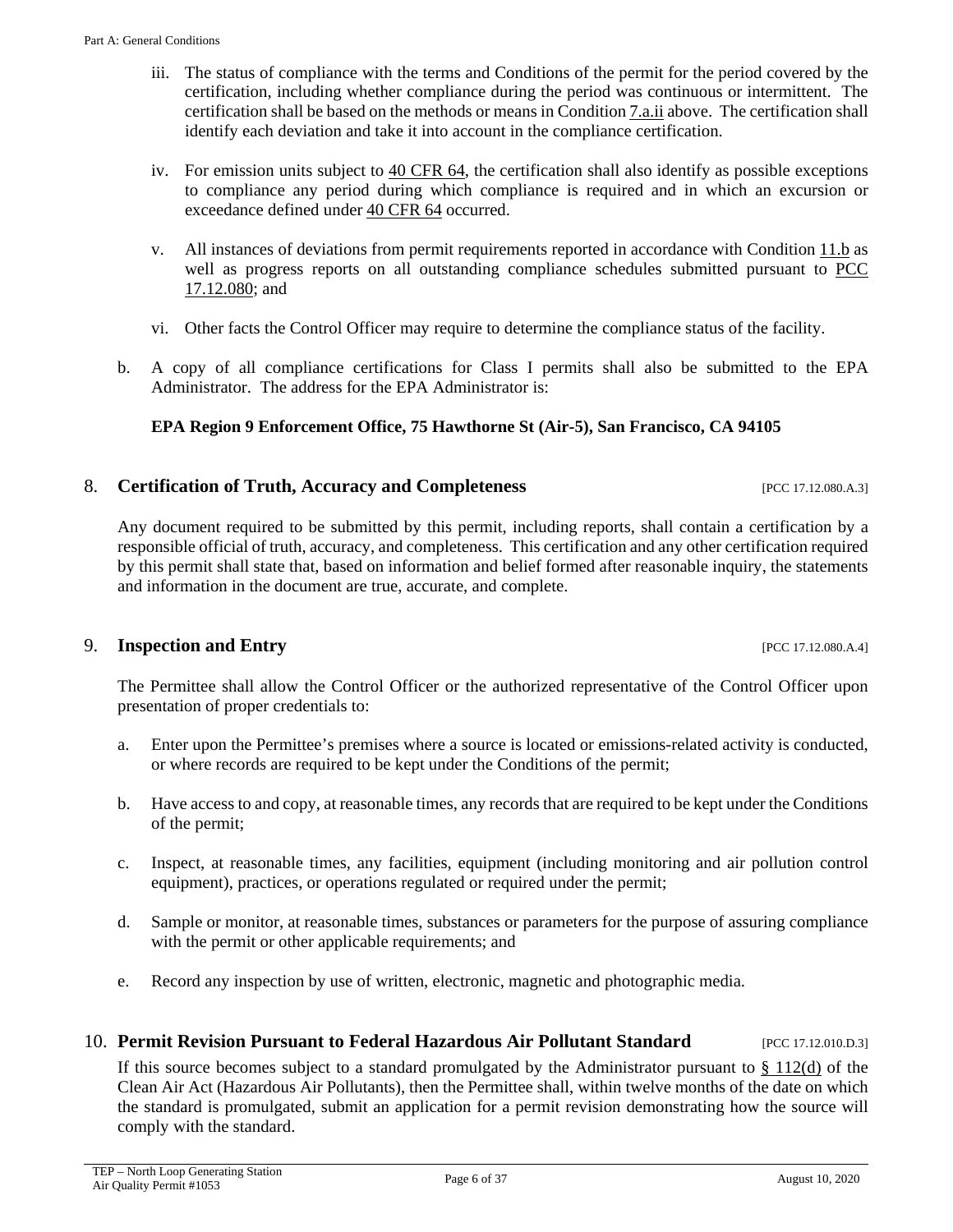#### <span id="page-6-2"></span>11. **Excess Emissions, Permit Deviations, and Emergency Reporting** [PCC 17.12.170]

<span id="page-6-1"></span><span id="page-6-0"></span>a. Excess Emissions Reporting [PCC 17.12.170]

- i. Excess emissions shall be reported as follows:
	- (a) The Permittee shall report to the Control Officer any emissions in excess of the limits established by this permit. The report shall be in 2 parts as specified:
		- (i) Notification by telephone or facsimile within 24 hours of the time the Permittee first learned of the occurrence of excess emissions that includes all available information in Condition [11.a.i.\(b\)](#page-14-0) below. The number to call to report excess emissions is **520-724-7400.**  The facsimile number to report excess emissions is **520-838-7432.** The e-mail address to report excess emissions is **[Air.Permits@pima.gov](mailto:Air.Permits@pima.gov)**.
		- (ii) Detailed written notification by submission of an excess emissions report within 72 hours of the notification in Condition  $11.a.i.(a)(i)$  above. Notifications should be sent to:

#### **PDEQ Air Program 33 N. Stone Avenue, Suite 700, Tucson, Arizona 85701. [Air.Permits@pima.gov.](mailto:Air.Permits@pima.gov)**

- (b) The report shall contain the following information:
	- (i) The identity of each stack or other emission point where the excess emission occurred;
	- (ii) The magnitude of the excess emissions expressed in the units of the applicable emission limitation and the operating data and calculations used in determining the magnitude of the excess emissions;
	- (iii) The time and duration or expected duration of the excess emissions;
	- (iv) The identity of the equipment from which the excess emissions emanated;
	- (v) The nature and cause of the emissions;
	- (vi) If the excess emissions were the result of a malfunction, the steps taken to remedy the malfunction and the steps taken or planned to prevent the recurrence of the malfunctions; and
	- (vii) The steps that were or are being taken to limit the excess emissions; If the source's permit contains procedures governing source operation during periods of startup or malfunction and the excess emissions resulted from startup or malfunction, a list of the steps taken to comply with the permit procedures.
- ii. In the case of continuous or recurring excess emissions, the notification requirements shall be satisfied if the source provides the required notification after excess emissions are first detected and includes in the notification an estimate of the time the excess emissions will continue. Excess emissions occurring after the estimated time period or changes in the nature of the emissions as originally reported shall require additional notification as provided in Condition [11.a.i](#page-6-0) above.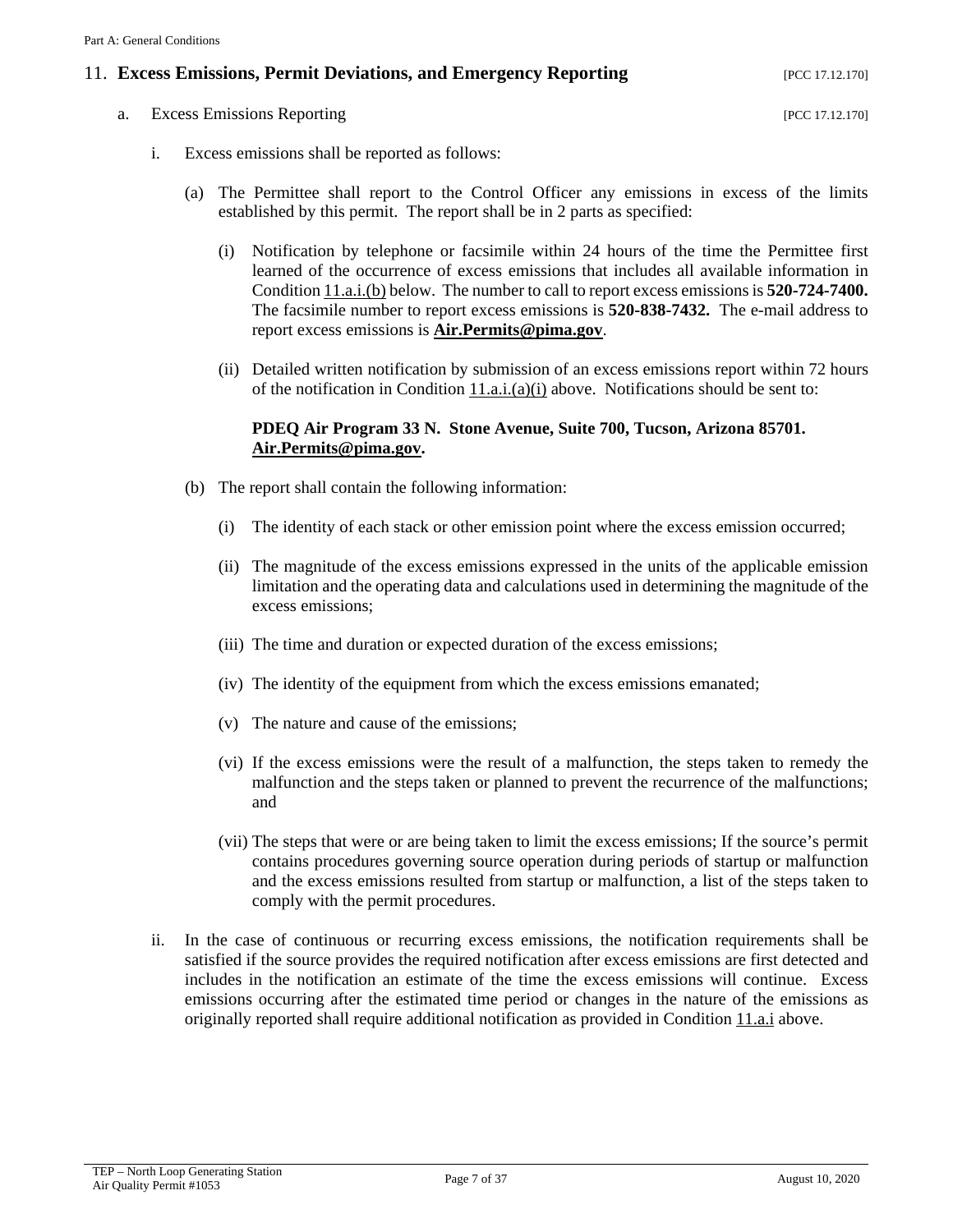#### b. Permit Deviations Reporting  $[PC 17.12.170.A.5.b]$

The Permittee shall promptly report deviations from permit requirements, including those attributable to upset conditions as defined in the permit, the probable cause of such deviations, and any corrective actions or preventive measures taken. Prompt reporting shall mean that the report was submitted to the Control Officer by certified mail, facsimile, e-mail (**[Air.Permits@pima.gov](mailto:Air.Permits@pima.gov)**) or hand delivery within two working days of the time when emission limitations were exceeded due to an emergency or within two working days of the time when the Permittee first learned of the occurrence of a deviation from a permit requirement.

c. Emergency Provision [PCC 17.12.170.E]

- i. A ″Emergency″ means any situation arising from sudden and reasonably unforeseeable events beyond the control of the source, including acts of God, that require immediate corrective action to restore normal operation and that causes the source to exceed a technology-based emission limitation under the permit, due to unavoidable increases in emission attributable to the emergency. An emergency shall not include noncompliance to the extent caused by improperly designed equipment, lack of preventive maintenance, careless or improper operation, or operator error.
- ii. An emergency constitutes an affirmative defense to an action brought for noncompliance with the technology-based emission limitations if Condition [11.c.iii](#page-7-0) below is met.
- <span id="page-7-0"></span>iii. The affirmative defense of emergency shall be demonstrated through properly signed, contemporaneous operating logs, or other relevant evidence that:
	- (a) An emergency occurred and that the Permittee can identify the cause or causes of the emergency;
	- (b) At the time of the emergency, the permitted facility was being properly operated;
	- (c) During the period of the emergency the Permittee took all reasonable steps to minimize levels of emissions that exceeded the emissions standards or other requirements in the permit; and
	- (d) The Permittee submitted notice of the emergency to the Control Officer by certified mail, hand delivery, e-mail (**[Air.Permits@pima.gov](mailto:Air.Permits@pima.gov)**) or facsimile transmission within two working days of the time when emission limitations were exceeded due to the emergency. This notice shall contain a description of the emergency, any steps taken to mitigate emissions, and corrective action taken.
- iv. In any enforcement proceeding, the Permittee seeking to establish the occurrence of an emergency has the burden of proof.
- v. This provision is in addition to any emergency or upset provision contained in any applicable requirement.
- d. Compliance Schedule [ARS § 49-480.F.3 & 5]

For any excess emission or permit deviation that cannot be corrected within 72 hours, the Permittee is required to submit a compliance schedule to the Control Officer within 21 days of such occurrence. The compliance schedule shall include a schedule of remedial measures, including an enforceable sequence of actions with milestones, leading to compliance with the permit terms or Conditions that have been violated.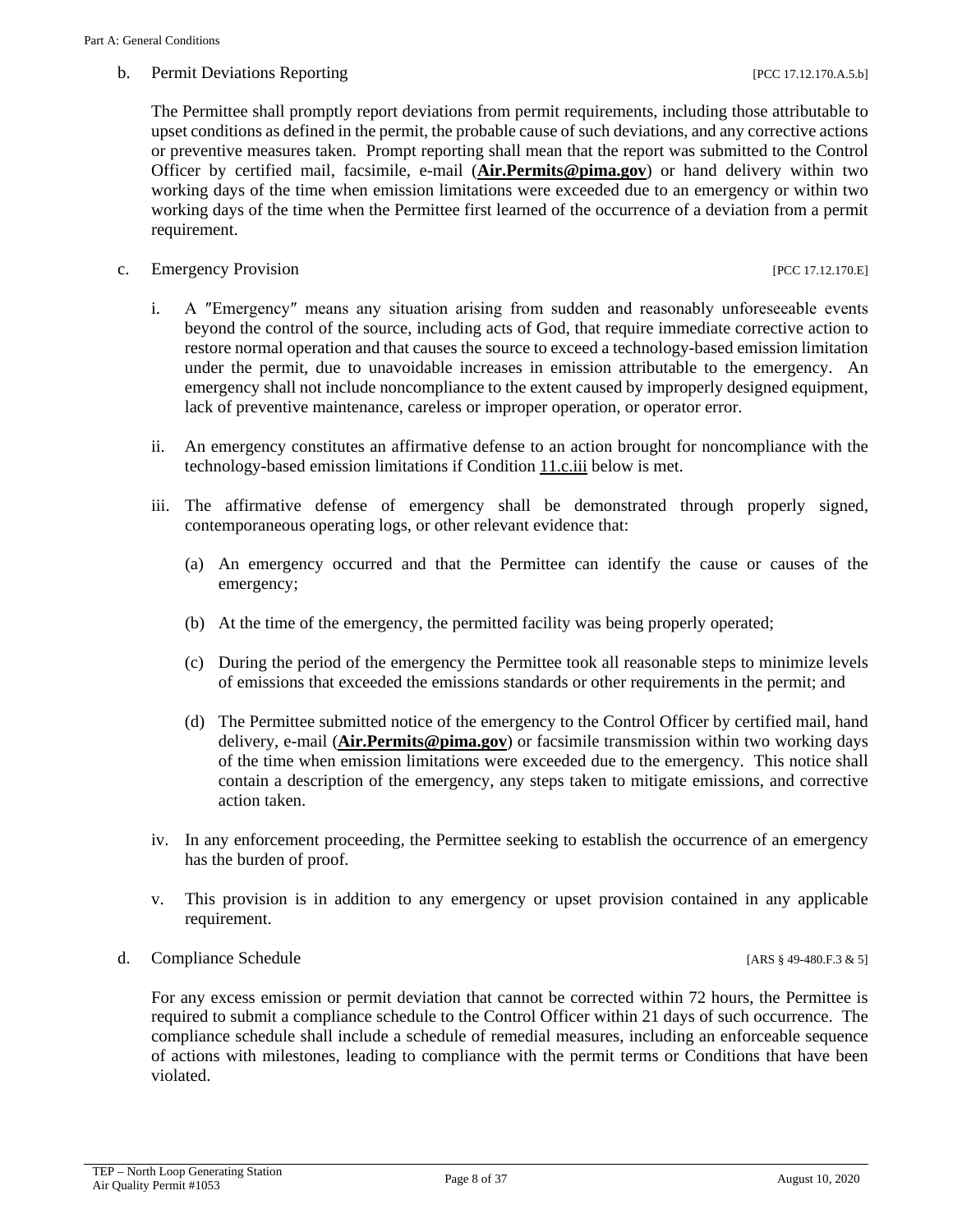<span id="page-8-1"></span>e. Affirmative Defenses for Excess Emissions Due to Malfunctions, Startup, and Shutdown.

i. Applicability

This rule establishes affirmative defenses for certain emissions in excess of an emission standard or limitation and applies to all emission standards or limitations except for standards or limitations:

- (a) Promulgated pursuant to §§ [111](https://www.epa.gov/clean-air-act-overview/clean-air-act-title-i-air-pollution-prevention-and-control-parts-through-d#ia) or [112](https://www.epa.gov/clean-air-act-overview/clean-air-act-title-i-air-pollution-prevention-and-control-parts-through-d#ia) of the Clean Air Act,
- (b) Promulgated pursuant to Titles [IV](https://www.epa.gov/clean-air-act-overview/clean-air-act-title-iv-subchapter-acid-deposition-control) or [VI](https://www.epa.gov/clean-air-act-overview/clean-air-act-title-vi-stratospheric-ozone-protection) of the Clean Air Act,
- (c) Contained in any Prevention of Significant Deterioration (PSD) or New Source Review (NSR) permit issued by the U.S. E.P.A., or
- (d) Included in a permit to meet the requirements of [PCC 17.16.590.A.5.](http://library.amlegal.com/nxt/gateway.dll/Arizona/pimacounty_az/title17airqualitycontrol/chapter1716emissionlimitingstandards?f=templates$fn=default.htm$3.0$vid=amlegal:pimacounty_az$anc=JD_17.16.590)
- <span id="page-8-0"></span>ii. Affirmative Defense for Malfunctions

Emissions in excess of an applicable emission limitation due to malfunction shall constitute a violation. The Permittee of a source with emissions in excess of an applicable emission limitation due to malfunction has an affirmative defense to a civil or administrative enforcement proceeding based on that violation, other than a judicial action seeking injunctive relief, if the owner or operator of the source has complied with the reporting requirements in Condition  $11a$  above and has demonstrated all of the following:

- (a) The excess emissions resulted from a sudden and unavoidable breakdown of process equipment or air pollution control equipment beyond the reasonable control of the operator;
- (b) The air pollution control equipment, process equipment, or processes were at all times maintained and operated in a manner consistent with good practice for minimizing emissions;
- (c) If repairs were required, the repairs were made in an expeditious fashion when the applicable emission limitations were being exceeded. Off-shift labor and overtime were utilized where practicable to ensure that the repairs were made as expeditiously as possible. If off-shift labor and overtime were not utilized, the owner or operator satisfactorily demonstrated that the measures were impracticable;
- (d) The amount and duration of the excess emissions (including any bypass operation) were minimized to the maximum extent practicable during periods of such emissions;
- (e) All reasonable steps were taken to minimize the impact of the excess emissions on ambient air quality;
- (f) The excess emissions were not part of a recurring pattern indicative of inadequate design, operation, or maintenance;
- (g) During the period of excess emissions there were no exceedances of the relevant ambient air quality standards established in [PCC Chapter 17.08](http://library.amlegal.com/nxt/gateway.dll/Arizona/pimacounty_az/title17airqualitycontrol/chapter1708ambientairqualitystandards?f=templates$fn=default.htm$3.0$vid=amlegal:pimacounty_az$anc=JD_Chapter17.08) that could be attributed to the emitting source;
- (h) The excess emissions did not stem from any activity or event that could have been foreseen and avoided, or planned, and could not have been avoided by better operations and maintenance practices;
- (i) All emissions monitoring systems were kept in operation if at all practicable; and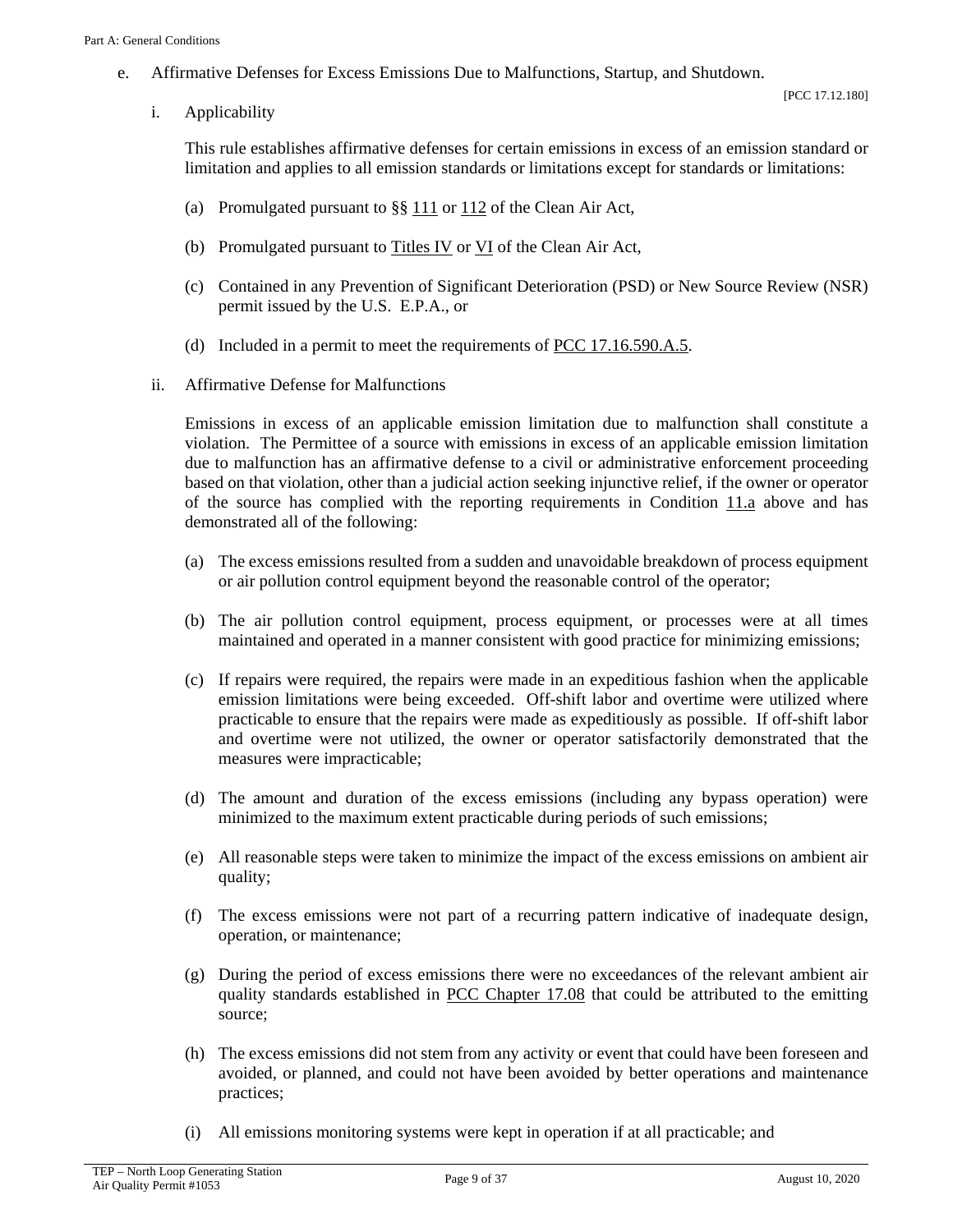- (j) The Permittee's actions in response to the excess emissions were documented by contemporaneous records.
- iii. Affirmative Defense for Startup and Shutdown
	- (a) Except as provided in Condition  $11.e.iii.$  (b) below, and unless otherwise provided for in the applicable requirement, emissions in excess of an applicable emission limitation due to startup and shutdown shall constitute a violation. The Permittee of a source with emissions in excess of an applicable emission limitation due to startup and shutdown has an affirmative defense to a civil or administrative enforcement proceeding based on that violation, other than a judicial action seeking injunctive relief, if the owner or operator of the source has complied with the reporting requirements of 11.a above and has demonstrated all of the following:
		- (i) The excess emissions could not have been prevented through careful and prudent planning and design;
		- (ii) If the excess emissions were the result of a bypass of control equipment, the bypass was unavoidable to prevent loss of life, personal injury, or severe damage to air pollution control equipment, production equipment, or other property;
		- (iii) The source's air pollution control equipment, process equipment, or processes were at all times maintained and operated in a manner consistent with good practice for minimizing emissions;
		- (iv) The amount and duration of the excess emissions (including any bypass operation) were minimized to the maximum extent practicable during periods of such emissions;
		- (v) All reasonable steps were taken to minimize the impact of the excess emissions on ambient air quality;
		- (vi) During the period of excess emissions there were no exceedances of the relevant ambient air quality standards established in [PCC Chapter 17.08](http://library.amlegal.com/nxt/gateway.dll/Arizona/pimacounty_az/title17airqualitycontrol/chapter1708ambientairqualitystandards?f=templates$fn=default.htm$3.0$vid=amlegal:pimacounty_az$anc=JD_Chapter17.08) that could be attributed to the emitting source;
		- (vii) All emissions monitoring systems were kept in operation if at all practicable; and
		- (viii) The Permittee's actions in response to the excess emissions were documented by contemporaneous records.
	- (b) If excess emissions occur due to a malfunction during routine startup and shutdown, then those instances shall be treated as other malfunctions subject to Condition [11.e.ii](#page-8-0) above.
- <span id="page-9-0"></span>iv. Affirmative Defense for Malfunctions during Scheduled Maintenance

If excess emissions occur due to a malfunction during scheduled maintenance, then those instances will be treated as other malfunctions subject to  $11.e.ii$  above.

v. Demonstration of Reasonable and Practicable Measures

For an affirmative defense under Conditions [11.e.ii or iii,](#page-8-0) the Permittee of the source shall demonstrate, through submission of the data and information required by [11.e.i through v](#page-8-1) and [11.a](#page-6-1) above, that all reasonable and practicable measures within the owner or operator's control were implemented to prevent the occurrence of the excess emissions.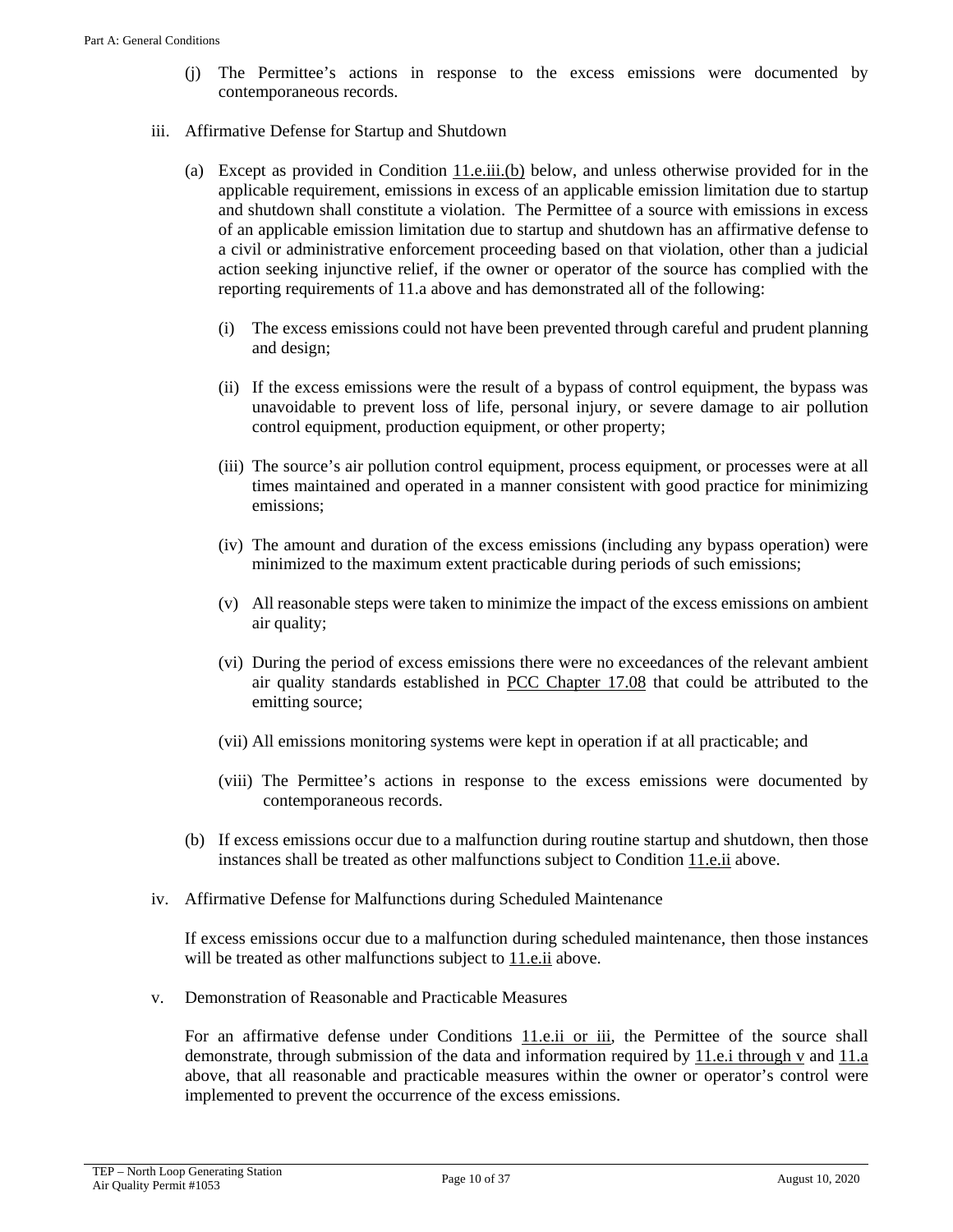### **12. Recordkeeping Requirements** *PCC 17.12.040.A.4***]**

- a. The Permittee shall keep records of all required monitoring information including recordkeeping requirements established pursuant to [PCC 17.11.190,](http://library.amlegal.com/nxt/gateway.dll/Arizona/pimacounty_az/title17airqualitycontrol/chapter1711generalprovisionsforpermits?f=templates$fn=default.htm$3.0$vid=amlegal:pimacounty_az$anc=JD_17.11.190) where applicable, for the following:
	- i. The date, place as defined in the permit, and time of sampling or measurements;
	- ii. The date(s) analyses were performed;
	- iii. The name of the company or entity that performed the analyses;
	- iv. A description of the analytical techniques or methods used;
	- v. The results of such analyses; and
	- vi. The operating conditions as existing at the time of sampling or measurement.
- b. The Permittee shall retain records of all required monitoring data and support information for a period of at least 5 years from the date of the monitoring sample, measurement, report, or application. Support information includes all calibration and maintenance records and all original strip-chart recordings for continuous monitoring instrumentation, and copies of all reports required by the permit.
- c. All required records shall be maintained using a normal business electronic recordkeeping format or printed records including handwritten forms or logbooks utilizing indelible ink.

#### 13. **Reporting Requirements** [PCC 17.12.040.A.5]

The Permittee shall comply with all of the reporting requirements of this permit. These include all of the following:

- a. Compliance certifications in accordance with Condition [7](#page-4-1) above.
- b. Excess emissions; permit deviations, and emergency reports in accordance with Condition [11](#page-6-2) above.
- c. Performance test results in accordance with Condition [17](#page-12-0) below.
- d. Other reports required by any of the Conditions in Part B of this permit.

14. **Duty to Provide Information** [PCC 17.12.040.A.8.e, PCC 17.12.010.G, & PCC 17.12.010.H, SIP Rule 621]

- a. The Permittee shall furnish to the Control Officer, within a reasonable time, any information that the Control Officer may request in writing to determine whether cause exists for revising, revoking and reissuing, or terminating the permit or to determine compliance with the permit. Upon request, the Permittee shall also furnish to the Control Officer copies of records required to be kept by the permit. For information claimed to be confidential, the Permittee, for Class I sources, shall furnish an additional copy of such records directly to the Administrator along with a claim of confidentiality.
- b. If the Permittee has failed to submit any relevant facts or if the Permittee has submitted incorrect information in the permit application, the Permittee shall, upon becoming aware of such failure or incorrect submittal, promptly submit such supplementary facts or corrected information. In addition, an applicant shall provide additional information as necessary to address any requirements that become applicable to the source after the date it filed a complete application but prior to release of a proposed permit.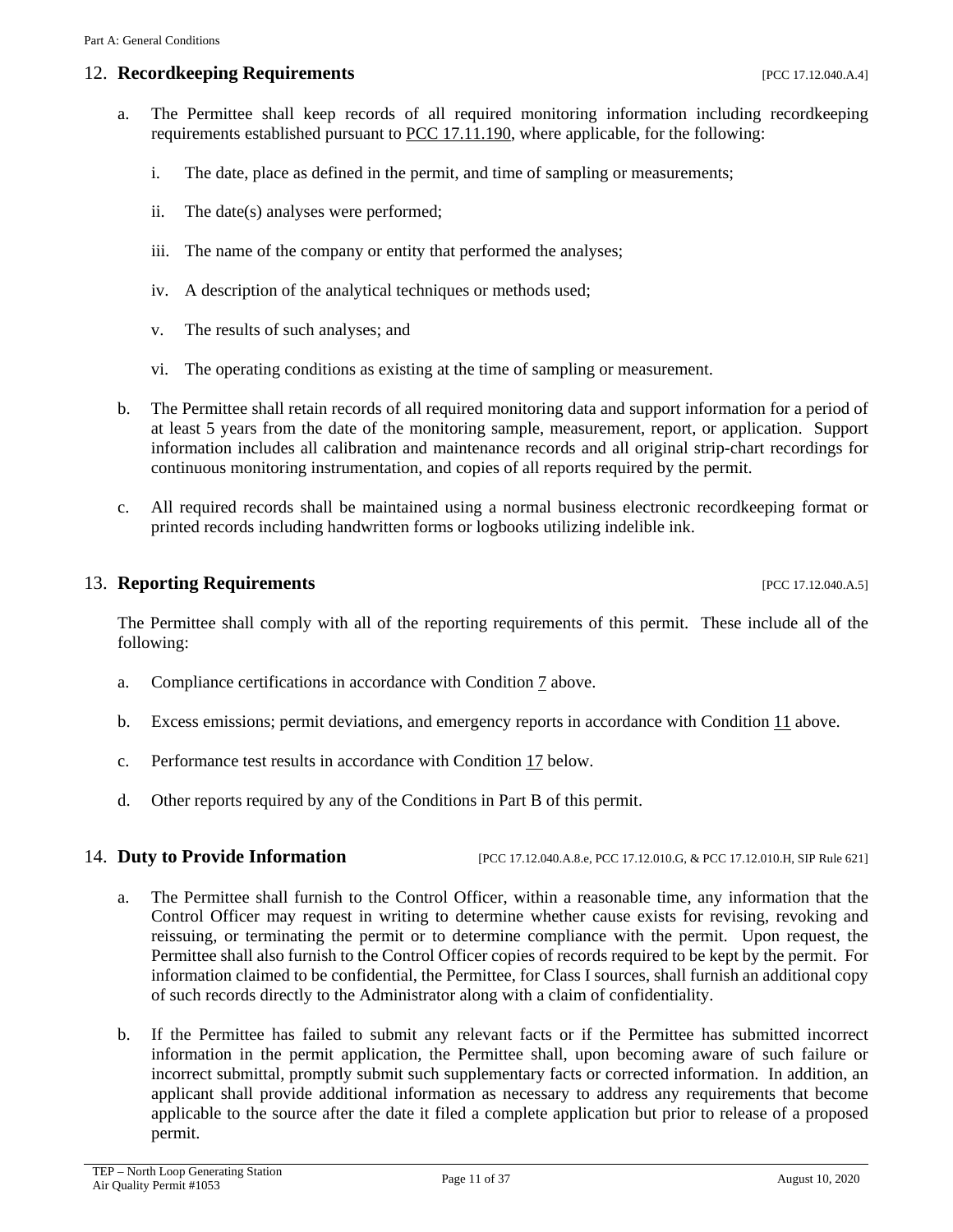#### 15. **Permit Amendment or Revision** [PCC 17.12.100, PCC 17.12.110 & PCC 17.12.120]

The Permittee shall apply for a permit amendment or revision for changes to the facilities which do not qualify for a facility change without revision under Condition [16,](#page-11-0) as follows:

- a. Administrative Permit Amendment [\(PCC 17.12.100\)](http://library.amlegal.com/nxt/gateway.dll/Arizona/pimacounty_az/title17airqualitycontrol/chapter1712individualpermitsandpermitrev?f=templates$fn=default.htm$3.0$vid=amlegal:pimacounty_az$anc=JD_17.12.100);
- <span id="page-11-2"></span>b. Minor Permit Revision [\(PCC 17.12.110\)](http://library.amlegal.com/nxt/gateway.dll/Arizona/pimacounty_az/title17airqualitycontrol/chapter1712individualpermitsandpermitrev?f=templates$fn=default.htm$3.0$vid=amlegal:pimacounty_az$anc=JD_17.12.110);
- c. Significant Permit Revision [\(PCC 17.12.120\)](http://library.amlegal.com/nxt/gateway.dll/Arizona/pimacounty_az/title17airqualitycontrol/chapter1712individualpermitsandpermitrev?f=templates$fn=default.htm$3.0$vid=amlegal:pimacounty_az$anc=JD_17.12.120).

The applicability and requirements for such action are defined in the referenced regulations.

#### <span id="page-11-0"></span>16. **Facility Changes Allowed Without Permit Revisions** [PCC 17.12.090]

- <span id="page-11-1"></span>a. A facility with a Class I permit may make changes without a permit revision if all of the following apply:
	- i. The changes are not modifications under any provision of Title I of the Clean Air Act (Air Pollution Prevention and Control) or under modifications as defined in A.R.S. [49-401.01;](https://www.azleg.gov/viewdocument/?docName=https://www.azleg.gov/ars/49/00401-01.htm)
	- ii. The changes do not exceed the emissions allowable under the permit whether expressed therein as a rate of emissions or in terms of total emissions;
	- iii. The changes do not violate any applicable requirements or trigger any additional applicable requirements;
	- iv. The changes satisfy all requirements for a minor permit revision under [PCC 17.12.110;](http://library.amlegal.com/nxt/gateway.dll/Arizona/pimacounty_az/title17airqualitycontrol/chapter1712individualpermitsandpermitrev?f=templates$fn=default.htm$3.0$vid=amlegal:pimacounty_az$anc=JD_17.12.110) and
	- v. The changes do not contravene federally enforceable permit terms and Conditions that are monitoring (including test methods), record keeping, reporting, or compliance certification requirements.
- b. The substitution of an item of process or pollution control equipment for an identical or substantially similar item of process or pollution control equipment shall qualify as a change that does not require a permit revision, if the substitution meets all of the requirements of Condition[s 16.a, d, and e.](#page-11-1)
- c. Except for sources with authority to operate under general permits, permitted sources may trade increases and decreases in emissions within the permitted facility, as established in the permit under [PCC](http://library.amlegal.com/nxt/gateway.dll/Arizona/pimacounty_az/title17airqualitycontrol/chapter1712individualpermitsandpermitrev?f=templates$fn=default.htm$3.0$vid=amlegal:pimacounty_az$anc=JD_17.12.040)  [17.12.040.A.12](http://library.amlegal.com/nxt/gateway.dll/Arizona/pimacounty_az/title17airqualitycontrol/chapter1712individualpermitsandpermitrev?f=templates$fn=default.htm$3.0$vid=amlegal:pimacounty_az$anc=JD_17.12.040) if an applicable implementation plan provides for the emissions trades, without applying for a permit revision and based on the seven working days' notice prescribed in Condition [16.d](#page-14-0) below. This provision is available if the permit does not provide for the emissions trading as a minor permit revision.
- d. For each change under  $16.a$  through c above, a written notice, by certified mail or hand delivery, shall be received by the Control Officer and the Administrator a minimum of seven (7) working days in advance of the change. Notifications of changes associated with emergency conditions, such as malfunctions necessitating the replacement of equipment, may be provided less than 7 working days in advance of the change but must be provided as far in advance of the change, or if advance notification is not practicable as soon after the change as possible.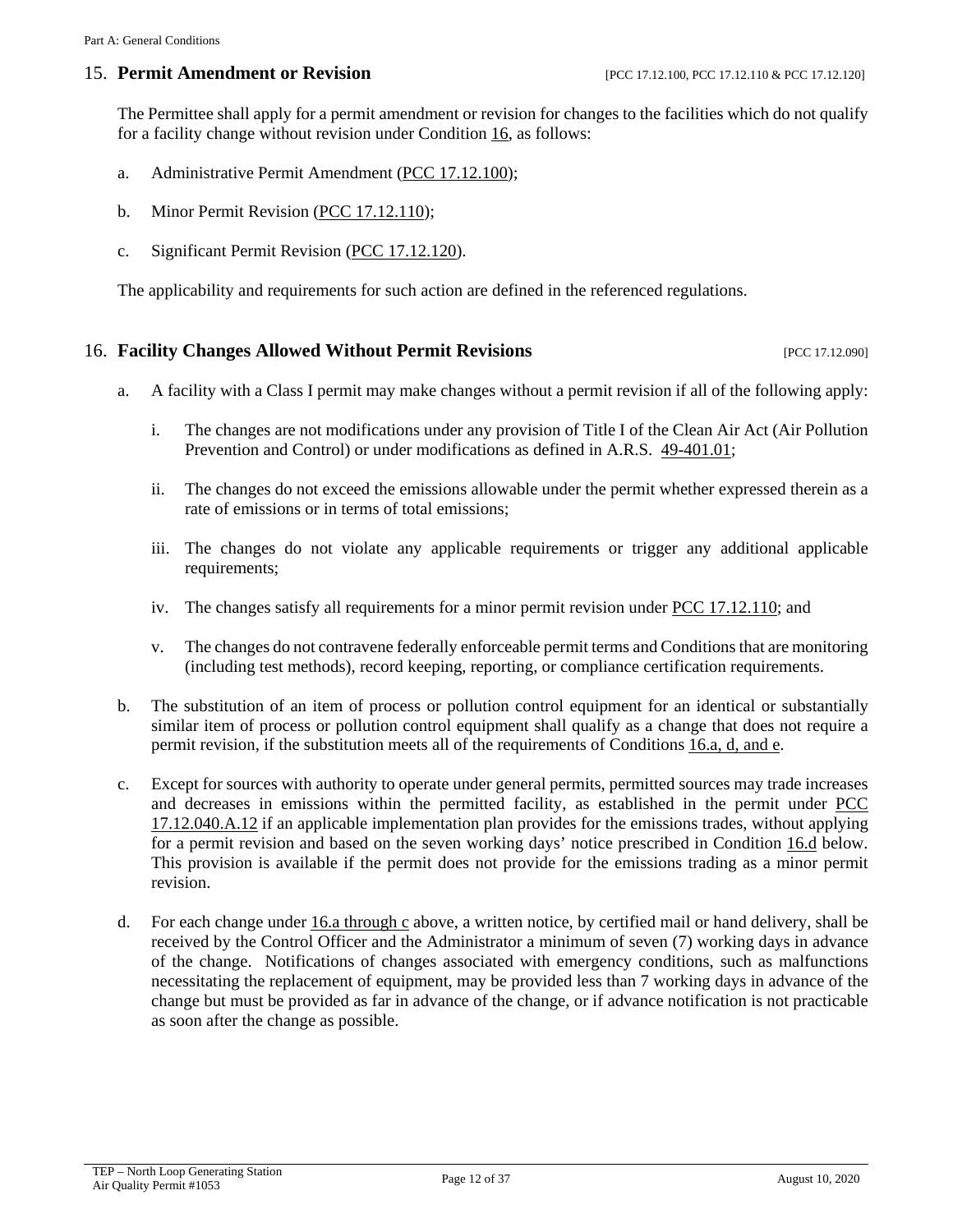- e. Each notification shall include:
	- i. When the proposed change will occur;
	- ii. A description of the change;
	- iii. Any change in emissions of regulated air pollutants;
	- iv. The pollutants emitted subject to the emissions trade, if any;
	- v. The provisions in the implementation plan that provide for the emissions trade with which the source will comply and any other information as may be required by the provisions in the implementation plan authorizing the trade;
	- vi. If the emissions trading provisions of the implementation plan are invoked, then the permit requirements with which the source will comply; and
	- vii. Any permit term or Condition that is no longer applicable as a result of the change.
- f. The permit shield described in Condition [20](#page-14-1) shall not apply to any change made under this Condition. Compliance with the permit requirements that the source will meet using the emissions trade shall be determined according to requirements of the implementation plan authorizing the emissions trade.
- g. Except as otherwise provided for in the permit, making a change from one alternative operating scenario to another as provided under [PCC 17.12.040.A11](http://library.amlegal.com/nxt/gateway.dll/Arizona/pimacounty_az/title17airqualitycontrol/chapter1712individualpermitsandpermitrev?f=templates$fn=default.htm$3.0$vid=amlegal:pimacounty_az$anc=JD_17.12.040) shall not require any prior notice.
- h. Notwithstanding any other part of this Condition, the Control Officer may require a permit to be revised for any change that when considered together with any other changes submitted by the same source under these provisions over the term of the permit, do not satisfy the requirements in Condition [16.a.](#page-11-1)

#### <span id="page-12-0"></span>17. **Testing Requirements** [PCC 17.11.210, SIP Reg 50, SIP Rule 212]

- a. New sources required to conduct performance testing shall do so within 60 days after the source has achieved the capability to operate at its maximum production rate on a sustained basis but no later than 180 days after initial startup of such sources. The Permittee shall conduct performance testing as specified in Part B of this permit and at such other times as may be required by the Control Officer. The Permittee shall furnish the control officer a written report or the results of the tests.
- b. Operational Conditions

Performance tests shall be conducted while the unit is operating at full load under representative operational conditions unless other conditions are required by the applicable test method or in this permit. With prior written approval from the Control Officer, testing may be performed at a lower rate. Operations during start-up, shutdown, and malfunction (as defined in [PCC 17.04.340.A\)](http://library.amlegal.com/nxt/gateway.dll/Arizona/pimacounty_az/title17airqualitycontrol?f=templates$fn=default.htm$3.0$vid=amlegal:pimacounty_az$anc=JD_17.04.340) shall not constitute representative operational conditions unless otherwise specified in the applicable requirement.

c. Tests shall be conducted and data reduced in accordance with the test methods and procedures contained in the [Arizona Testing Manual,](https://legacy.azdeq.gov/environ/air/compliance/download/manual.pdf) [40 CFR 52; Appendices D and E,](https://www.ecfr.gov/cgi-bin/text-idx?SID=7b95ff1d94b78a66114c0ee08b7ca269&mc=true&node=ap40.5.52_12923_652_12999.d&rgn=div9) [40 CFR 60; Appendices A through F;](https://www.ecfr.gov/cgi-bin/text-idx?SID=4116672c57088c8bc9016bcd757a8030&mc=true&node=pt40.9.60&rgn=div5) an[d 40 CFR 61, Appendices B and C](https://www.ecfr.gov/cgi-bin/text-idx?SID=4116672c57088c8bc9016bcd757a8030&mc=true&node=pt40.10.61&rgn=div5) unless modified by the Control Officer pursuant to PCC [17.11.210.B.](http://library.amlegal.com/nxt/gateway.dll/Arizona/pimacounty_az/title17airqualitycontrol/chapter1711generalprovisionsforpermits?f=templates$fn=default.htm$3.0$vid=amlegal:pimacounty_az$anc=JD_17.11.210)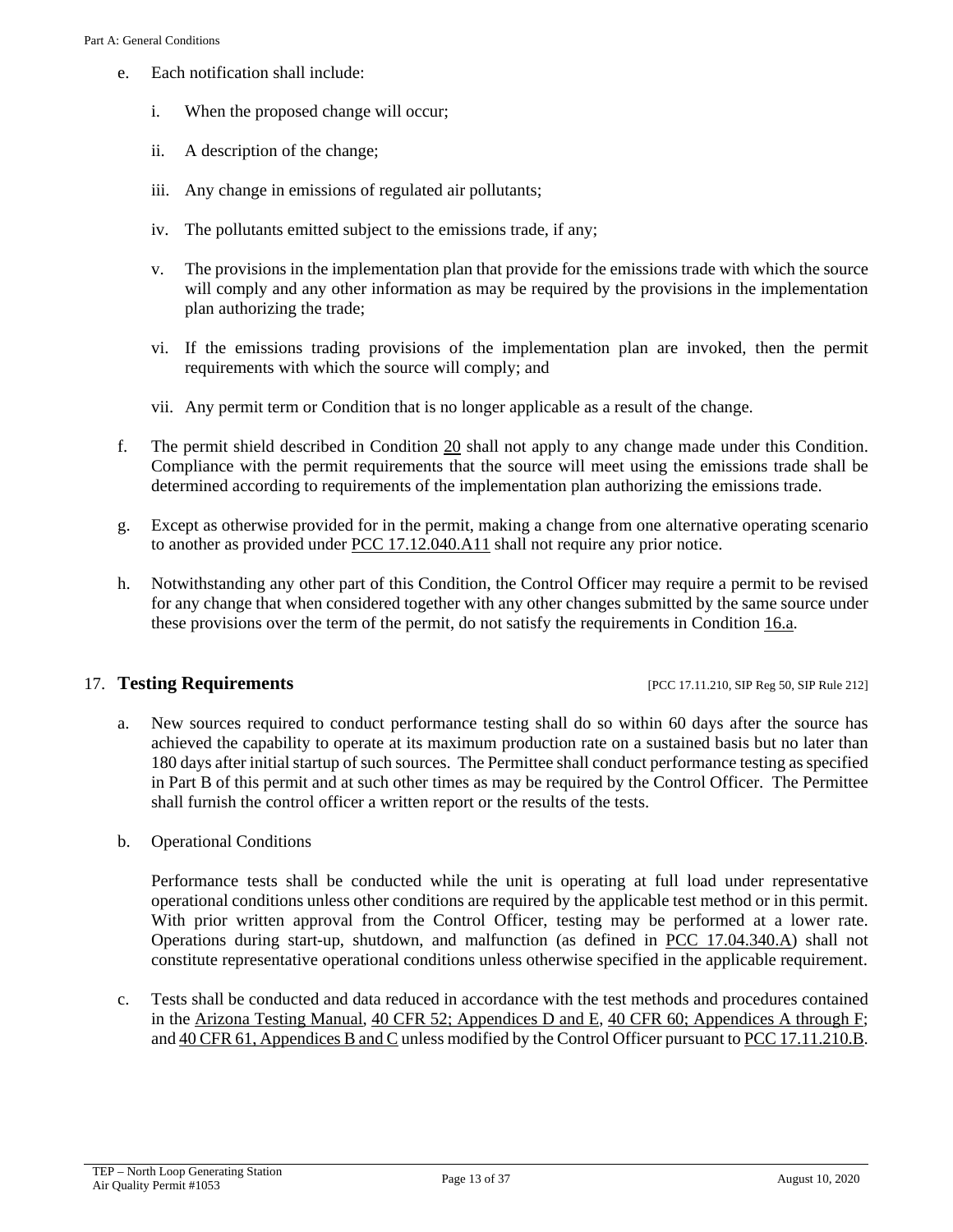d. Test Plan

At least 14 calendar days prior to performing a test, the Permittee shall submit a test plan to the Control Officer, in accordance with [PCC 17.11.210.D](http://library.amlegal.com/nxt/gateway.dll/Arizona/pimacounty_az/title17airqualitycontrol/chapter1711generalprovisionsforpermits?f=templates$fn=default.htm$3.0$vid=amlegal:pimacounty_az$anc=JD_17.11.210) and the [Arizona Testing Manual.](https://legacy.azdeq.gov/environ/air/compliance/download/manual.pdf) This test plan must include the test duration, test location(s), test methods, and source operation and other parameters that may affect the test results.

e. Stack Sampling Facilities

The Permittee shall provide or cause to be provided, performance testing facilities as follows:

- i. Sampling ports adequate for test methods applicable to the facility;
- ii. Safe sampling platform(s);
- iii. Safe access to sampling platform(s); and,
- iv. Utilities for sampling and testing equipment.
- f. Interpretation of Final Results

Unless otherwise identified in Part B of this permit, each performance test shall consist of three separate runs using the applicable test method. Each run shall be conducted for the time and under the Conditions specified in the applicable standard. For the purpose of determining compliance with an applicable standard, the arithmetic means of results of the three runs shall apply. In the event that a sample is accidentally lost or conditions occur in which one of the three runs is required to be discontinued because of forced shutdown, failure of an irreplaceable portion of the sample train, extreme meteorological conditions, or other circumstances beyond the Permittee's control, compliance may, upon the Control Officer's approval, be determined using the arithmetic mean of the results of the other two runs. If the Control Officer or the Control Officer's designee is present, tests may only be stopped with the Control Officer's or such designee's approval. If the Control Officer or the Control Officer's designee is not present, tests may only be stopped for good cause. Good cause includes: forced shutdown, failure of an irreplaceable portion of the sample train, extreme meteorological conditions, or other circumstances beyond the Permittee's control. Termination of any test without good cause after the first run is commenced shall constitute a failure of the test. Supporting documentation, which demonstrates good cause, must be submitted.

g. Report of Final Test Results

A written report of the results of all performance tests shall be submitted to the Control Officer within 30 days after the test is performed. The report shall be submitted in accordance with the [Arizona Testing](https://legacy.azdeq.gov/environ/air/compliance/download/manual.pdf)  [Manual](https://legacy.azdeq.gov/environ/air/compliance/download/manual.pdf) and [PCC 17.11.210.A.](http://library.amlegal.com/nxt/gateway.dll/Arizona/pimacounty_az/title17airqualitycontrol/chapter1711generalprovisionsforpermits?f=templates$fn=default.htm$3.0$vid=amlegal:pimacounty_az$anc=JD_17.11.210) If additional time is needed to submit the results, the Permittee shall send a written request for an extension describing the circumstances and specifying the time needed to submit the report for approval by the Control Officer. [AZ Testing Manual Page 8 (4 Weeks ~ 30 days)]

#### 18. **Property Rights** [PCC 17.12.040.A.8.d]

This permit does not convey any property rights of any sort, or any exclusive privilege to the Permittee.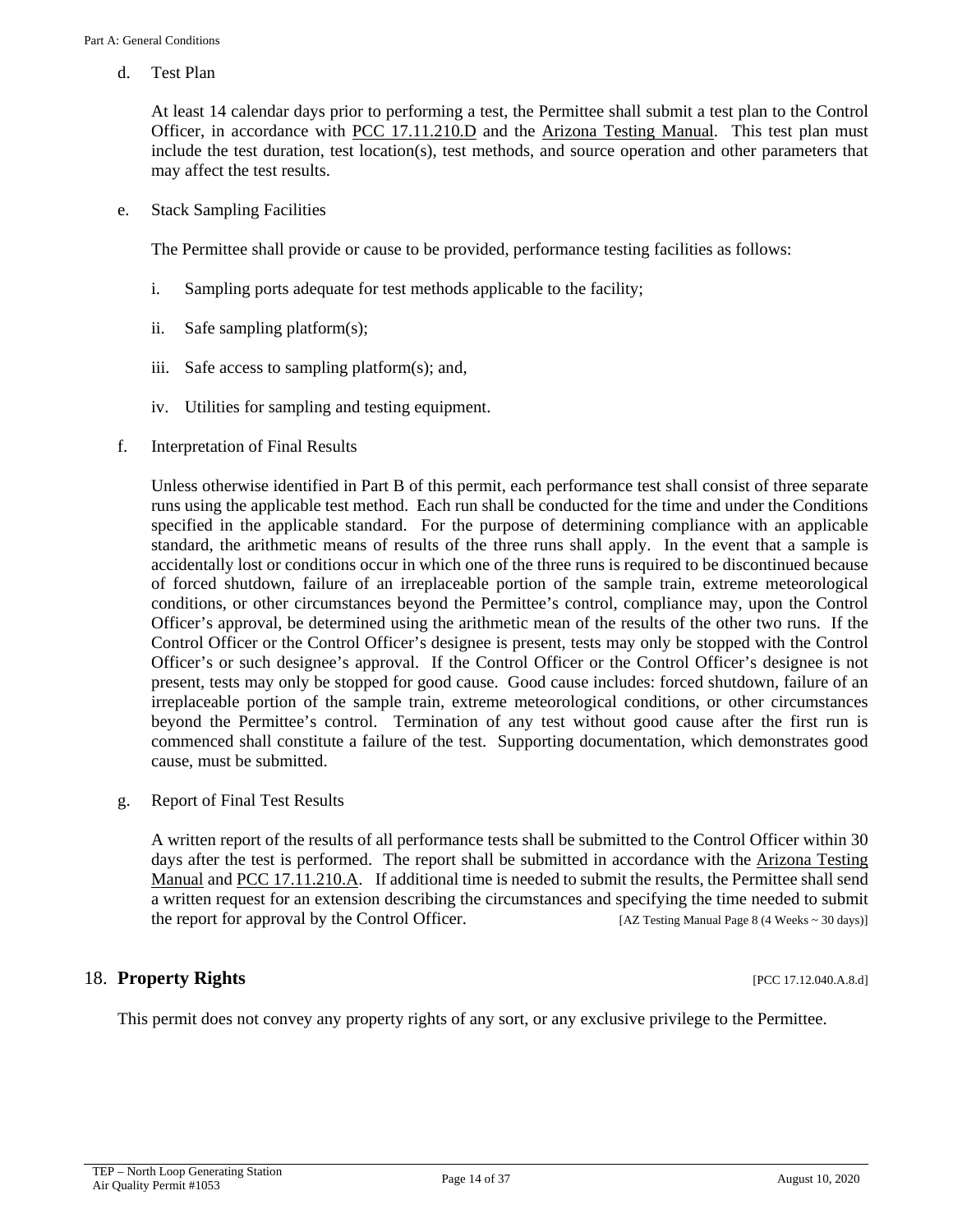#### 19. **Severability Clause** [PCC 17.12.040.A.7]

The provisions of this permit are severable. In the event of a challenge to any portion of this permit that results in any provision of this permit being held invalid, the remainder of this permit shall not be affected thereby.

#### <span id="page-14-1"></span>**20. Permit Shield** [PCC 17.11.080]

Compliance with the Conditions of this permit shall be deemed compliance with the applicable requirements identified in the permit. The permit shield shall not apply to any change made in accordance with Conditions [15.b](#page-11-2) and [16](#page-11-0) above.

#### 21. **Accident Prevention Requirements under the Clean Air Act (CAA § 112(R))**

Should this stationary source, as defined in [40 CFR Part 68.3,](https://www.ecfr.gov/cgi-bin/text-idx?SID=66dbfe474a4c9b8433bf0900ac536de2&mc=true&node=se40.17.68_13&rgn=div8) become subject to the accidental release prevention regulations in Part 68, then the Permittee shall submit a risk management plan (RMP) by the date specified in [§ 68.10](https://www.ecfr.gov/cgi-bin/retrieveECFR?gp=&SID=66dbfe474a4c9b8433bf0900ac536de2&mc=true&n=pt40.17.68&r=PART&ty=HTML#se40.17.68_110) and shall certify compliance with the requirements of [Part 68](https://www.ecfr.gov/cgi-bin/text-idx?SID=54a762ccb16b223860dd9ad6a963b12f&mc=true&node=pt40.17.68&rgn=div5) as part of the annual compliance certification as required by [40 CFR Part 70](https://www.ecfr.gov/cgi-bin/text-idx?SID=54a762ccb16b223860dd9ad6a963b12f&mc=true&node=pt40.17.70&rgn=div5) and Part B of this permit.

#### 22. **Requirement to Obtain Activity Permits**

a. Fugitive Dust Activity Permits

The Permittee shall not conduct, cause or allow land stripping, earthmoving, blasting, trenching or road construction without first obtaining an activity permit from the Control Officer in accordance with [PCC](http://library.amlegal.com/nxt/gateway.dll/Arizona/pimacounty_az/title17airqualitycontrol/chapter1714activitypermits?f=templates$fn=default.htm$3.0$vid=amlegal:pimacounty_az$anc=JD_17.14.040)   $17.14.040$ . [PCC 17.14.040]

b. Asbestos Requirements (Demolition/Renovation)

Should this stationary source, pursuant t[o 40 CFR 61, Subpart M](https://www.ecfr.gov/cgi-bin/text-idx?SID=55e2a1ac58ab42dc969cf5727732ee92&mc=true&node=pt40.10.61&rgn=div5#sp40.10.61.m) become subject to the National Emission Standards for Asbestos regulations when conducting any renovation or demolition at this premises, then the Permittee shall submit proper notification as described in [40 CFR 61, Subpart M](https://www.ecfr.gov/cgi-bin/text-idx?SID=55e2a1ac58ab42dc969cf5727732ee92&mc=true&node=pt40.10.61&rgn=div5#sp40.10.61.m) and shall comply with all other applicable requirements of Subpart M. The Permittee shall keep a record of all relevant paperwork on file. [40 CFR 61, Subpart M & PCC 17.14.060]

c. Open Burning Permits

The Permittee shall not ignite, cause to be ignited, allow or maintain any open outdoor fire without first obtaining an activity permit from the Control Officer or delegated authority unless exempted under [PCC](http://library.amlegal.com/nxt/gateway.dll/Arizona/pimacounty_az/title17airqualitycontrol/chapter1714activitypermits?f=templates$fn=default.htm$3.0$vid=amlegal:pimacounty_az$anc=JD_17.14.040)  **[17.14.080C.](http://library.amlegal.com/nxt/gateway.dll/Arizona/pimacounty_az/title17airqualitycontrol/chapter1714activitypermits?f=templates$fn=default.htm$3.0$vid=amlegal:pimacounty_az$anc=JD_17.14.040)** [PCC 17.14.080]

#### 23. **Stratospheric Ozone Depleting Substances** [40 CFR 82 and PCC 17.16.710]

<span id="page-14-0"></span>The Permittee shall not use, sell, or offer for sale any fluid as a substitute material for use in any motor vehicle, residential, commercial, or industrial air conditioning system, refrigerator or freezer unit, or other cooling or heating device designed to use a chlorofluorocarbon (CFC) or hydrochlorofluorocarbon (HCFC) compound as a working fluid, unless such fluid has been approved for sale and such use by the Administrator. The Permittee shall keep a record of all paperwork relevant to the applicable requirements of [40 CFR 82, Subpart F](https://www.ecfr.gov/cgi-bin/text-idx?SID=38bd7be30f4aa6756c8d9fe6be46b15c&mc=true&node=sp40.21.82.f&rgn=div6) onsite.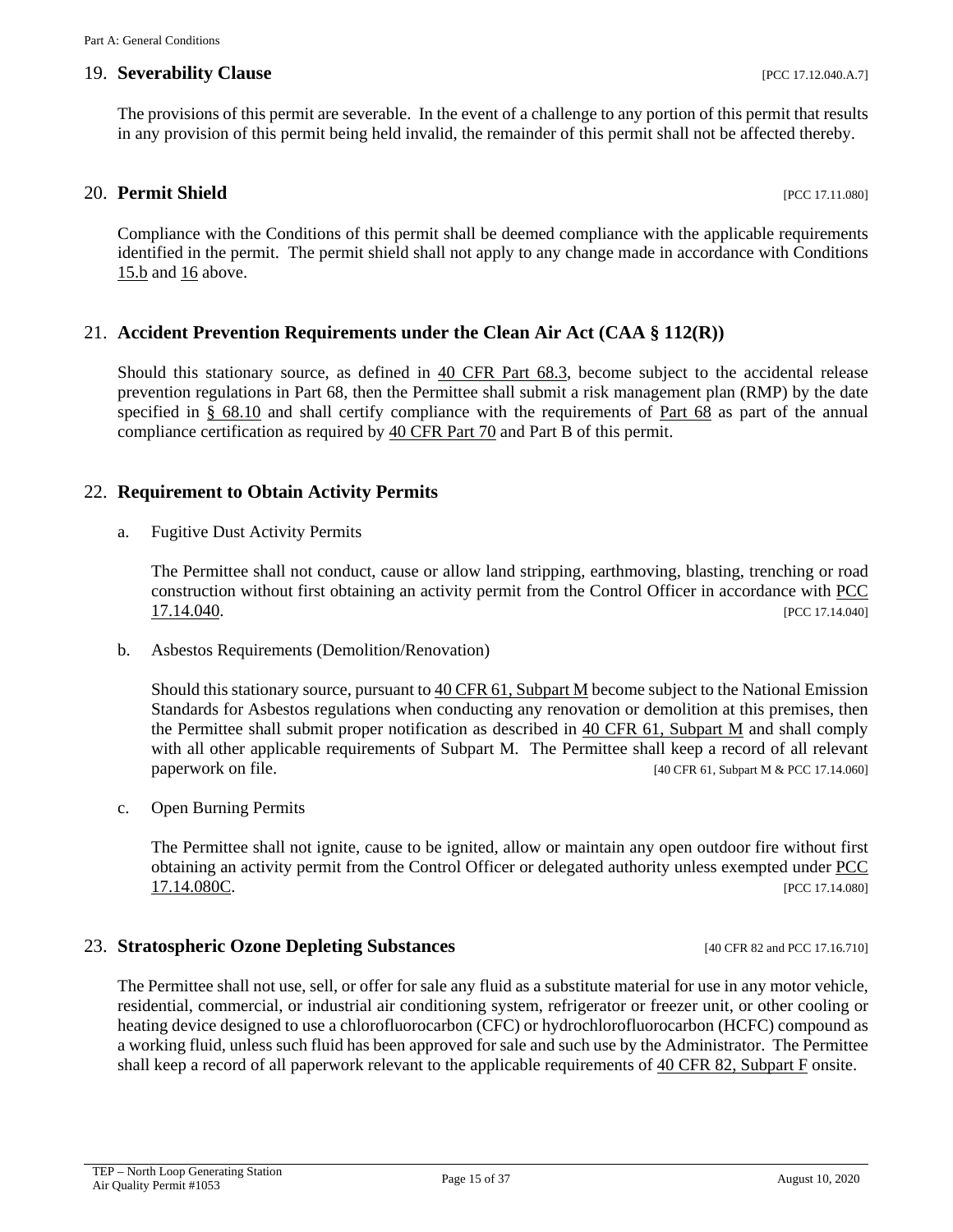# **PART B: SPECIFIC CONDITIONS**

*(Unless otherwise noted, References to A.R.S. are references to the Arizona Revised Statutes, references to A.A.C. are references to the Arizona Administrative Code, references to PCC are references to Title 17 of the Pima County Code, and references to SIP are references to the Pima County State Implementation Plan)*

# <span id="page-15-0"></span>**§ 1: Permit Applicability**

#### **24. Permit Applicability**

a. Statutory Authority

[PCC 17.11.010, 17.11.020, PCC 17.11.090.A, 17.12.010, and ARS § 49-480, SIP Rules 103, 111, 301]

Emissions from the facility, specifically the emissions from the equipment and operations described in the permit application, which fall under SIC Code (4911), are subject to enforceable limitations in the Specific Conditions in this Part B. This permit is issued pursuant to ARS § 49-480 and authorizes the construction and/or operation of the equipment and operations listed in the equipment list in Attachment 3 of this permit. This authorization is based on the regulations in effect on the date of issuance of this permit, and a finding that the allowable emissions from the facility, specifically the emissions from the equipment and operations more fully described in the permit application constitute a "major source" within the meaning of PCC 17.04.340.A.128. Compliance with the Conditions of this permit shall be deemed to be compliant with any applicable requirement and regulation identified in this permit as of the date of issuance. Notwithstanding the above findings, this permit shall not relieve the Permittee nor its subcontractors from compliance with all local or county codes, state statutes and federal laws or from obtaining permits for other operations or activities when required.

b. Permit Class and Applicability

Class I; Major Source; Stationary: The facility covered by this permit constitutes a major source of Nitrogen Oxides (NOx), Sulfur Dioxide ( $SO<sub>2</sub>$ ), and Carbon Monoxide (CO) and a true minor source of all other criteria pollutants and hazardous air pollutants (HAPs), based on 8760 hours of operation per year.

c. Permit Sections

The Specific Conditions in this Part B as they apply to the facility and equipment listed in [Attachment 2](#page-35-0) have been grouped into the following permit sections (§§):

[§ 1:](#page-15-0) Permit Applicability (This Section)

[§ 2:](#page-16-0) Non-NSPS Stationary Gas Turbines (NLGT1, NLGT2, NLGT3, and ancillary equipment) (Subject to Local Conditions Only)

- [§ 3:](#page-19-0) NESHAP Diesel Starter Engines (NLGT1A, NLGT2A, NLGT3A)
- [§ 4:](#page-22-0) NSPS Stationary Gas Turbine (NLGT4)
- [§ 5:](#page-28-0) Facility Wide Operations
- [§ 6:](#page-31-0) Facility Wide Reporting Requirements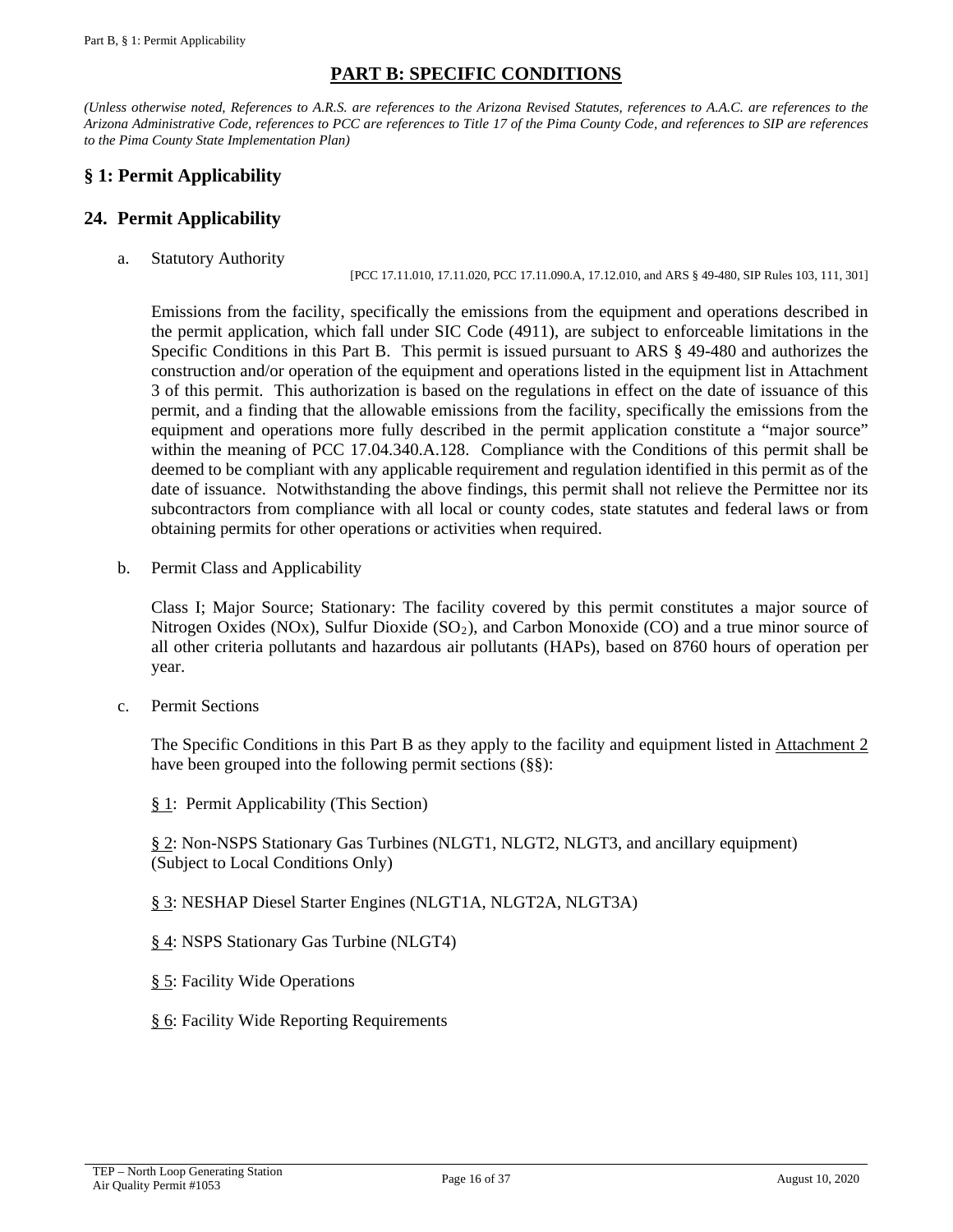# <span id="page-16-0"></span>**§ 2: Non-NSPS Gas Turbines (NLGT1, NLGT2, NLGT3 and Ancillary Equipment)**

#### **Emission Limits and Standards Exercíal Exercíal Exercíal Exercíal Exercíal Exercíal Exercíal Exercíal Exercíal Exercíal Exercíal Exercíal Exercíal Exercíal Exercíal Exercíal Exercíal Exercíal Exercíal Exercíal Exercíal**

#### 25. Fuel Limitation

The Permittee shall combust only pipeline quality natural gas, fuel oil or a combination of both as the fuel in the stationary turbine engines. [PCC 17.11.190.B]

#### **[Material Permit Condition]**

- 26. Sulfur Content Limitation
	- a. The Permittee shall only burn fuel that contains sulfur less than 0.90 percent by weight in the stationary turbine engines. [PCC 17.16.340.H]

# **[Material Permit Condition]**

b. When low sulfur oil is fired, the Permittee shall burn fuel which limits the emission of sulfur dioxide to 1.0 pound per million Btu heat input. The same state of the state of the state of the state of the state of the state of the state of the state of the state of the state of the state of the state of the state of the state

#### 27. Particulate Matter Standard

The Permittee shall not cause, allow or permit the emission of particulate matter, caused by combustion of fuel, from any stationary gas turbine engine having a heat input rate of 4200 million Btu per hour or less in excess of the amounts calculated by the following equation: [PCC 17.16.340.C.1]

#### **[Locally Enforceable Condition]**

 $E = 1.02Q^{0.769}$ where:

 $E =$  the maximum allowable particulate emissions rate in pounds-mass per hour.

 $Q =$  the heat input in million Btu per hour.

28. Opacity Standard

The Permittee shall not cause, allow or permit to be emitted into the atmosphere from any stationary gas turbine engine, smoke for any period of time greater than ten consecutive seconds, which exceeds 40 percent opacity. Visible emissions when starting cold equipment shall be exempt from this requirement for the first ten minutes. [SIP Rule 321.A & PCC 17.16.340.E]

29. Operating and Fuel Oil Monitoring Standard

The Permittee shall at all times when each turbine is operating, operate and maintain in good working order, a recording system as described in Condition [34.a](#page-17-0) that records each turbine's hours of operation. The Permittee shall, to the extent practicable, maintain and operate the recording system including associated equipment in a manner consistent with good engineering practice. [PCC 17.16.180.A.2]

#### **[Material Permit Condition]**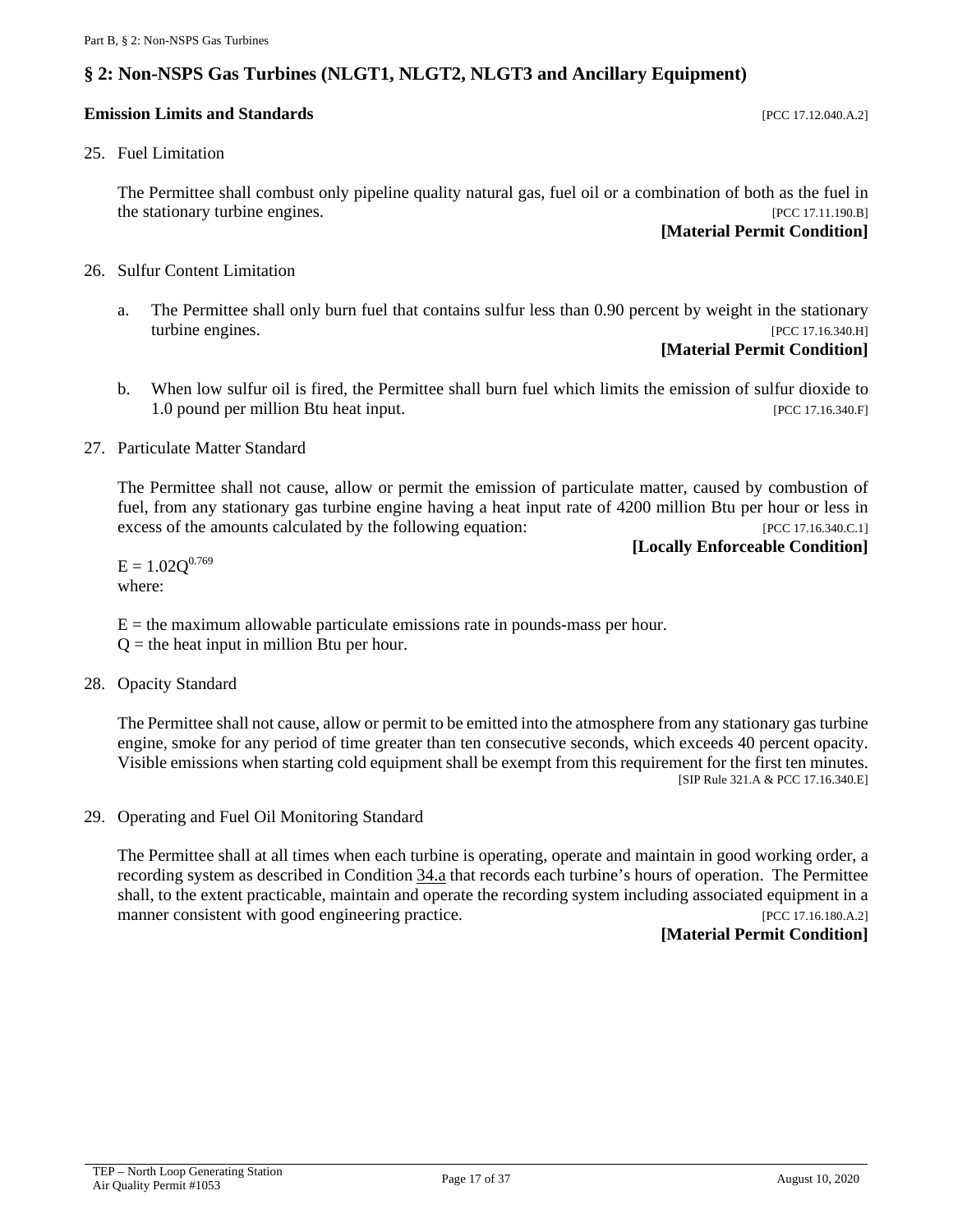#### **Monitoring Requirements and the sequence of the sequence of the sequence of the sequence of the sequence of the sequence of the sequence of the sequence of the sequence of the sequence of the sequence of the sequence of**

#### 30. Fuel Oil Usage

The Permittee shall monitor when fuel oil is fired and the number of continuous hours fuel oil is fired in the  $unit(s)$ .

(See Recordkeeping for compliance methods)

31. Sulfur Content

The Permittee shall monitor the sulfur content of the fuel fired in the turbine(s).

(See Recordkeeping for compliance methods).

32. Particulate Matter Standard

None Required. See explanation under Particulate Matter Testing in the Technical Support Document.

<span id="page-17-1"></span>33. Opacity

The Permittee shall perform a visible emissions evaluation (test) of each turbine exhaust stack at least once during each period when each turbine fires fuel oil for at least 168 continuous hours. EPA Test Method 9 shall be used to conduct the tests.

#### **Recordkeeping Requirements** [PCC 17.12.040.A.4]

- <span id="page-17-0"></span>34. Fuel Oil Monitoring
	- a. The Permittee shall record when fuel oil is fired in each turbine and shall immediately record for each turbine each time the fuel being fired is changed, the name and title of the individual making the record. Until such time that a DAHS is in service to record fuel oil burn hours, the Permittee shall manually record in a log (hardcopy or electronic) the number of continuous hours each turbine operates while firing fuel oil.
	- b. At such a time that a DAHS is in service to record fuel oil burn hours, the Permittee shall then use the DAHS to determine the number of continuous hours each turbine operates while firing fuel oil. The DAHS shall be used to record for each turbine each time the fuel being fired is changed. The Permittee shall keep a record of the date that manual recording was changed to the DAHS.
- 35. Sulfur Content Monitoring

The Permittee shall record the sulfur content of the fuel being fired in the turbine. When firing natural gas fuel, the Permittee may comply with this requirement by maintaining a vendor provided copy of the Federal Energy Regulatory Commission (FERC) approved tariff agreement that limits the sulfur content of transmitted pipeline quality natural gas to less than 0.9% sulfur by weight. When firing fuel oil, the Permittee shall obtain from the fuel vendor or perform sampling and analysis, and keep on record a copy of the fuel specification sheet or fuel analysis report. This fuel specification sheet shall include sulfur content and the method used to determine the sulfur content of the fuel.

36. Particulate Matter Standard

None Required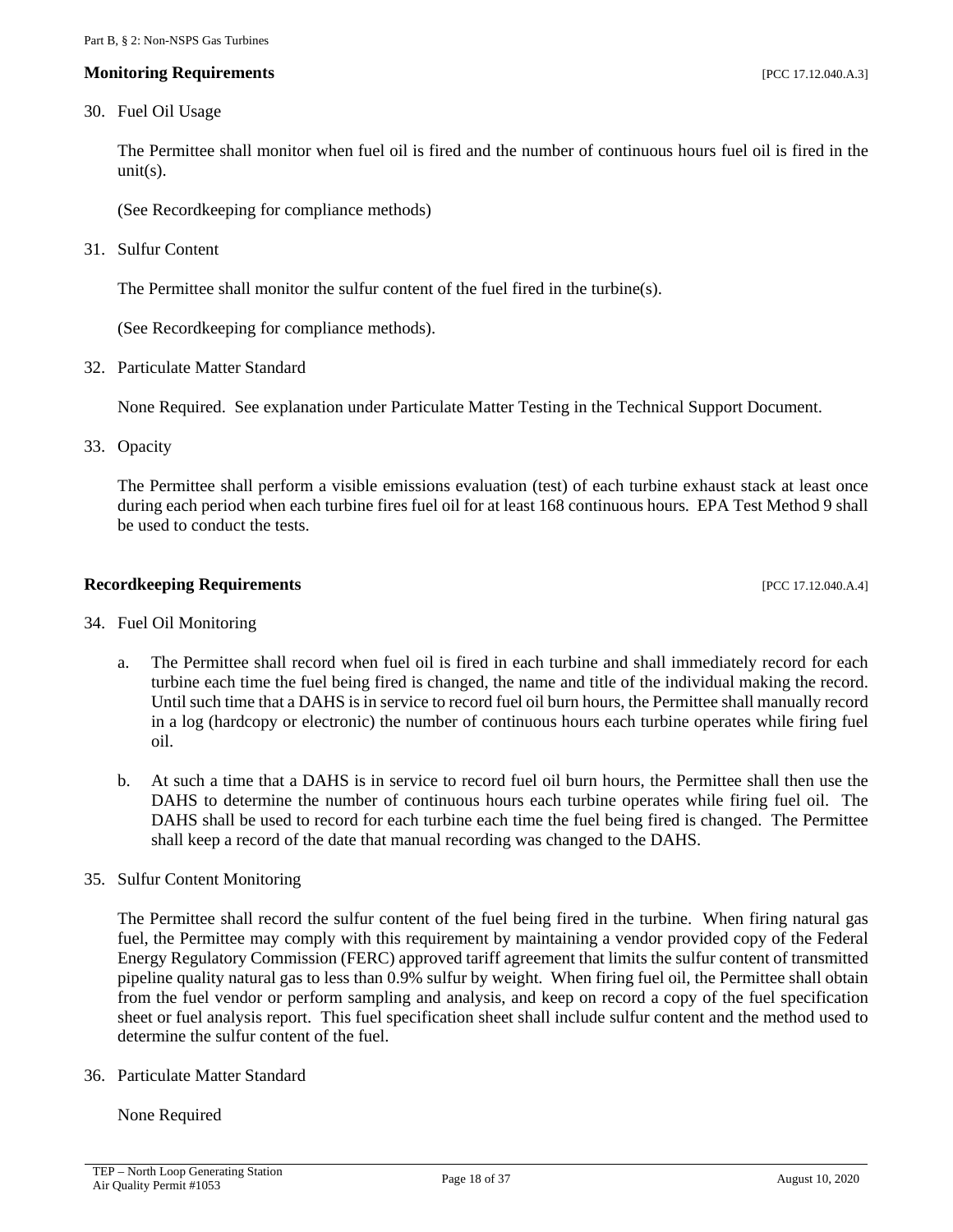37. Opacity Standard

To show compliance with Condition [33,](#page-17-1) the Permittee shall ensure that the test results are recorded and shall include at least the following information:

- i. The opacity of stack exhaust emissions;
- ii. The name of the person conducting the test; and
- iii. The date the test was conducted. The tests shall be conducted by an individual who is Method 9 certified.

#### **Reporting Requirements** *PCC 17.12.040.A.5***]**

See [§ 6:](#page-31-0) Facility Wide Reporting Requirements for compliance method.

**Testing Requirements [PCC 17.12.040.A.3.a & PCC 17.20.010]** 

- 38. For purposes of demonstrating compliance, these test methods shall be used, provided that for the purpose of establishing whether or not the facility has violated or is in violation of any provision of this permit, nothing in this permit shall preclude the use, including the exclusive use, of any credible evidence or information relevant to whether a source would have been in compliance with applicable federal requirements if the appropriate performance or compliance procedures or methods had been performed.
	- a. When required or necessary, the Permittee shall use ASTM Method D 129 91 (Test Method for Sulfur in Petroleum Products) (General Bomb Method) to determine the sulfur content of liquid fuels. (Applicable only when fuel oil is fired) [PCC 17.16.340.K.1.b]
	- b. When required EPA Test Method 9 shall be used to monitor compliance with the opacity standard in I.D. (Applicable only when fuel oil is fired) [PCC 17.12.040.A.3]
	- c. Should the Permittee desire to test or be required to test by the Control Officer to determine compliance with any applicable standard, a written request with the appropriate test methods shall be made to the Control Officer or Permittee respectively. [PCC 17.12.040.A.3 & PCC 17.20.010]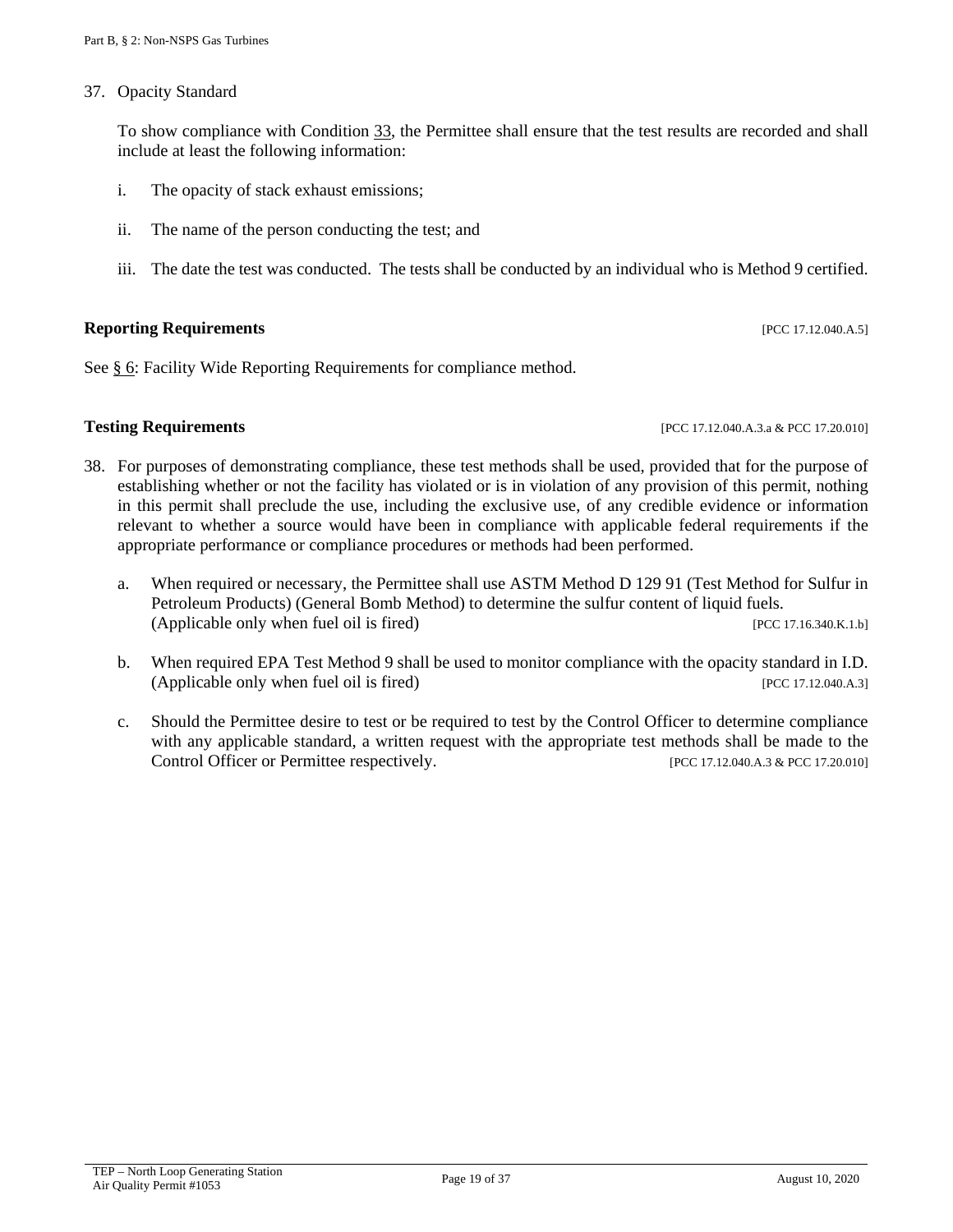# <span id="page-19-0"></span>**§ 3: NESHAP Diesel Starter Engines (NLGT1A, NLGT2A, NLGT3A)**

#### **Applicability**

39. The provisions of this section apply according to the following:

- a. To stationary reciprocating internal combustion engines (RICE) at an area source of HAP emissions. [40 CFR 63.6585(c)]
- b. For stationary RICE located at an area source of HAP emissions, a stationary RICE is existing if you commenced construction or reconstruction of the stationary RICE before June 12, 2006.

[40 CFR 63.6590(a)(1)(iii)]

- c. The Permittee must comply with the applicable emission limitations and operating limitations identified in this Section no later than May 3, 2013. [40 CFR 63.6595(a)(1)]
- d. The Permittee must comply with the requirements in Table 2d and any applicable operating limitations in Table 2b of Subpart ZZZZ for the existing stationary RICE located at an area source of HAP<br>emissions.  $[40 \text{ CFR } 63.6603(a)]$

#### **Emission Limits and Management Practices Emission Limits and Management Practices**

<span id="page-19-4"></span>40. The Permittee must comply with the following requirements, except during periods of startup:

[40 CFR 63.6603 and Table 2d to Subpart ZZZZ of Part 63]

<span id="page-19-1"></span>a. Change oil and filter every 500 hours of operation or annually, whichever comes first;

[4.a of Table 2d to Subpart ZZZZ of Part 63]

- b. Inspect air cleaner every 1,000 hours of operation or annually, whichever comes first, and replace as necessary; and [4.b of Table 2d to Subpart ZZZZ of Part 63]
- c. Inspect all hoses and belts every 500 hours of operation or annually, whichever comes first, and replace as necessary. [4.c of Table 2d to Subpart ZZZZ of Part 63]
- 41. The Permittee has the option to utilize an oil analysis program as described in Condition [46.d](#page-20-0) in order to extend the specified oil change requirement in Condition [40.a.](#page-19-1)

[Footnote 1, Table 2d to Subpart ZZZZ of Part 63 & 40 CFR 63.6625(i)]

42. The Permittee shall not cause, allow, or permit to be emitted into the atmosphere from any stationary rotating machinery, smoke for any period greater than ten consecutive seconds that exceeds 40 percent opacity. Visible emissions when starting cold equipment shall be exempt from this requirement for the first ten minutes. [PCC 17.12.185.A & PCC 17.10.340.E]

#### **[Locally Enforceable Condition]**

<span id="page-19-2"></span>43. The Permittee shall not cause or permit the effluent from any generator to have an average optical density equal to or greater than 60 percent when a cold diesel engine is started or when a diesel engine is accelerated under load as measured in accordance with EPA Reference Method 9. [PCC 17.12.185.A & PCC 17.16.040]

#### **[Locally Enforceable Condition]**

<span id="page-19-3"></span>44. The Permittee shall burn only the specified fuel allowed for each generator listed in [Attachment 2](#page-35-0) of this Permit. The Permittee shall only fire fuel with a sulfur content less than 0.90 percent by weight.

> [PCC 17.11.190.B] **[Material Permit Condition]**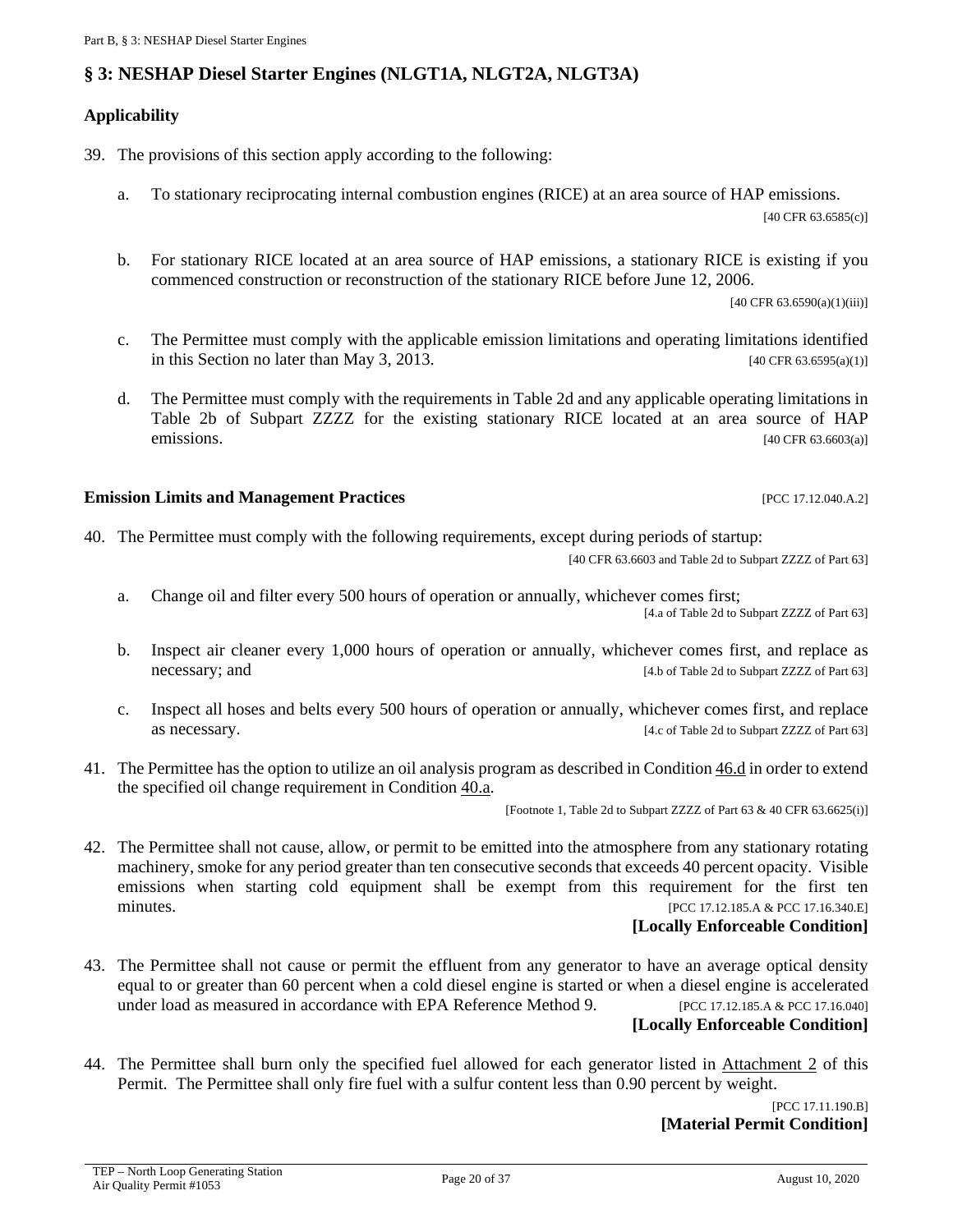- 45. General Compliance Requirements
	- a. The Permittee must be in compliance with the emission limitations, operating limitations, and other requirements in this Section at all times. [40 CFR 63.6605(a)]
	- b. The Permittee must operate and maintain any affected source, including associated air pollution control equipment and monitoring equipment, at all times, in a manner consistent with safety and good air pollution control practices for minimizing emissions. The general duty to minimize emissions does not require the Permittee to make any further efforts to reduce emissions if levels required by this Section have been achieved. Determination of whether such operation and maintenance procedures are being used will be based on information available to the Control Officer which may include, but is not limited to, monitoring results, review of operation and maintenance procedures, review of operation and maintenance records, and inspection of the source. [40 CFR 63.6605(b)]

#### **Monitoring and Recordkeeping Requirements** [PCC 17.12.040.A.3 & 4]

- <span id="page-20-0"></span>46. Monitoring, Installation, Collection, Operation, and Maintenance Requirements
	- a. The Permittee must operate and maintain the stationary RICE according to the manufacturer's emissionrelated written instructions or develop a maintenance plan which must provide to the extent practicable for the maintenance and operation of the engine in a manner consistent with good air pollution control practice for minimizing emissions. [40 CFR 63.6625(e) & 40 CFR 63.6625(e)(3)]
	- b. The Permittee must install a non-resettable hour meter if one is not already installed.  $[40 \text{ CFR } 63.6625(\text{f})]$
	- c. The Permittee must minimize the engine's time spent at idle during startup and minimize the engine's startup time to a period needed for appropriate and safe loading of the engine, not to exceed 30 minutes, after which time the emission standards applicable to all times other than startup in 30.d of this section  $[40 \text{ CFR } 63.6625 \text{ (h)}]$
	- d. If the Permittee decides to utilize an oil analysis program in order to extend the specified oil change requirement in Condition [40.a,](#page-19-1) the oil analysis must be performed at the same frequency specified for changing the oil in Condition [40.a.](#page-19-1) The analysis program must at a minimum analyze the following three parameters: Total Base Number, viscosity, and percent water content. The condemning limits for these parameters are as follows: Total Base Number is less than 30 percent of the Total Base Number of the oil when new; viscosity of the oil has changed by more than 20 percent from the viscosity of the oil when new; or percent water content (by volume) is greater than 0.5. If all of these condemning limits are not exceeded, the Permittee is not required to change the oil. If any of the limits are exceeded, the Permittee must change the oil within 2 business days of receiving the results of the analysis; if the engine is not in operation when the results of the analysis are received, the Permittee must change the oil within 2 business days or before commencing operation, whichever is later. The Permittee must keep records of the parameters that are analyzed as part of the program, the results of the analysis, and the oil changes for the engine. The analysis program must be part of the maintenance plan for the engine.

[40 CFR 63.6625(i) & Table 2d to Subpart ZZZZ of Part 63]

e. In order to demonstrate compliance with the opacity limitation in Condition [43,](#page-19-2) the Permittee shall conduct a visible emissions check on the exhaust stack of the generator at least quarterly if the generator is run during the quarter. For the purposes of this permit, a visible emissions check is verification that abnormal emissions are not present at the generator stack. [PCC 17.12.040.A.3.c]

#### **[Locally Enforceable Condition]**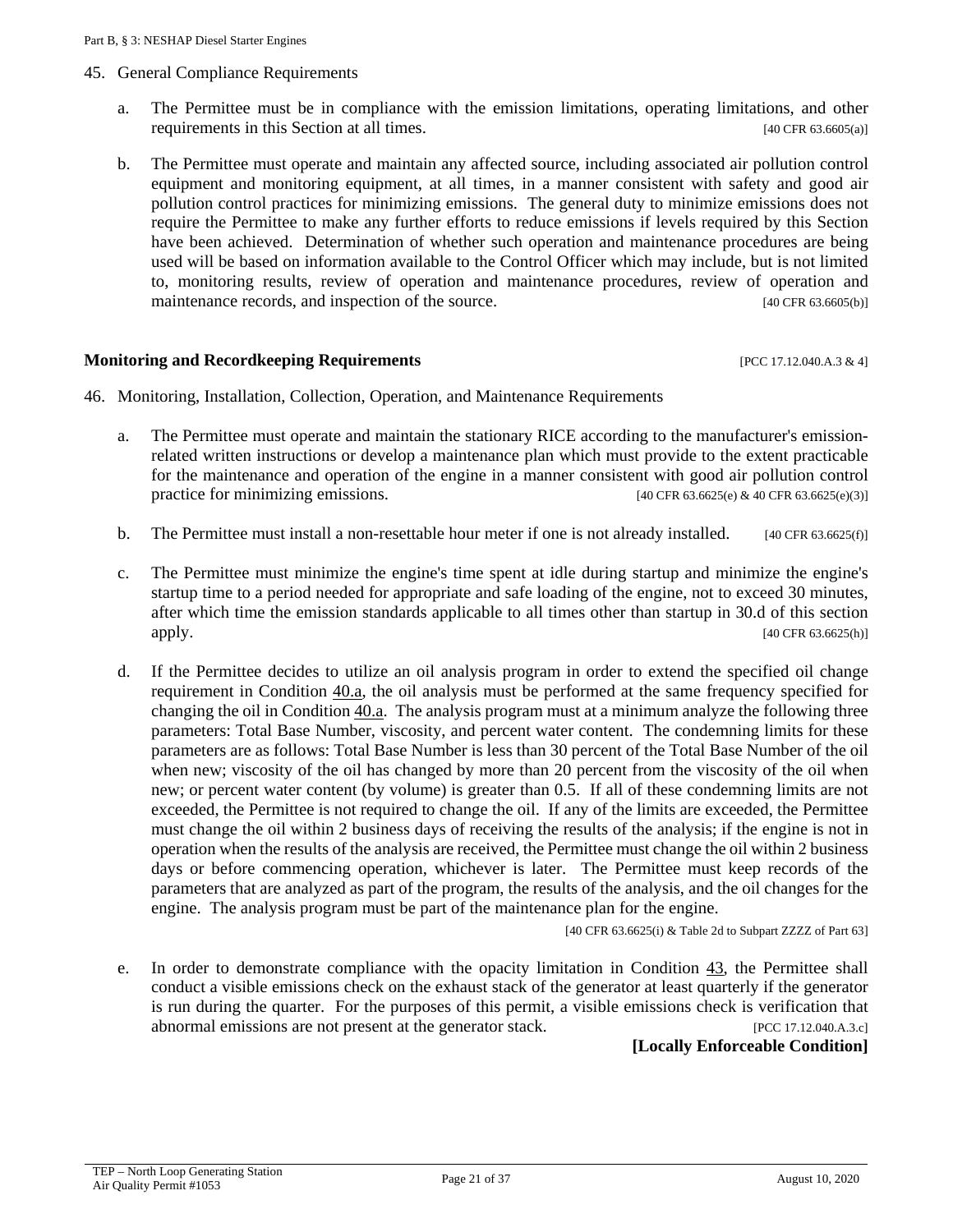f. If the observer sees visible emissions from the generator that, on an instantaneous basis, appears to exceed 40 percent then the Permittee shall, if practicable, take a EPA Reference Method 9 observation of the plume. If the emissions are more than the referenced limitation and standard in Condition [43,](#page-19-2) then this occurrence shall be recorded and reported as an excess emission and a permit deviation.

#### [PCC 17.12.040.A.3.c] **[Locally Enforceable Condition]**

g. When requested by the Control Officer, the Permittee shall perform visible emissions observations in accordance with EPA Reference Method 9, on the generator to demonstrate compliance with the opacity standard in Condition  $\frac{43}{15}$ . [PCC 17.16.040]

### **[Locally Enforceable Condition]**

h. The Permittee shall be considered in compliance with the fuel limitation required in Condition [44](#page-19-3) by demonstrating that only the specified fuel allowed was fired in the subject stationary RICE. Such a demonstration may be made by making available to the Control Officer for his inspection, documentation, such as invoices or statements from the fuel supplier which verify the sulfur content of the fuel being piped and/or delivered. [PCC 17.12.040.A.3.c]

# **[Locally Enforceable Condition]**

47. Demonstration of Continuous Compliance with the Emission Limitations and Operating Limitations

The Permittee must demonstrate continuous compliance with each emission and operating limitation and work or management practice as required in Condition [40](#page-19-4) according to the following specified method:

[40 CFR 63.6640(a) & Table 6 to Subpart ZZZZ of Part 63]

- a. Operating and maintaining the stationary RICE according to the manufacturer's emission-related operation and maintenance instructions; or [Row 9 of Table 6 to Subpart ZZZZ of Part 63]
- b. Develop and follow a maintenance plan which must provide to the extent practicable for the maintenance and operation of the engine in a manner consistent with good air pollution control practice for minimizing emissions. [Row 9 of Table 6 to Subpart ZZZZ of Part 63]

### **Reporting Requirements** *PCC 17.12.040.A.5***]**

48. The Permittee must report any failure to perform the management practice on the schedule required in Condition [40,](#page-19-4) and the Federal, State or local law under which the risk was deemed unacceptable.

[Footnote 2, Table 2d to Subpart ZZZZ of Part 63]

49. The Permittee shall promptly notify and submit written reports to the Control Officer of any instances of excess emissions or deviations from the permit requirements in accordance with the requirements of Condition [11.a](#page-6-1) of Part A of this permit. [PCC 17.12.040 & PCC 17.12.040.A.5]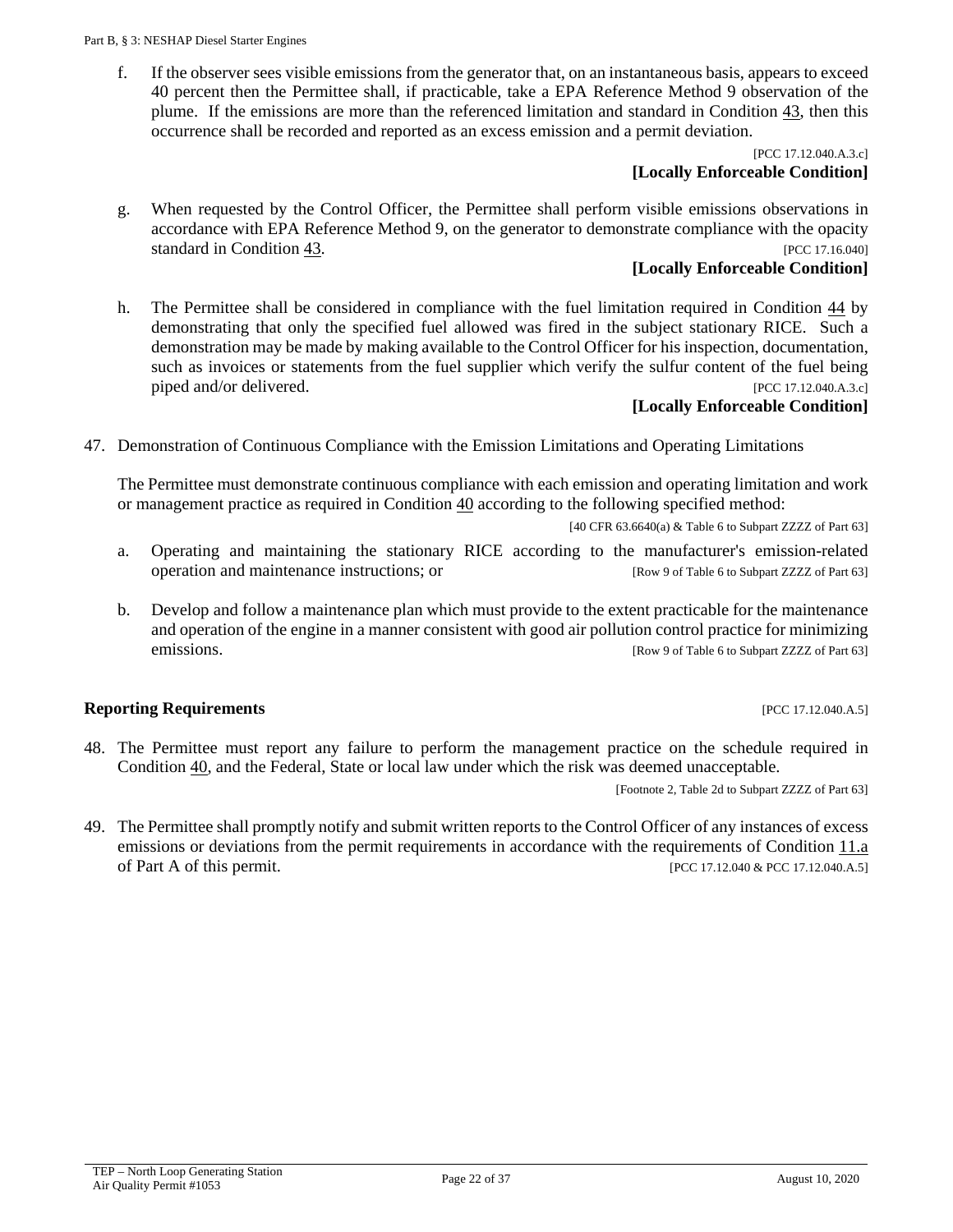# <span id="page-22-0"></span>**§ 4: NSPS Gas Turbine (NLGT4)**

#### **Emission Limits and Standards** [PCC 17.12.040.A.2]

- <span id="page-22-1"></span>50. Nitrogen Oxides Standard
	- a. The Permittee shall not cause to be discharged into the atmosphere any gases which contain nitrogen oxides in excess of:  $[40 \text{ CFR } 60.332(a)(1), 40 \text{ CFR } 60.332(b)]$

$$
STD = 0.075 \frac{14.4}{Y} + F
$$

where:

- $STD$  = allowable ISO corrected (if required as given in 40 CFR 60.335(b)(1)) NO<sub>X</sub> emission concentration (percent by volume at 15 percent oxygen and on a dry basis).
- Y = manufacturer's rated heat rate at manufacturer's rated load (kilojoules per watt hour) or, actual measured heat rate based on lower heating value of fuel as measured at actual peak load for the facility. The value of Y shall not exceed 14.4 kilojoules per watt hour.
- $F = NO<sub>X</sub>$  emission allowance for fuel bound nitrogen (NO<sub>x</sub> percent by volume) value = 0.
- <span id="page-22-3"></span>51. Nitrogen Oxides Emission Limit

The Permittee shall not allow the emissions of nitrogen oxides to equal or exceed 40 tons per year on a 12 month rolling total basis. [PCC 17.11.190.B]

#### **[Material Permit Condition]**

<span id="page-22-4"></span>52. Carbon Monoxide Emission Limit

The Permittee shall not allow the emissions of carbon monoxide to equal or exceed 100 tons per year on a 12 month rolling total basis. [PCC 17.11.190.B]

#### **[Material Permit Condition]**

53. Fuel & Sulfur Content Limitation

The Permittee shall only burn pipeline natural gas that contains total sulfur not in excess of 0.8 percent by weight (8000 ppmw). [40 CFR 60.333(b) & PCC 17.11.190.B]

#### **[Material Permit Condition]**

- 54. Nitrogen Oxide Standard Exemption
	- a. Stationary gas turbines using water or steam injection for control of  $NO<sub>X</sub>$  emissions are exempt from Condition [50.a](#page-22-1) when ice fog is deemed a traffic hazard by the owner or operator of the gas turbine.

[40 CFR 60.332(f)]

b. Stationary gas turbines with a heat input greater than or equal to 10.7 gigajoules per hour (10 million Btu/hour) when fired with natural gas are exempt from Condition [50.a](#page-22-1) when being fired with an emergency  $[40 \text{ CFR } 60.332(k)]$ 

- <span id="page-22-2"></span>55. Operation and Maintenance Standard
	- a. At all times when NLGT4 is in operation, including periods of startup, shutdown, and malfunction, the Permittee shall to the extent practicable, maintain and operate a water injection system in a manner consistent with good air pollution control practice for minimizing  $NO<sub>X</sub>$  emissions.

[40 CFR 60.11(d) & PCC 17.11.190.B] **[Material Permit Condition]**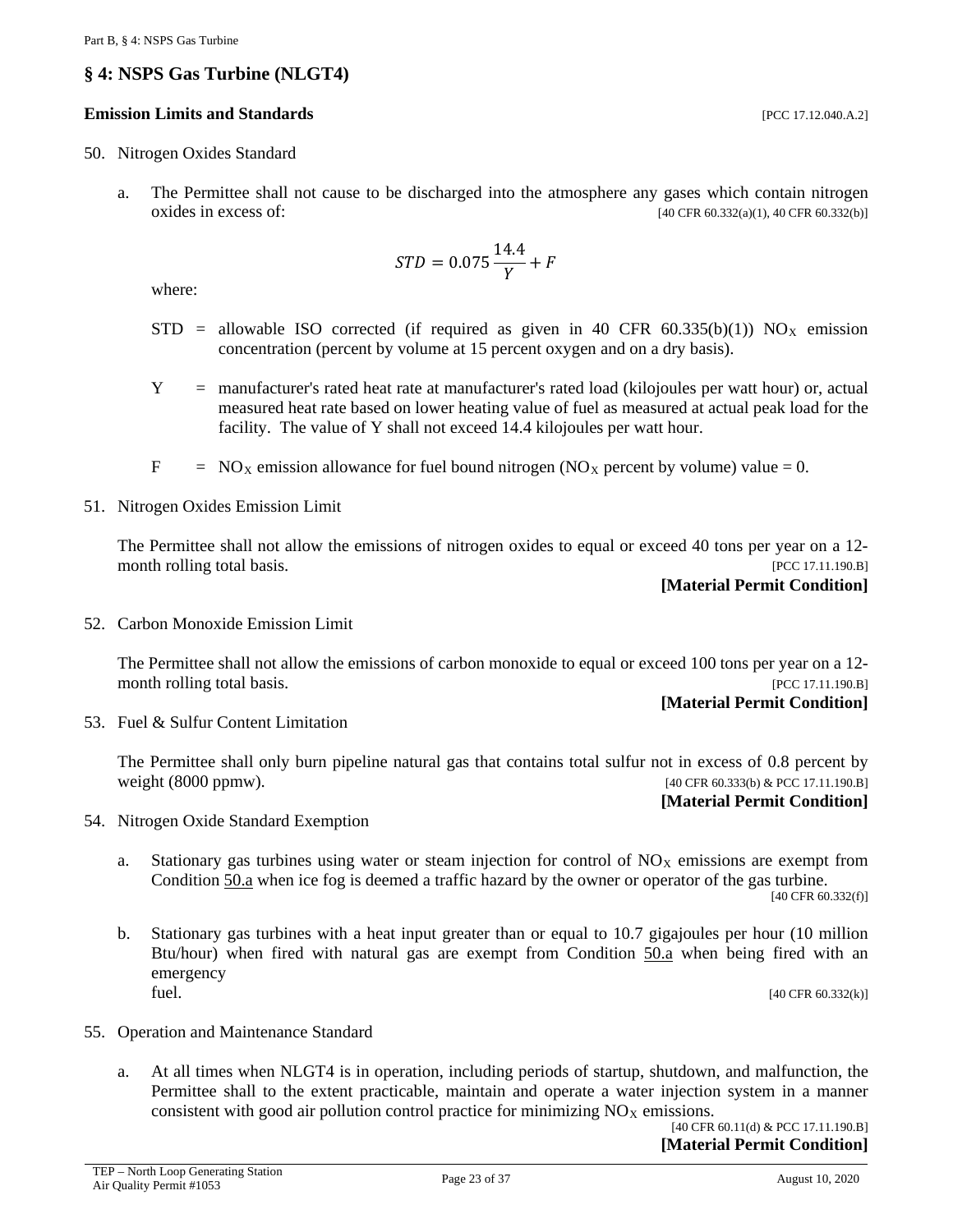b. The Permittee shall install, operate and maintain an alarm system on NLGT4 to alert the turbine operator when the water injection system becomes inoperable. [PCC 17.11.190.B]

#### **[Material Permit Condition]**

c. At all times, including periods of startup, shutdown, and malfunction, the Permittee shall, to the extent practicable, maintain and operate the unit including associated air pollution control equipment in a manner consistent with good air pollution control practice for minimizing emissions. Determination of whether acceptable operating and maintenance procedures are being used will be based on information available to the Administrator or Control Officer which may include, but is not limited to, monitoring results, opacity observations, review of operating and maintenance procedures, and inspection of the source.

[40 CFR 60.11(d) & PCC 17.16.020.A]

#### **Monitoring Requirements and the sequence of the sequence of the sequence of the sequence of the sequence of the sequence of the sequence of the sequence of the sequence of the sequence of the sequence of the sequence of**

<span id="page-23-0"></span>56. Fuel Consumption and Water to Fuel Ratio Monitoring

The Permittee shall install, calibrate, maintain and operate a continuous monitoring system (CMS) at NLGT4 to monitor and record the fuel consumption and the ratio of water to fuel being fired in the turbine unit as follows: [40 CFR 60.334(a), PCC 17.11.190 & PCC 17.16.020.A]

### **[Material Permit Condition]**

- a. Acceptable values and ranges of the water to fuel ratio shall be established based on the ratio monitored during performance test as required in Condition [63.](#page-27-0) To define the acceptable parametric ranges more precisely, the Permittee may supplement the performance test data with engineering analyses, design specifications, manufacturer's recommendations and other relevant information. [40 CFR 60.334(g)]
- b. A parameter monitoring plan shall be developed and kept on-site which explains the procedures used to document proper operation of the water injection system required under Condition [55.a.](#page-22-2) The plan shall include the parameter(s) monitored and the acceptable range(s) of the parameter(s) as well as the basis for designating the parameter(s) and acceptable range(s). Any supplemental data such as engineering analyses, design specifications, manufacturer's recommendations and other relevant information shall be included in the monitoring plan.  $[40 \text{ CFR } 60.334(g)]$
- c. The CMS fuel flow monitor installed on NLGT4 shall be calibrated and quality-assured as follows:

#### [PCC 17.11.190 & PCC 17.16.020.A] **[Material Permit Condition]**

- (a). Each transmitter or transducer shall be calibrated by equipment that has a current certificate of traceability to NIST standards at least once every four calendar quarters in which a unit operated on natural gas for 168 hours or more during each quarter but not less than once every three years. The Permittee shall check the calibration of each transmitter or transducer by comparing its readings to that of the NIST traceable equipment at least once at the following levels: the zero-level, and at least two other upscale levels (e.g., "mid" and "high"), such that the full range of transmitter or transducer readings corresponding to normal unit operation is represented.
- (b). The Permittee shall calculate the accuracy of each transmitter or transducer at each level tested, using the following equation:

$$
ACC = \frac{|R - T|}{FS} \times 100
$$

Where:

 $ACC = Accuracy of the transmitter or transducer as a percentage of full-scale.$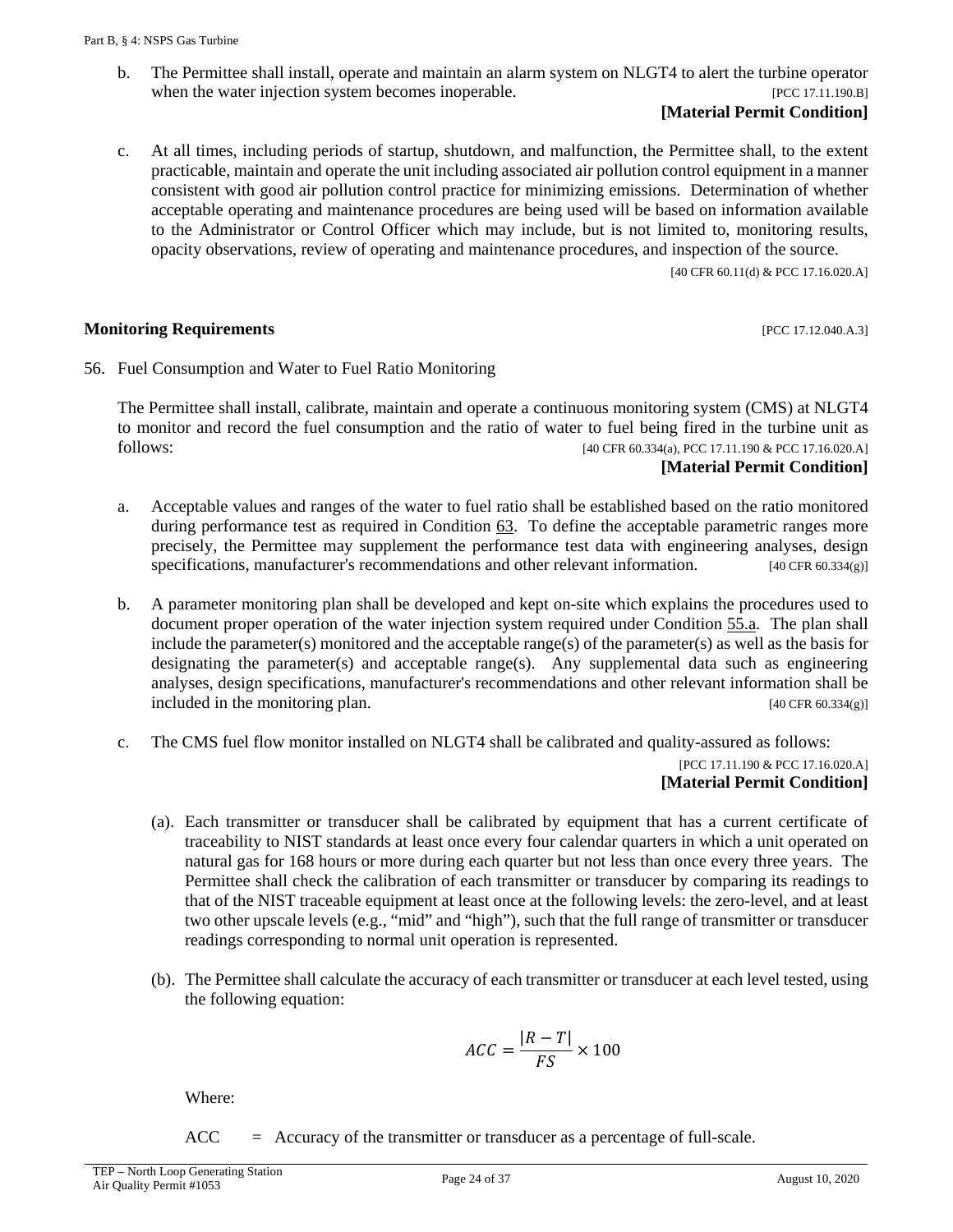- R = Reading of the NIST traceable reference value (in milliamperes, inches of water, psi, or degrees).
- T = Reading of the transmitter or transducer being tested (in milliamperes, inches of water, psi, or degrees, consistent with the units of measure of the NIST traceable reference value).
- FS = Full-scale range of the transmitter or transducer being tested (in milliamperes, inches of water, psi, or degrees, consistent with the units of measure of the NIST traceable reference value).
- (c). If each transmitter or transducer meets an accuracy of  $\pm 1.0$  percent of its full-scale range at each level tested, the fuel flowmeter accuracy of 2.0 percent is considered to be met at all levels. If, however, one or more of the transmitters or transducers does not meet an accuracy of  $\pm 1.0$  percent of full-scale at a particular level, then the Permittee may demonstrate that the fuel flowmeter meets the total accuracy specification of 2.0 percent at that level by using one of the following alternative methods; If, at a particular level, the sum of the individual accuracies of the three transducers is less than or equal to 4.0 percent, the fuel flowmeter accuracy specification of 2.0 percent is considered to be met for that level. Or, if at a particular level, the total fuel flowmeter accuracy is 2.0 percent or less, when calculated in accordance with Part 1 of American Gas Association Report No. 3, General Equations and Uncertainty Guidelines, the flowmeter accuracy requirement is considered to be met for that level.
- (d). If during a transmitter or transducer accuracy test the flowmeter accuracy specification of 2.0 percent is not met at any of the levels tested, the Permittee shall repair or replace the transmitter(s) or transducer(s) as necessary until the flowmeter accuracy specification has been achieved at all levels. (Note that only transmitters or transducers which are repaired or replaced need to be re-tested; however, the re-testing is required at all three measurement levels to ensure that the flowmeter accuracy specification is met at each level).
- (e). For orifice, nozzles, and venturi type flowmeters, the Permittee shall perform a primary element inspection for damage and corrosion at least once every 12 calendar quarters in which a unit operated on natural gas for 168 hours or more during each quarter but not less than once during the term of this permit. If damage and/or corrosion are found, the Permittee shall replace the flowmeter or restore the damaged or corroded flowmeter to "as new" condition.
- (f). The Permittee shall log in ink, or in an electronic format the date that the calibration and inspection was conducted, the results of the calibration or inspection, and corrective action taken if needed.
- b. Demonstration of Compliance with  $NO<sub>X</sub>$  and CO Annual Emission Caps

For the purpose of compliance demonstration, the Permittee shall utilize the 12-month rolling total calculated as follows in comparison with the emission limits set forth in Conditions [51a](#page-22-3)nd [52.](#page-22-4)

- a. Emission factors 0.276 lb of  $NO<sub>X</sub>$  per mmBtu and 0.725 lb of CO per mmBtu shall be used in calculating  $NO<sub>X</sub>$  and CO emissions for NLGT4;
- b. Data from CMS fuel flow monitor as required in Condition [56](#page-23-0) shall be used to quantify heat input to NLGT4;
- c. Monthly total of  $NO<sub>X</sub>$  and CO emissions shall be calculated and recorded each month, using the above described emission factors and total heat input to NLGT4 during that month;
- d. A 12-month rolling total of  $NO<sub>X</sub>$  and CO emissions shall be calculated and recorded on a monthly basis, using monthly data from the most recent month and the eleven immediately preceding months.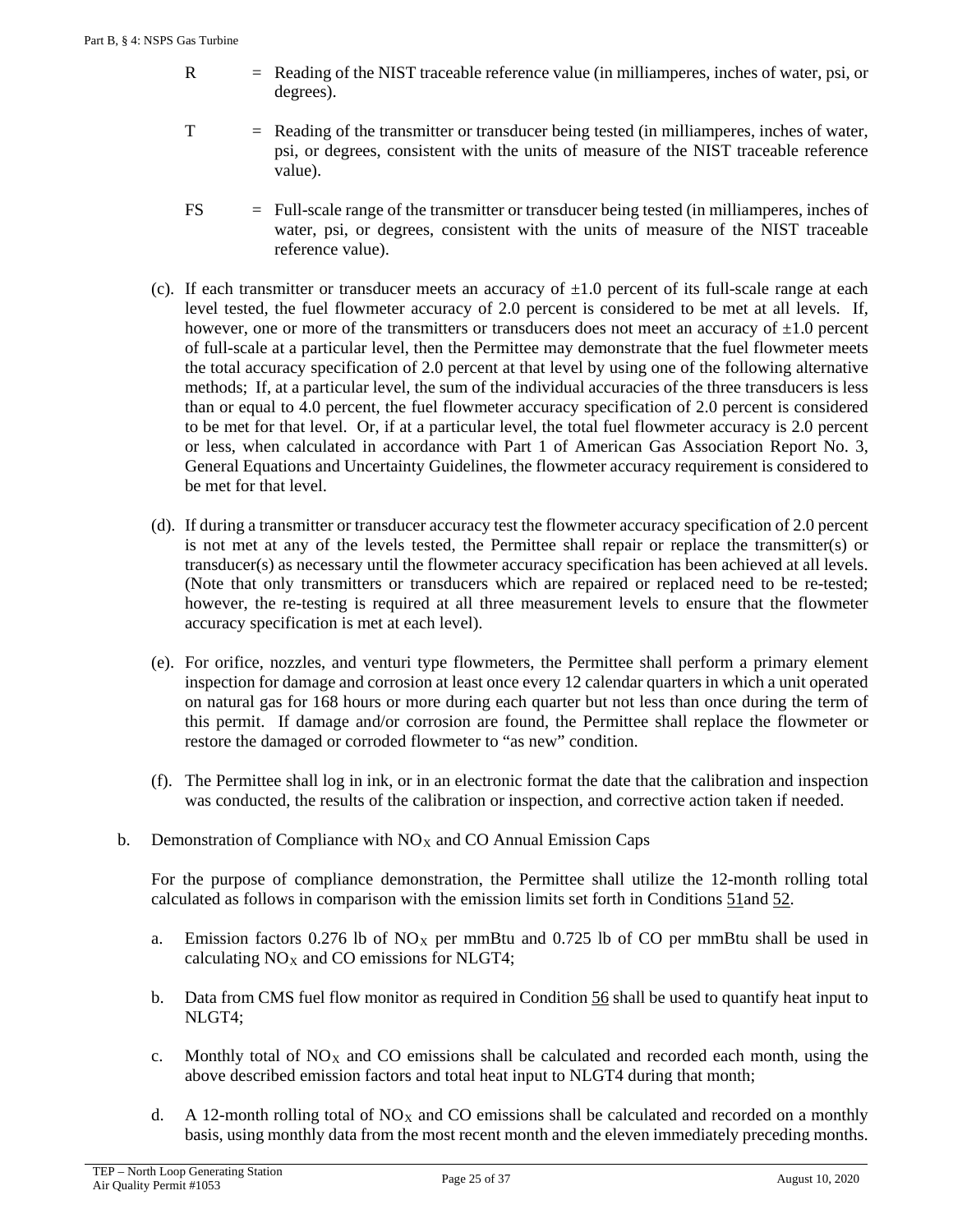#### **Recordkeeping Requirements** [PCC 17.12.040.A.4]

57. Fuel & Sulfur Content Limitation

The Permittee may verify compliance with this requirement by maintaining a vendor-provided copy of that part of the Federal Energy Regulatory Commission (FERC)-approved Tariff agreement that limits transmission to pipeline quality natural gas of sulfur content less than 0.8 percent by weight and that the maximum total sulfur content is 20 grains/  $100$  scf or less. [40 CFR 60.334(h)(3)(i)]

- 58. Operation and Maintenance
	- a. The Permittee shall maintain records of the occurrence and duration of any startup, shutdown, or malfunction in the operation of the unit; any malfunction of the air pollution control equipment; or any periods during which a continuous emission monitoring systems or continuous monitoring device is inoperative. [40 CFR 60.7(b)]
	- b. The Permittee shall maintain a file of all measurements, including continuous monitoring system (for fuel flow), and performance testing measurements; all continuous monitoring system performance evaluations; all continuous monitoring system or monitoring device calibration checks; adjustments and maintenance performed on these systems or devices; and all other information required by this permit (regarding unit NLGT4 and associated equipment) recorded in a permanent form suitable for inspection. The file shall be retained for at least five years following the date of such measurements, maintenance, reports, and records.  $[40 \text{ CFR } 60.7 \text{ (f)} \& \text{PCC } 17.12.040 \text{ A}.4. \text{b}]$

#### **Notification and Reporting Requirements Example 20 and Separate Requirements PCC 17.12.040.A.5**]

- <span id="page-25-0"></span>59. The Permittee shall furnish the Administrator and the Control Officer written notification or, if acceptable to the Administrator, the Control Officer, and the Permittee, electronic notification, of any physical or operational change to an existing facility which may increase the emission rate of any air pollutant to which a standard applies, unless that change is specifically exempted under an applicable subpart or in [40 CFR 60.14\(e\).](https://www.ecfr.gov/cgi-bin/text-idx?SID=6b59b9ac7e449aeb1c0f550774281e48&mc=true&node=se40.7.60_114&rgn=div8) This notice shall be postmarked 60 days or as soon as practicable before the change is commenced and shall include information describing the precise nature of the change, present and proposed emission control systems, productive capacity of the facility before and after the change, and the expected completion date of the change. The Administrator or Control Officer may request additional relevant information subsequent to this  $140 \text{ CFR } 60.7(a)(4)$
- 60. If notification substantially similar to that in Condition  $59$  is required by any other State or local agency, sending the Administrator a copy of that notification will satisfy the requirements of Condition [59.](#page-25-0)

[40 CFR 60.7(g)]

61. Excess Emissions, Permit Deviations and Monitoring System Performance Reports

[PCC 17.12.040.A.5.b, PCC 17.12.040 & PCC 17.12.040.E.3.d]

- a. If the Permittee exceeds the  $NO<sub>X</sub>|CO$  emission limitations in Conditions [51](#page-22-3) or [52,](#page-22-4) the Permittee shall immediately apply for a permit revision pursuant to the provisions in [PCC 17.16.550](http://library.amlegal.com/nxt/gateway.dll/Arizona/pimacounty_az/title17airqualitycontrol/chapter1716emissionlimitingstandards?f=templates$fn=default.htm$3.0$vid=amlegal:pimacounty_az$anc=JD_17.16.550) and [PCC 17.16.590](http://library.amlegal.com/nxt/gateway.dll/Arizona/pimacounty_az/title17airqualitycontrol/chapter1716emissionlimitingstandards?f=templates$fn=default.htm$3.0$vid=amlegal:pimacounty_az$anc=JD_17.16.590) (i.e., major modifications and Best Available Control Technology (BACT) requirements).
- b. The Permittee shall submit excess emissions and monitoring systems performance report and/or summary report form (see [61.b.v](#page-26-0) below) to the Administrator and Control Officer semiannually, except when more frequent reporting is specifically required by an applicable subpart; the Administrator, or the Control Officer, on a case-by-case basis, determines that more frequent reporting is necessary to accurately assess the compliance status of the source. All reports shall be postmarked by the 30<sup>th</sup> day following the end of each six-month period. Written reports of excess emissions shall include the following information, if applicable: [40 CFR 60.334(j)(1), 40 CFR 60.7(c) & 40 CFR 60.334(j)(5)]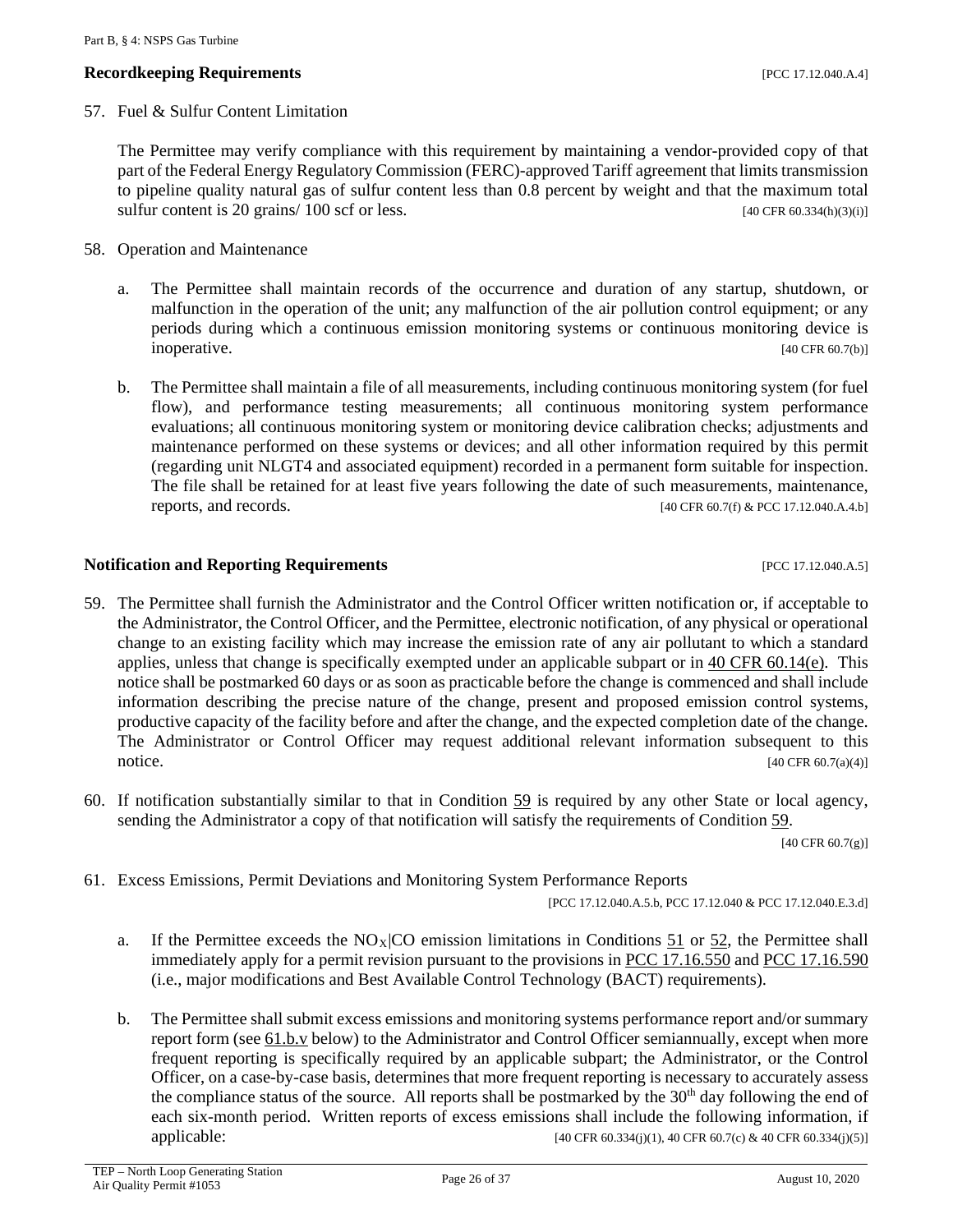- i. The magnitude of excess emissions computed in accordance with [40 CFR 60.13\(h\),](https://www.ecfr.gov/cgi-bin/text-idx?SID=6b59b9ac7e449aeb1c0f550774281e48&mc=true&node=se40.7.60_113&rgn=div8) any conversion factor(s) used, and the date and time of commencement and completion of each time period of excess emissions. The process operating time during the reporting period.
- ii. Specific identification of each period of excess emissions that occurs during startups, shutdowns, and malfunctions of the affected facility. The nature and cause of any malfunction (if known), the corrective action taken or preventative measures adopted.
- iii. The date and time identifying each period during which the continuous monitoring system was inoperative except for zero and span checks and the nature of the system repairs or adjustments.
- iv. When no excess emissions have occurred or the continuous monitoring system(s) have not been inoperative, repaired, or adjusted, such information shall be stated in the report.
- <span id="page-26-0"></span>v. The summary report form shall contain the information and be in the format shown in [40 CFR 60.7,](https://www.ecfr.gov/cgi-bin/text-idx?SID=155e6477791fce3c619381c266c3bafd&mc=true&node=se40.7.60_17&rgn=div8)  Figure 1, unless otherwise specified by the Administrator. One summary report form shall be submitted for each pollutant monitored. [40 CFR 60.7(d)]
	- (a). If the total duration of excess emissions for the reporting period is less than 1 percent of the total operating time for the reporting period and CMS downtime for the reporting period is less than 5 percent of the total operating time for the reporting period, only the summary report form shall be submitted and the excess emission report described in [40 CFR 60.7\(c\)](https://www.ecfr.gov/cgi-bin/text-idx?SID=155e6477791fce3c619381c266c3bafd&mc=true&node=se40.7.60_17&rgn=div8) need not be submitted unless requested by the Administrator or the Control Officer.
	- (b). If the total duration of excess emissions for the reporting period is 1 percent or greater of the total operating time for the reporting period or the total CMS downtime for the reporting period is 5 percent or greater of the total operating time for the reporting period, the summary report form and the excess emission report described in [40 CFR 60.7\(c\)](https://www.ecfr.gov/cgi-bin/text-idx?SID=155e6477791fce3c619381c266c3bafd&mc=true&node=se40.7.60_17&rgn=div8) shall both be submitted.
- c. For the purpose of excess emission reports, periods of excess emissions and monitor downtime that shall be reported are defined as follows:  $[40 \text{ CFR } 60.13(h), 40 \text{ CFR } 60.334(a) \& 40 \text{ CFR } 60.334(j)(1)(i)]$ 
	- i. An excess emission shall be any unit operating hour for which the average water to fuel ratio, as measured by the CMS required under Condition [56,](#page-23-0) falls below the acceptable water to fuel ratio needed to demonstrate compliance with Condition [50.a.](#page-22-1) Any unit operating hour in which no water is injected into the turbine shall also be considered an excess emission.
	- ii. A period of monitor downtime shall be any unit operating hour in which water is injected into the turbine, but the essential parametric data needed to determine the water to fuel ratio are unavailable or invalid.
	- iii. Each report shall include the average water to fuel ratio, average fuel consumption, ambient conditions (temperature, pressure, and humidity), and gas turbine load during each excess emission. Report of the ambient conditions is not required if the worst case ISO correction factor as specified in §60.334(b)(3)(ii) is used.
	- iv. Excess emissions shall be reported for all periods of unit operation, including startup, shutdown and malfunction.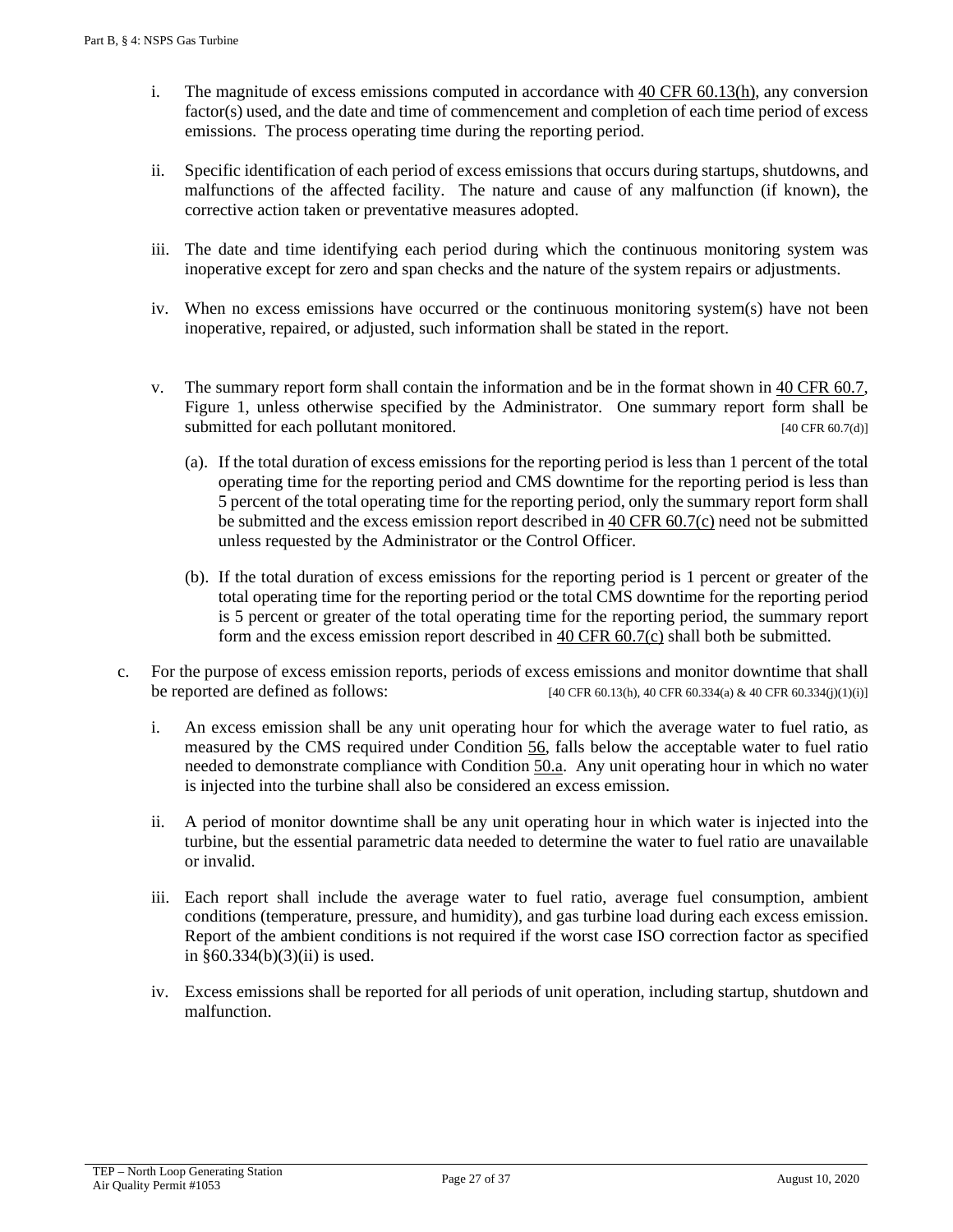- 62. For purposes of demonstrating compliance, these test methods shall be used, provided that for the purpose of establishing whether or not the facility has violated or is in violation of any provision of this permit, nothing in this permit shall preclude the use, including the exclusive use, of any credible evidence or information relevant to whether a source would have been in compliance with applicable federal requirements if the appropriate performance or compliance procedures or methods had been performed.
- <span id="page-27-0"></span>63. During the first year of the permit term, the Permittee shall conduct a performance test on NLGT4 using test methods and procedures prescribed in  $40 \text{ CFR }$  \$60.335 to demonstrate compliance with the NO<sub>x</sub> standard in Condition [50.a.](#page-22-1) The water to fuel ratio monitoring system required under Condition [56](#page-23-0) shall be operated concurrently during the performance test and shall be used to determine the fuel consumption and the water to fuel ratio necessary to comply with the  $NO<sub>X</sub>$  standard set forth in Condition  $50.a$ .

[40 CFR 60.335 & PCC 17.11.190.B]

64. Should the 12 month rolling total of  $NO<sub>X</sub>$  exceed 32 tpy or 80 tpy CO, the Permittee shall verify that unit NLGT4 (NSPS unit) meets the Nitrogen Oxides standard in 36.a of this section by completing a performance test before the end of the permit term. Should the permit term expire 6 months or less from the date the 12 month rolling  $NO_X|CO$  emissions from NLGT4 are greater than 32 tpy of  $NO_X$  or greater than 80 tpy of CO (trigger date), then the Permittee shall complete a performance test within 12 months of the trigger date.

[40 CFR 60.335(b) & PCC 17.11.190.B]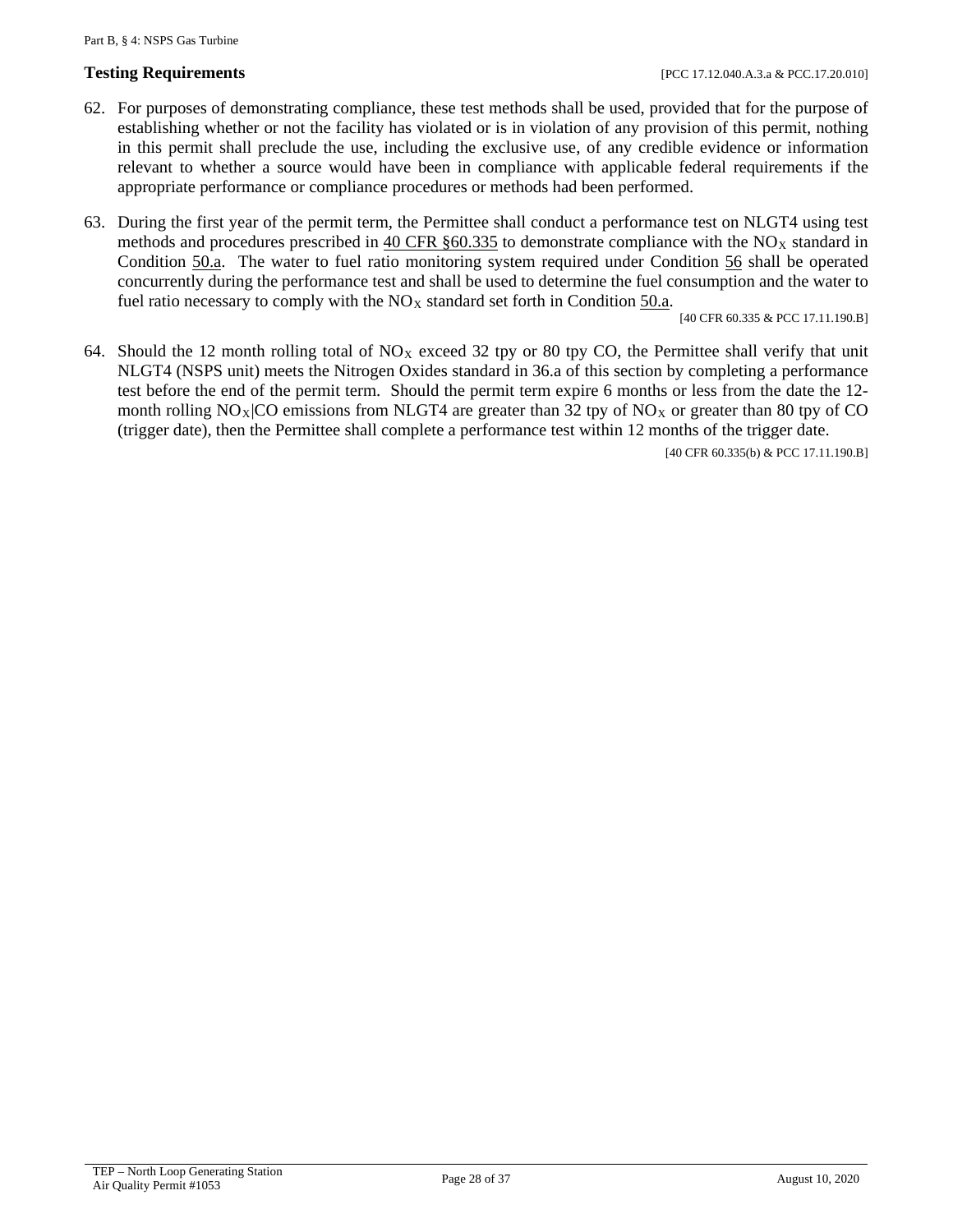# <span id="page-28-0"></span>**§ 5: Facility Wide Operations**

#### **Emission Limits and Standards Exercíal Exercíal Exercíal Exercíal Exercíal Exercíal Exercíal Exercíal Exercíal Exercíal Exercíal Exercíal Exercíal Exercíal Exercíal Exercíal Exercíal Exercíal Exercíal Exercíal Exercíal**

#### <span id="page-28-1"></span>65. Opacity Standard

The Permittee shall not cause or permit the effluent from a single emission point, multiple emission point, or fugitive emissions source to have an average optical density equal to or greater than 20%, subject to the following provisions: [SIP Rule 321 & PCC 17.16.040]

**[This Condition is only federally enforceable when opacity is above 40%]**

- a. Opacities (optical densities), as measured in accordance with Method 9, of an effluent shall be measured by a certified visible emissions evaluator with his natural eyes, approximately following the procedures which were used during his certification, or by an approved and precisely calibrated in-stack monitoring instrument.
- b. A violation of an opacity standard shall be determined by measuring and recording a set of consecutive, instantaneous opacities, and calculating the arithmetic average of the measurements within the set unless otherwise noted herein. The measurements shall be made at approximately fifteen-second intervals for a period of at least six minutes, and the number of required measurements shall be as specified in [Table](http://library.amlegal.com/nxt/gateway.dll/Arizona/pimacounty_az/title17airqualitycontrol/chapter1716emissionlimitingstandards?f=templates$fn=default.htm$3.0$vid=amlegal:pimacounty_az$anc=JD_Table17.16.040)  [17.16.040.](http://library.amlegal.com/nxt/gateway.dll/Arizona/pimacounty_az/title17airqualitycontrol/chapter1716emissionlimitingstandards?f=templates$fn=default.htm$3.0$vid=amlegal:pimacounty_az$anc=JD_Table17.16.040) Sets need not be consecutive in time, and in no case shall two sets overlap. If the average opacity of the set of instantaneous measurements exceeds the maximum allowed by any rule, this shall constitute a violation.
- c. The use of air or other gaseous diluents solely for the purpose of achieving compliance with an opacity standard is prohibited.
- d. When the presence of uncombined water is the only reason for failure of a source to otherwise meet the requirements of this article, this article shall not apply.
- 66. Visibility Limiting Standard

The Permittee shall not cause, suffer, allow, or permit diffusion of visible emissions, including fugitive dust, beyond the property boundary line within which the emissions become airborne, without taking reasonably necessary and feasible precautions to control generation of airborne particulate matter. Sources may be required to cease temporarily the activity or operation which is causing or contributing to the emissions until reasonably necessary and feasible precautions are taken.

[SIP Rule 343.A & PCC 17.16.050.D]

- a. This subsection shall not apply when wind speeds exceed twenty-five (25) miles per hour (using the Beaufort Scale of Wind-Speed Equivalents, or as recorded by the National Weather Service). This exception does not apply if control measures have not been taken or were not commensurate with the size or scope of the emission source. [SIP Rule 343.B & PCC 17.16.050.D]
- b. This subsection shall not apply to the generation of airborne particulate matter from undisturbed **land.** [PCC 17.16.050.D.3]

### **[Locally Enforceable Condition]**

c. Any disregard of, neglect of, or inattention to other controls required herein, during any time when SIP Rule 343.A is in effect, shall automatically waive the exception, and such relaxation of controls shall be a violation. [SIP Rule 343.B.2]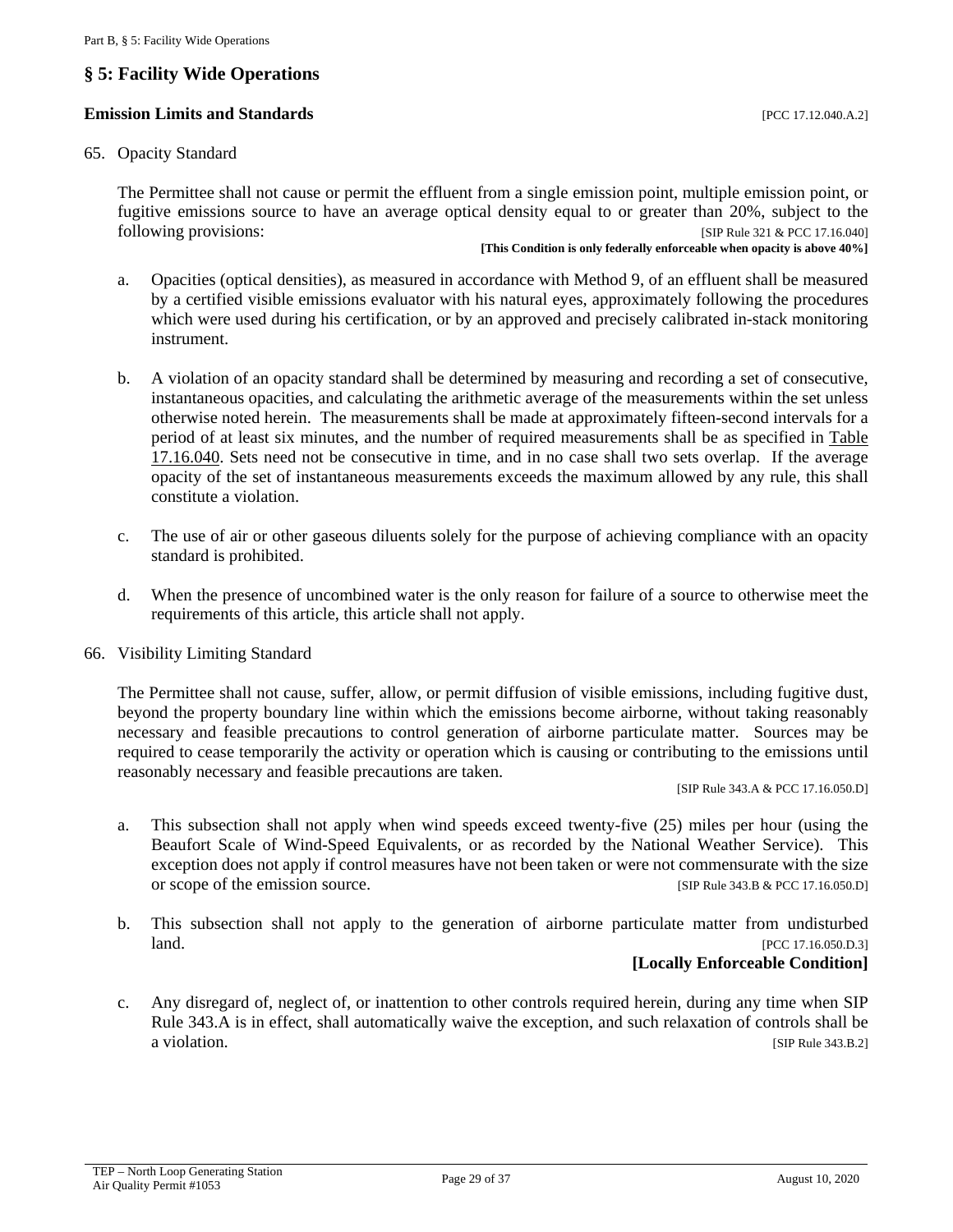# 67. Unpaved Service Roads and Parking Areas

The Permittee shall not cause, suffer, allow, or permit a driveway, or a parking area, or a vacant lot, or a suburban open area to be constructed, used, altered, repaired, demolished, cleared, or leveled, or the earth to be moved or excavated, without taking reasonable precautions to limit excessive amounts of particulate matter from becoming airborne. Dust and other types of air contaminants shall be kept to a minimum by good modern practices such as using an approved dust suppressant or adhesive soil stabilizer, paving, covering, landscaping, continuous wetting, detouring, barring access, or other acceptable means.

[SIP Rule 318.A & PCC 17.16.080.A]

#### **Monitoring Requirements and the sequence of the sequence of the sequence of the sequence of the sequence of the sequence of the sequence of the sequence of the sequence of the sequence of the sequence of the sequence of**

<span id="page-29-0"></span>68. Opacity & Visibility Limiting Standard

The Permittee shall have a certified Method 9 observer conduct a visual survey of emissions from all fugitive dust sources at the facility once a quarter. The Permittee shall at a minimum keep in a log a record of the name of the individual making the observation, the date and location on which the observation was made, and the results of the observation. If the observer sees a visible emission from a fugitive dust source that on an instantaneous basis appears to exceed 20%, then the observer shall, if practicable, take a six-minute Method 9 observation of the visible emission.

- i. If the six-minute opacity of the visible emission is less than or equal to the 20% opacity standard, the Permittee shall have the observer make a record in a log of the location, date, and time of the observation, and the results of the Method 9 observation.
- ii. If the six-minute opacity of the visible emission exceeds the 20% opacity standard, then the Permittee shall adjust or repair the controls or equipment to reduce opacity to below the applicable opacity standard and report it as an excess emissions under [73](#page-31-2) of Part B and [11.a](#page-6-1) of Part A. If necessary more effective dust suppressant activities shall be taken to reduce/ eliminate the source of the fugitive dust.
- <span id="page-29-1"></span>69. Unpaved Service Roads and Parking Areas

Follow procedures in Condition [68.](#page-29-0)

#### **Recordkeeping Requirements** [PCC 17.12.040.A.4]

70. Opacity & Visibility Limiting Standard

The Permittee shall record the results of Condition [68.](#page-29-0) At a minimum the record shall indicate the date and results of the visual survey, the dates and types of dust suppressant activities that were undertaken if any, the name and title of the individual making the entry.

71. Unpaved Service Roads and Parking Areas

The Permittee shall record the results of Condition [69.](#page-29-1) At a minimum the record shall indicate the date and results of the visual survey, the dates and types of dust suppressant activities that were undertaken if any, the name and title of the individual making the entry.

#### **Reporting Requirements** *PCC 17.12.040.A.5***]**

See [§ 6](#page-31-0): Facility Wide Reporting Requirements for compliance methods.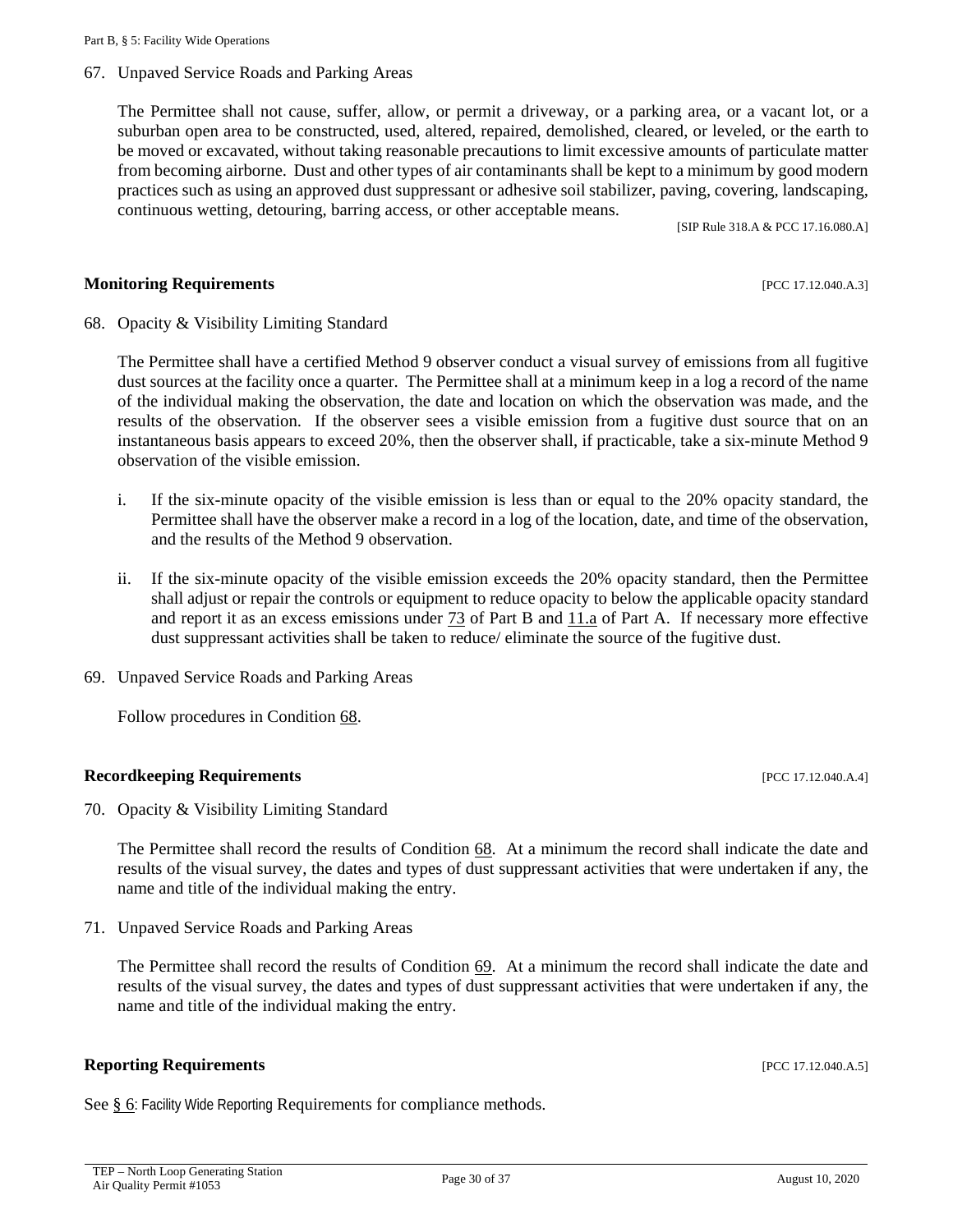#### **Testing Requirements** [PCC 17.12.040.A.3.a & 17.20.010]

- 72. For purposes of demonstrating compliance, these test methods shall be used, provided that for the purpose of establishing whether or not the facility has violated or is in violation of any provision of this permit, nothing in this permit shall preclude the use, including the exclusive use, of any credible evidence or information relevant to whether a source would have been in compliance with applicable federal requirements if the appropriate performance or compliance procedures or methods had been performed.
	- a. When required the opacity of visible emissions shall be determined by EPA Test Method 9, Appendix A, 40 CFR Part 60 or by EPA approved Alternate Method ALT-082 to monitor compliance with the opacity standards identified in Condition [65.](#page-28-1) [PCC 17.12.040.A.3]
	- b. Should the Permittee desire to test, or be required to test by the Control Officer to determine compliance with any applicable standard, a written request with the appropriate test methods shall be made to the Control Officer or Permittee respectively.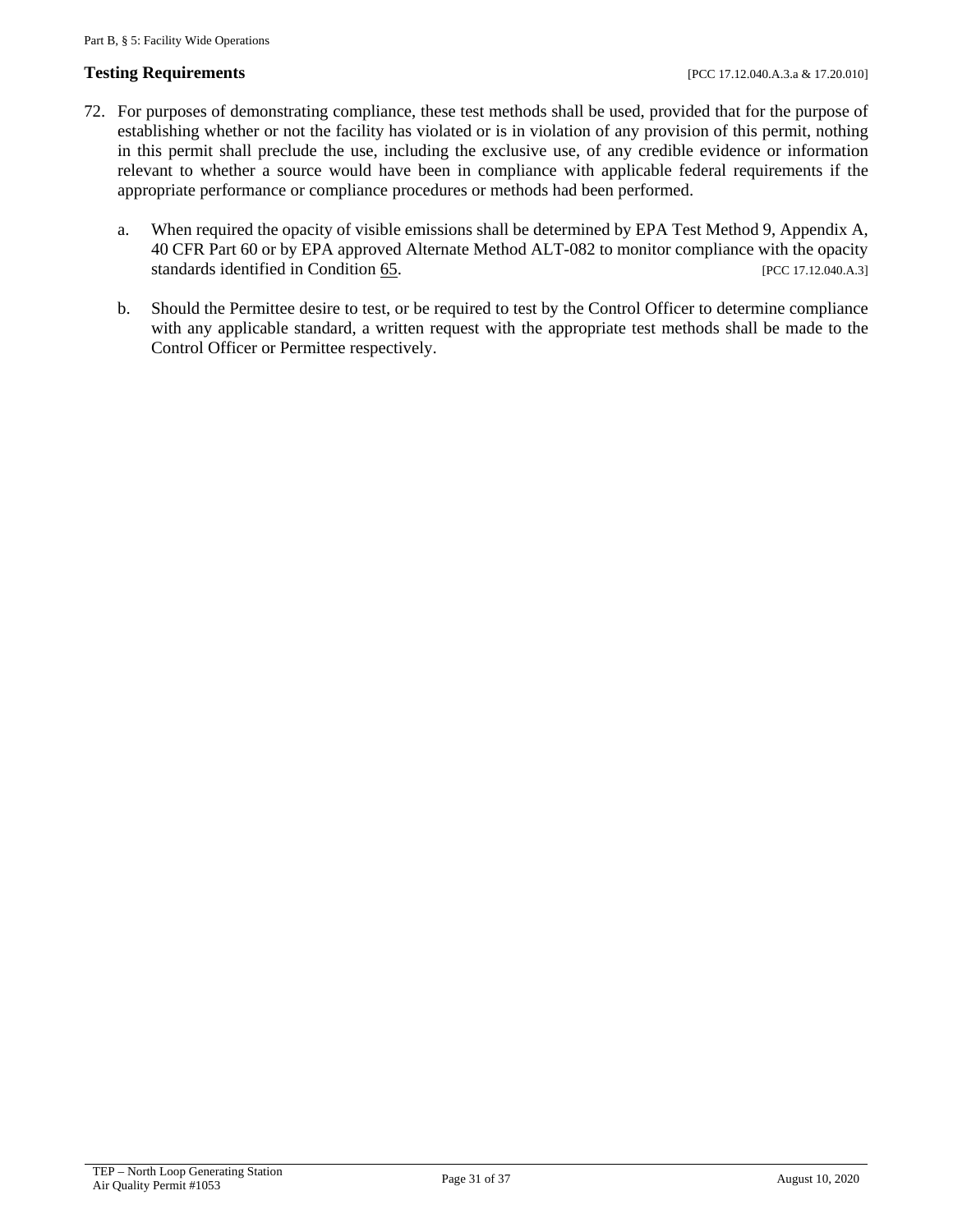# <span id="page-31-0"></span>**§ 6: Facility Wide Reporting Requirements**

The Conditions in this section shall apply to all regulated sources (and Conditions) in this permit.

<span id="page-31-2"></span>73. Excess Emissions and Permit Deviation Reporting [PCC 17.12.040.A.5.b & 17.12.040.E.3.d]

The Permittee shall report to the Control Officer any emissions in excess of the limits (as defined in PCC 17.04.340.A.79) established by this permit within 24 hours of the time the Permittee first learned of the excess emissions occurrence. The Permittee shall report other deviations from permit requirements in this permit within two working days of the time the Permittee first learned of the occurrence of the deviation.

*(See Condition [11](#page-6-2) of Part A for detailed information on these two reports).*

74. Semiannual Summary Reports of Required Monitoring [PCC 17.12.040.A.5.a]

The Permittee shall submit reports of any required monitoring within Part B of this permit at least every six months. All instances of excess emissions and deviations from permit requirements, as described in Condition [11,](#page-6-2) shall be clearly identified in such reports. These reports shall include the following:

- a. Dates on which the fuel types were changed.
- b. The visible emission test results conducted during periods when turbines (NLGT1, NLGT2 & NLGT3) have fired fuel oil for 168 continuous hours.
- c. Sulfur content of liquid fuels used during the reporting period.
- d. Results of any performance tests conducted during the reporting period.
- e. If a water injection system is used to control  $NO<sub>X</sub>$  emissions, a monitoring systems performance report.
- f. The most recent complete 12-month rolling total of  $NO<sub>X</sub>$  and CO emissions from Unit NLGT4.
- g. Any instances during the reporting period when the rolling 12-month total of  $NO<sub>X</sub>$  from Unit NLGT4 equaled or exceeded 32 tons or the rolling 12 month total of CO exceeded 80 tons.
- h. Any instances in which the Permittee did not meet any emission limitations, operating limitations, and other requirements for stationary RICE subject to 40 CFR 63, subpart ZZZZ.
- 75. Semiannual summary reports shall be due on January 31st (covering the period July 1st through December 31st) and July 31st (covering the period January 1st through June 30th) of each year. The first semiannual summary report due after permit issuance may not cover a 6-month period.
- <span id="page-31-1"></span>76. Compliance Certification Reporting [PCC 17.12.220.A.2]

- a. The Permittee shall submit an annual compliance certification to the Control Officer and to EPA Region IX at addresses in Conditions [11.a](#page-6-1) an[d 7.b.](#page-5-0) The Compliance Certification Report is due on February 15th of each year (covering the period January 1st through December 31st of the previous year). The first report due after permit issuance may not cover a 12-month period. *(See Condition [7](#page-4-1) of Part A of this permit for detailed information on this report)*.
- b. For the purpose of submitting compliance certifications or establishing whether or not the Permittee has violated or is in violation of any standard in this permit, nothing in this permit shall preclude the use, including the exclusive use, of any credible evidence or information, relevant to whether a source would have been in compliance with applicable requirements if the appropriate performance or compliance test or procedure had been performed. *(Applicable to Unit NLGT4 only)*. [40 CFR 60.11(g)]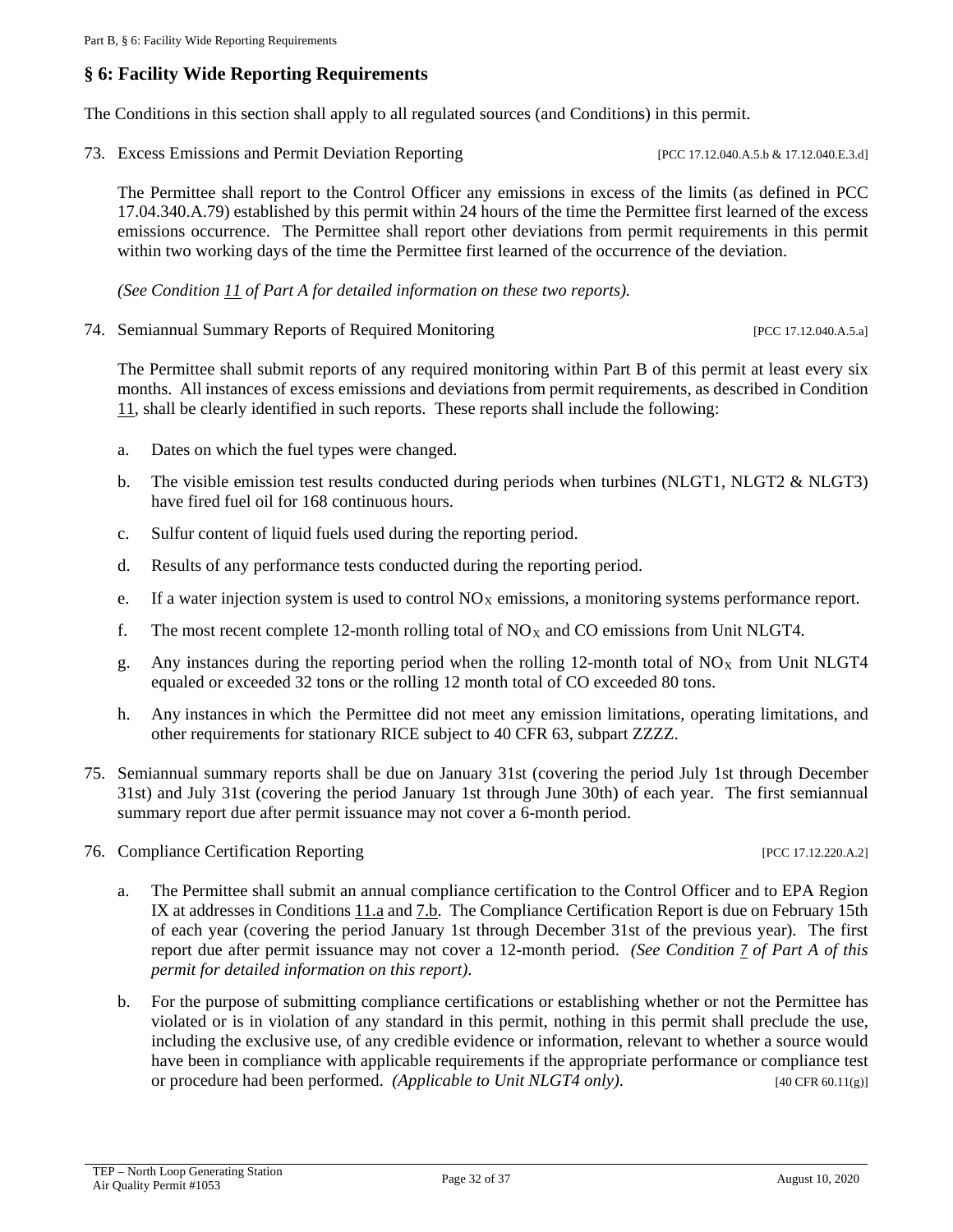#### 77. Emissions Inventory Reporting [PCC 17.12.320]

Every source subject to a permit requirement shall complete and submit an annual emissions inventory questionnaire when requested by the Control Officer. The questionnaire is due by March 31st, or 90 days after the Control Officer makes the inventory form available, whichever occurs later, and shall include emission information for the previous calendar year. These requirements apply whether or not a permit has been issued and whether or not a permit application has been filed. *(See Conditio[n 6](#page-4-2) of Part A of this Permit for additional information on this report)*.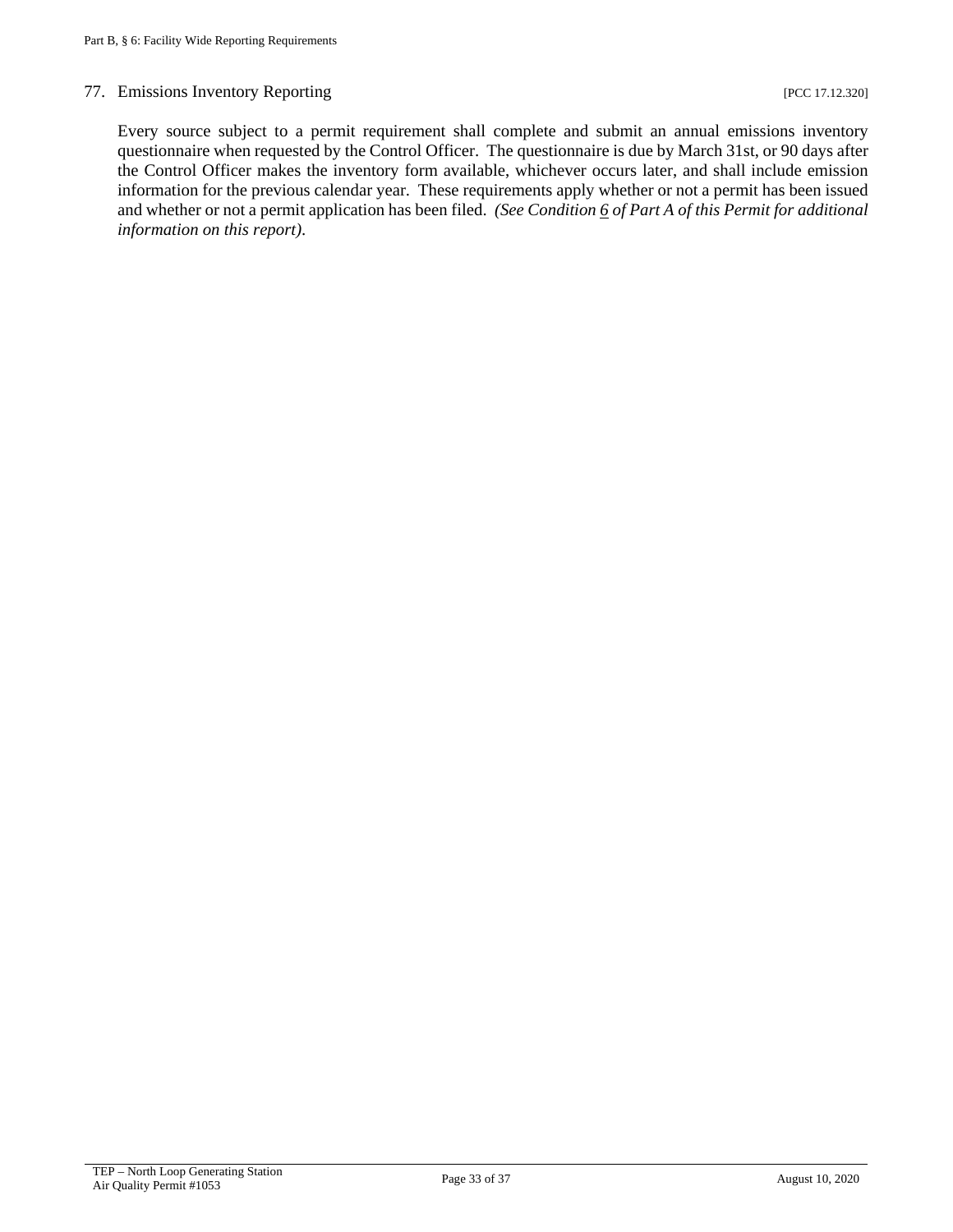#### **ATTACHMENT 1: APPLICABLE REGULATIONS**

- <span id="page-33-0"></span>**40 CFR, Part 60 Standards of Performance for New Stationary Sources** Subpart A General Provisions Subpart GG New Source Performance Standards for Stationary Gas Turbines **40 CFR, Part 61 National Emission Standards for Hazardous Air Pollutants** Subpart M National Emission Standards for Asbestos
- **40 CFR, Part 63 National Emission Standards for Hazardous Air Pollutants**
	- Subpart ZZZZ National Emission Standards for Asbestos
- **40 CFR Part 82 Protection of Stratospheric Ozone**
	- **Subpart F** Recycling and Emissions Reduction

#### **Pima County State Implementation Plan (SIP)**

| Rule       |    | $103$ – Authority                                           |
|------------|----|-------------------------------------------------------------|
| Rule       |    | 111 - General Applicability                                 |
| Rule       |    | 212 – Sampling, Testing, and Analysis Requirements          |
| Rule       |    | 222 – Permit Display or Posting                             |
| Regulation | 24 | - Permit Fee Schedules/Non-Fee Requirements                 |
| Rule       |    | 301 – Planning, Construction, or Operating Without a Permit |
| Rule       |    | 318 – Vacant Lots and Open Spaces                           |
| Rule       |    | 321 – Standards and Applicability (Includes NESHAPS)        |
| Rule       |    | 332 – Compilation of Mass Rates and Concentrations          |
| Rule       |    | 343 – Visibility Limiting Standard                          |
| Regulation |    | $50 - Periodic Testing$                                     |
| Rule       |    | 623 – Reporting for Emission Inventories                    |
| Rule       |    | 621 – Reporting for Compliance Evaluations                  |
|            |    |                                                             |

#### **Pima County Code, Title 17, Chapter 17.11 – General Provisions**

#### **Article I – General Provisions**

| 17.11.010 | <b>Statutory Authority.</b>                            |
|-----------|--------------------------------------------------------|
| 17.11.020 | Planning, Constructing, or Operating Without a Permit. |

#### **Article II – General Provisions for Stationary Sources**

- 17.11.060 Permit display or posting.
- 17.11.080 Permit shield.
- 17.11.120 Material permit condition.
- 17.11.160 Test methods and procedures.
- 17.11.190 Permits containing synthetic emission limitations and standards.
- 17.11.210 Performance tests.

#### **Pima County Code, Title 17, Chapter 17.12 – Individual Permits and Permit Revisions for Class I Permits**

#### **Article I – Application Processing and Procedures**

- 17.12.010 Permit application processing procedures for Class I Permits.
- 17.12.040 Permit contents for Class I permits.
- 17.12.060 Review by the EPA and affected states for Class I Permits
- 17.12.080 Compliance plan.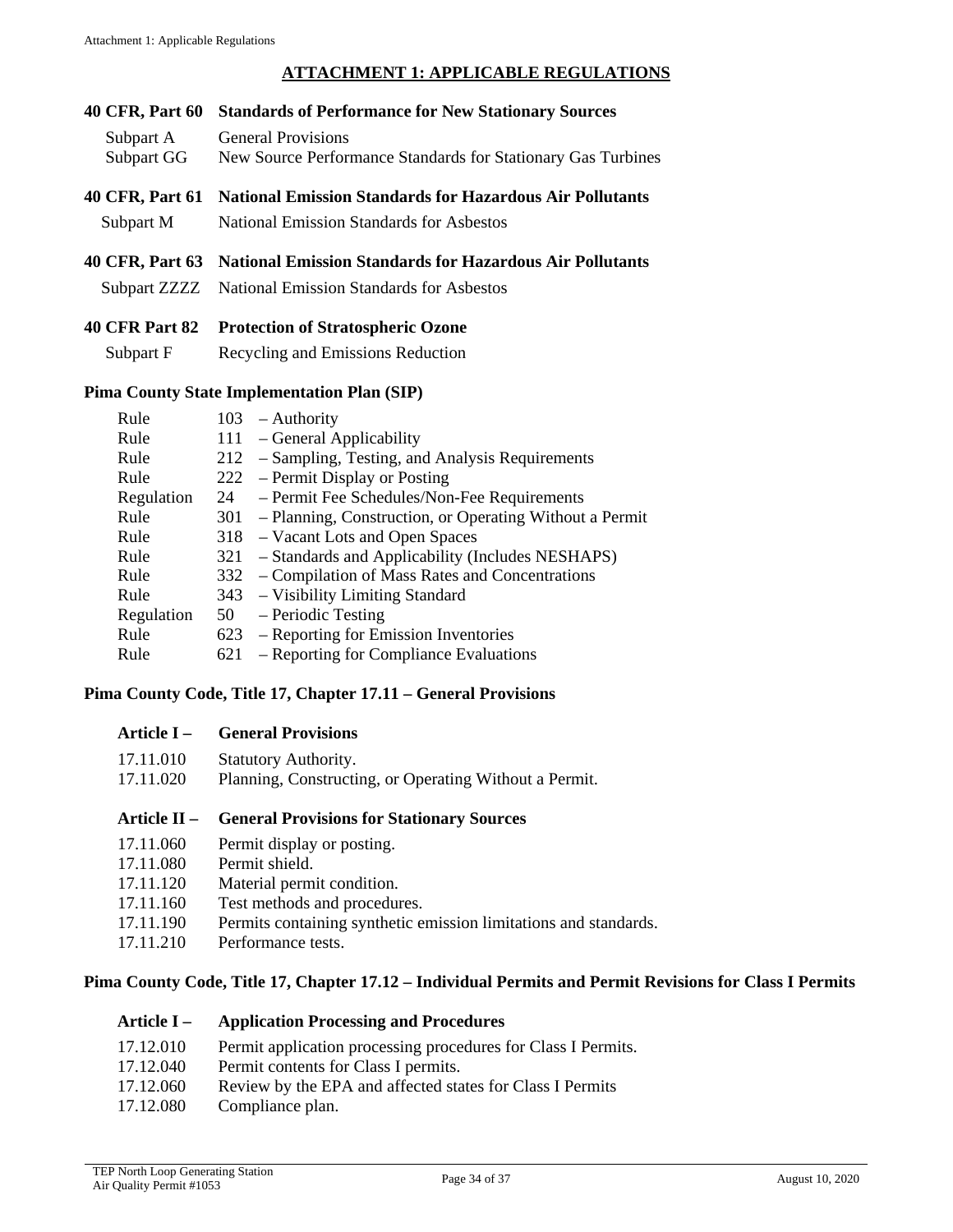#### **Article II – Permit Revisions, Renewal, and Transfers for Class I Permits**

- 17.12.090 Facility changes allowed without permit revisions.
- 17.12.100 Administrative permit amendments.
- 17.12.110 Minor permit revisions.
- 17.12.120 Significant permit revisions
- 17.12.130 Permit reopenings revocation and reissuance termination.
- 17.12.140 Permit renewal and expiration.

#### **Article III – Emissions for Class I Permits**

- 17.12.160 Annual emissions inventory questionnaire.
- 17.12.170 Excess emissions reporting requirements.
- 17.12.180 Affirmative defenses for excess emissions due to malfunctions, startup, and shutdown.

#### **Article V – Fees for Class I Permits**

17.12.220 Fees related to Class I permits.

#### **Pima County Code, Title 17, Chapter 17.16 – Emission Limiting Standards**

| Article I –    | <b>General Provisions</b>                                             |  |  |
|----------------|-----------------------------------------------------------------------|--|--|
| 17.16.020      | Noncompliance with applicable standards.                              |  |  |
| Article $II -$ | <b>Visible Emission Standards</b>                                     |  |  |
| 17.16.040      | Standards and applicability (includes NESHAP).                        |  |  |
| 17.16.050      | Visibility limiting standard.                                         |  |  |
|                |                                                                       |  |  |
|                | Article III – Emissions from Existing and New Nonpoint Sources        |  |  |
| 17.16.080      | Vacant lots and open spaces.                                          |  |  |
|                | Article IV – New and Existing Stationary Source Performance Standards |  |  |
| 17.16.340      | Standards of Performance for Stationary Rotating Machinery            |  |  |

#### **Pima County Code Title 17, Chapter 17.20 – Emissions Source Testing and Monitoring**

|           | <b>Article I – General Provisions</b>    |
|-----------|------------------------------------------|
| 17.20.010 | Source sampling, monitoring and testing. |

#### **Article II – Concealment of Emissions**

17.20.040 Concealment of emissions.

#### **Pima County Code Title 17, Chapter 17.28 – Violations and Conditional Orders**

- **Article I – Violations** (inclusive)
- **Article II – Conditional Orders** (inclusive)
- **Article III – Circumvention** (inclusive)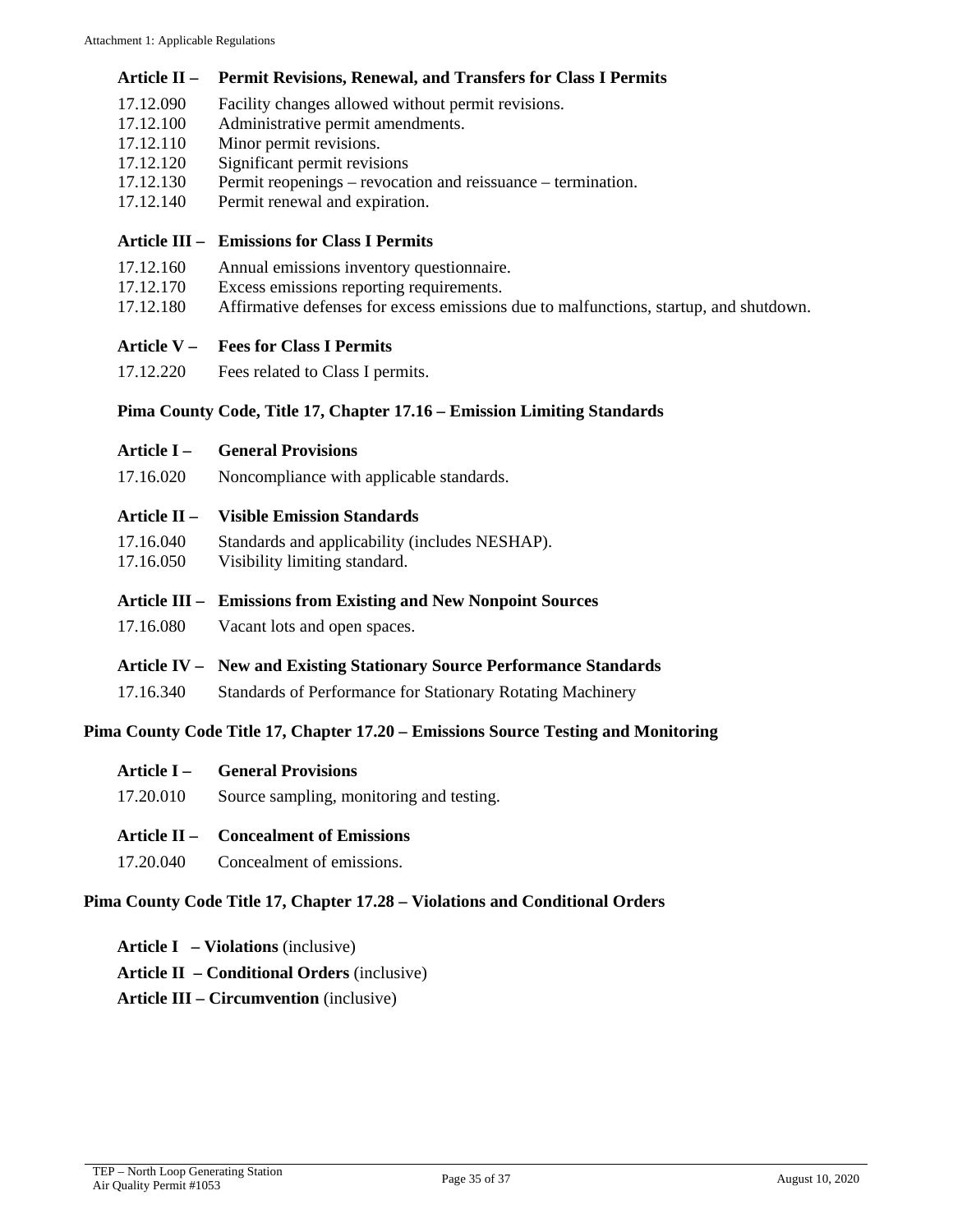<span id="page-35-1"></span><span id="page-35-0"></span>

| Unit I.D.         | <b>Description</b>                                          | Capacity             | <b>Serial Number</b> | <b>Model</b>         | <b>Installation</b><br><b>Date</b> |
|-------------------|-------------------------------------------------------------|----------------------|----------------------|----------------------|------------------------------------|
| NLGT1             | <b>Westinghouse Gas</b><br><b>Turbine Generator Set</b>     | 27MW<br>Nameplate    | 1782088-1            | $W-251-B$            | Before 1976                        |
| NLGT1A            | <b>Cummins Diesel</b><br><b>Starter Engine</b>              | 635 H.P.             | 10209209             | VT1710P635           | Before 1976                        |
| NLGT1B            | Westinghouse Lube<br>Oil Vapor Extractor                    | N/A                  | N/A                  | 5K49FG164            | Before 1976                        |
| NLGT <sub>2</sub> | <b>Westinghouse Gas</b><br><b>Turbine Generator Set</b>     | 27MW<br>Nameplate    | 1782086-1            | $W-251-B$            | Before 1976                        |
| NLGT2A            | <b>Cummins Diesel</b><br><b>Starter Engine</b>              | 635 H.P.             | 772266-3             | VT1710P635           | Before 1976                        |
| NLGT2B            | Westinghouse Lube<br>Oil Vapor Extractor                    | N/A                  | N/A                  | 5K39FG357            | Before 1976                        |
| NLGT3             | <b>Westinghouse Gas</b><br><b>Turbine Generator Set</b>     | 27MW<br>Nameplate    | 1782084-1            | $W-251-B$            | Before 1976                        |
| NLGT3A            | <b>Cummins Diesel</b><br><b>Starter Engine</b>              | 635 H.P.             | 10209207             | VT1710P635           | Before 1976                        |
| NLGT3B            | Westinghouse Lube<br>Oil Vapor Extractor                    | N/A                  | N/A                  | 5K49FG2080           | Before 1976                        |
| NLGT4             | <b>General Electric Gas</b><br><b>Turbine Generator Set</b> | 21.5 MW<br>Nameplate | 481-532              | LM-2500              | 2001                               |
| FH1               | Fuel Oil Storage Tank                                       | 3,034,858<br>Gallons |                      | <b>Garland Steel</b> | Before 1976                        |

# **ATTACHMENT 2: EQUIPMENT LIST**